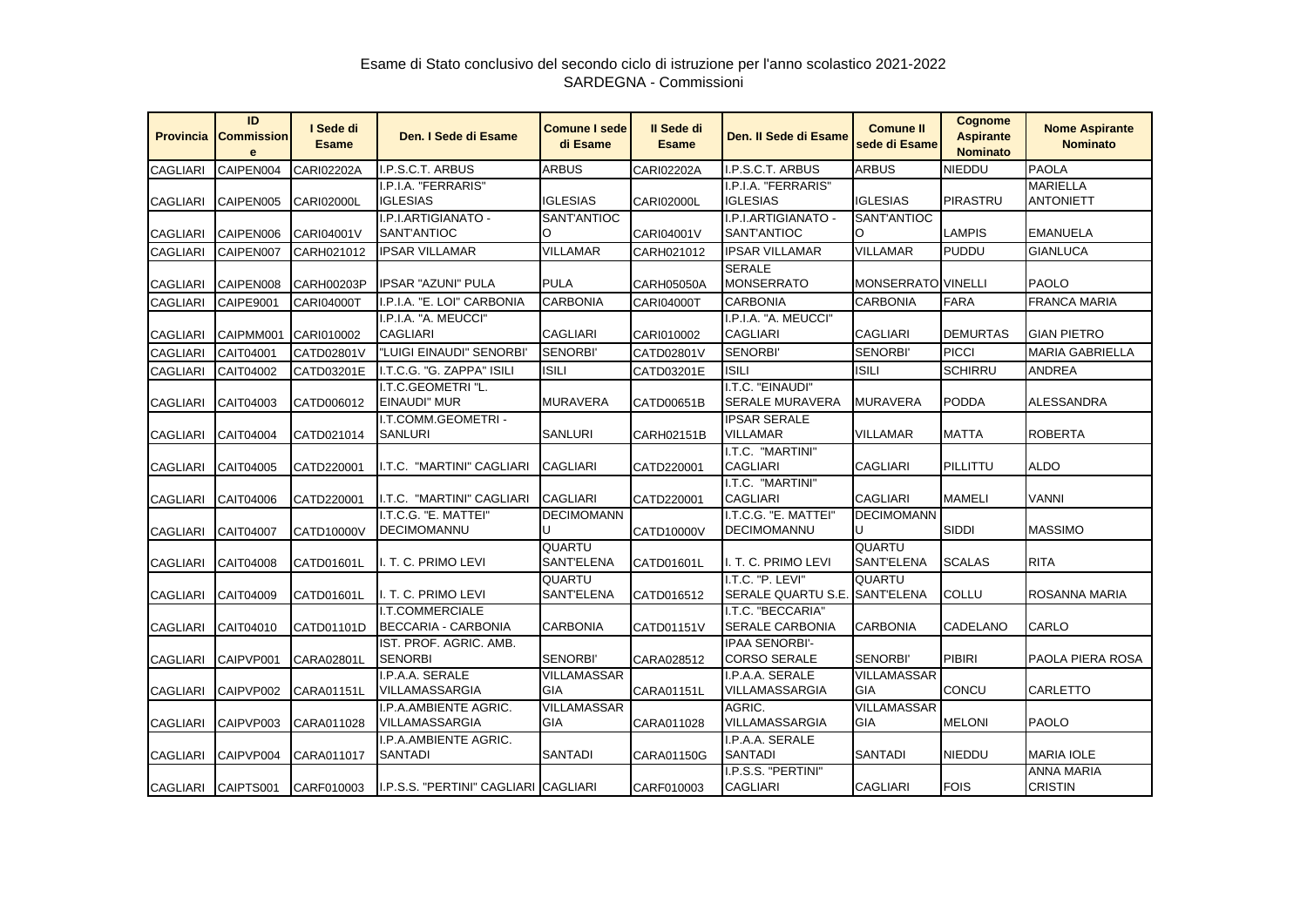| <b>CAGLIARI</b> | CAIPTS002 | CARF010003        | I.P.S.S. "PERTINI" CAGLIARI <b> </b> CAGLIARI |                                    | CATF031011 | I.T.I. "SCANO"<br><b>CAGLIARI</b>              | <b>CAGLIARI</b>                    | <b>LORU</b>              | <b>ANTONIO</b>                     |
|-----------------|-----------|-------------------|-----------------------------------------------|------------------------------------|------------|------------------------------------------------|------------------------------------|--------------------------|------------------------------------|
| <b>CAGLIARI</b> | CAIT15001 | CATD020007        | I.T.C.G. "G. M. ANGIOY"<br><b>CARBONIA</b>    | <b>CARBONIA</b>                    | CATD020007 | I.T.C.G. "G. M.<br>ANGIOY" CARBONIA            | <b>CARBONIA</b>                    | <b>CASTELLI</b>          | <b>NICOLETTA</b>                   |
| <b>CAGLIARI</b> | CAITAF001 | CATD03251X        | I.T.C. "G. ZAPPA" SERALE<br><b>ISILI</b>      | <b>ISILI</b>                       |            |                                                |                                    | <b>SECCHI</b>            | <b>SETTIMIO MARIO</b>              |
| <b>CAGLIARI</b> | CAITAF002 | CATD027013        | <b>ENRICO FERMI IGLESIAS</b>                  | <b>IGLESIAS</b>                    | CATD027013 | <b>IGLESIAS</b>                                | <b>IGLESIAS</b>                    | <b>MURA</b>              | <b>ROBERTO</b>                     |
| <b>CAGLIARI</b> | CAITAF003 | CATD02901P        | <b>SERGIO ATZENI -</b><br><b>CAPOTERRA</b>    | <b>CAPOTERRA</b>                   | CATD02901P | SERGIO ATZENI -<br><b>CAPOTERRA</b>            | CAPOTERRA                          | <b>FADDA</b>             | ANNA RITA                          |
| <b>CAGLIARI</b> | CAITAF004 | CATD021014        | I.T.COMM.GEOMETRI -<br><b>SANLURI</b>         | <b>SANLURI</b>                     | CATD021014 | I.T.COMM.GEOMETRI<br><b>SANLURI</b>            | <b>SANLURI</b>                     | <b>GIORRI</b>            | <b>MARINELLA</b>                   |
| <b>CAGLIARI</b> | CAITAF005 | CATD220001        | I.T.C. "MARTINI" CAGLIARI                     | <b>CAGLIARI</b>                    | CATD220001 | I.T.C. "MARTINI"<br><b>CAGLIARI</b>            | <b>CAGLIARI</b>                    | <b>DE ROSA</b>           | MARIA ROSARIA                      |
|                 |           |                   | I.T.C.G. "E. MATTEI"                          | <b>DECIMOMANN</b>                  |            | <b>SERALE</b>                                  | <b>DECIMOMANN TARTAGLION</b>       |                          |                                    |
| <b>CAGLIARI</b> | CAITAF006 | CATD10000V        | <b>DECIMOMANNU</b>                            | U                                  | CATD100508 | <b>DECIMOMANNU</b>                             |                                    | E                        | <b>GIUSEPPINA</b>                  |
| <b>CAGLIARI</b> | CAITAF007 | CATD01601L        | I. T. C. PRIMO LEVI                           | <b>QUARTU</b><br><b>SANT'ELENA</b> | CATD01601L | I. T. C. PRIMO LEVI                            | <b>QUARTU</b><br><b>SANT'ELENA</b> | <b>UDA</b>               | <b>GIOVANNA</b>                    |
| <b>CAGLIARI</b> | CAITBS001 | CATD020007        | I.T.C.G. "G. M. ANGIOY"<br><b>CARBONIA</b>    | <b>CARBONIA</b>                    | CATD020007 | I.T.C.G. "G. M.<br>ANGIOY" CARBONIA            | <b>CARBONIA</b>                    | <b>LAMPIS</b>            | <b>ANGELO</b>                      |
| <b>CAGLIARI</b> | CAITBS002 | CATE02601P        | "G. DELEDDA" (CAGLIARI)                       | <b>CAGLIARI</b>                    | CATE02601P | "G. DELEDDA"<br>(CAGLIARI)                     | <b>CAGLIARI</b>                    | <b>RUGGIU</b>            | <b>MONICA NATALINA</b><br>CA       |
| <b>CAGLIARI</b> | CAEA04001 | CAPC08000X        | LICEO CL. CONVITTO NAZ.<br>"V. EMANUELE"      | <b>CAGLIARI</b>                    | CAPC08000X | LICEO CL. CONVITTO<br>NAZ. "V. EMANUELE"       | <b>CAGLIARI</b>                    | <b>SCINTU</b>            | ANGELO GIUSEPPE                    |
| <b>CAGLIARI</b> | CAIP03001 | CARI010002        | I.P.I.A. "A. MEUCCI"<br><b>CAGLIARI</b>       | <b>CAGLIARI</b>                    | CARI01050B | I.P.I.A. "A. MEUCCI"<br><b>SERALE CAGLIARI</b> | <b>CAGLIARI</b>                    | <b>ANGIONI</b>           | <b>PASQUALINO</b><br><b>FRANCO</b> |
| <b>CAGLIARI</b> | CAIP04001 | <b>CARI04000T</b> | I.P.I.A. "E. LOI" CARBONIA                    | <b>CARBONIA</b>                    | CARI04001V | I.P.I.ARTIGIANATO -<br>SANT'ANTIOC             | SANT'ANTIOC<br>O                   | <b>EQUINOZIO</b>         | <b>CARLA</b>                       |
| <b>CAGLIARI</b> | CAIP02001 | CATD028518        | I.T.C.G. "EINAUDI" SERALE<br>SENORBI"         | SENORBI'                           | CATD028518 | I.T.C.G. "EINAUDI"<br><b>SERALE SENORBI"</b>   | <b>SENORBI'</b>                    | <b>SERRA</b>             | <b>RAFFAELE</b>                    |
| <b>CAGLIARI</b> | CAIP02002 | CATD02801V        | "LUIGI EINAUDI" SENORBI'                      | <b>SENORBI'</b>                    | CATD02801V | <b>SENORBI'</b>                                | SENORBI'                           | CANU                     | <b>MAURO</b>                       |
| CAGLIARI        | CAIP02003 | CARF010003        | I.P.S.S. "PERTINI" CAGLIARI CAGLIARI          |                                    | CARF010003 | I.P.S.S. "PERTINI"<br><b>CAGLIARI</b>          | <b>CAGLIARI</b>                    | <b>NIGRO</b>             | <b>GRAZIELLA</b>                   |
| <b>CAGLIARI</b> | CAIP02004 | CARF010003        | I.P.S.S. "PERTINI" CAGLIARI CAGLIARI          |                                    | CARF010003 | I.P.S.S. "PERTINI"<br><b>CAGLIARI</b>          | <b>CAGLIARI</b>                    | <b>MAGNO</b>             | <b>FERNANDO</b>                    |
| <b>CAGLIARI</b> | CAIP02005 | CARF010003        | I.P.S.S. "PERTINI" CAGLIARI CAGLIARI          |                                    | CARF010003 | I.P.S.S. "PERTINI"<br><b>CAGLIARI</b>          | <b>CAGLIARI</b>                    | <b>CUCCA</b>             | <b>ANTONIO</b>                     |
| <b>CAGLIARI</b> | CAIP02006 | CARF01050C        | I.P.S.S. "PERTINI" SERALE<br><b>CAGLIARI</b>  | <b>CAGLIARI</b>                    | CARF01050C | I.P.S.S. "PERTINI"<br><b>SERALE CAGLIARI</b>   | <b>CAGLIARI</b>                    | <b>PISELLI</b>           | <b>PAOLO</b>                       |
| <b>CAGLIARI</b> | CAIP02007 | <b>CARI02203B</b> | I.P.S.S. GUSPINI                              | <b>GUSPINI</b>                     | CARA02201N | <b>VILLACIDRO</b>                              | <b>VILLACIDRO</b>                  | <b>MASTROMARI</b><br>NO. | GIANLUCA                           |
| <b>CAGLIARI</b> | CAIP01001 | CARA004014        | IST. PROF. AGRIC. AMB. -<br>I.P. ENOGASTR.    | <b>MURAVERA</b>                    | CARA004014 | AMB. - I.P.<br><b>ENOGASTR.</b>                | <b>MURAVERA</b>                    | SCIO <sup>'</sup>        | <b>CINZIA</b>                      |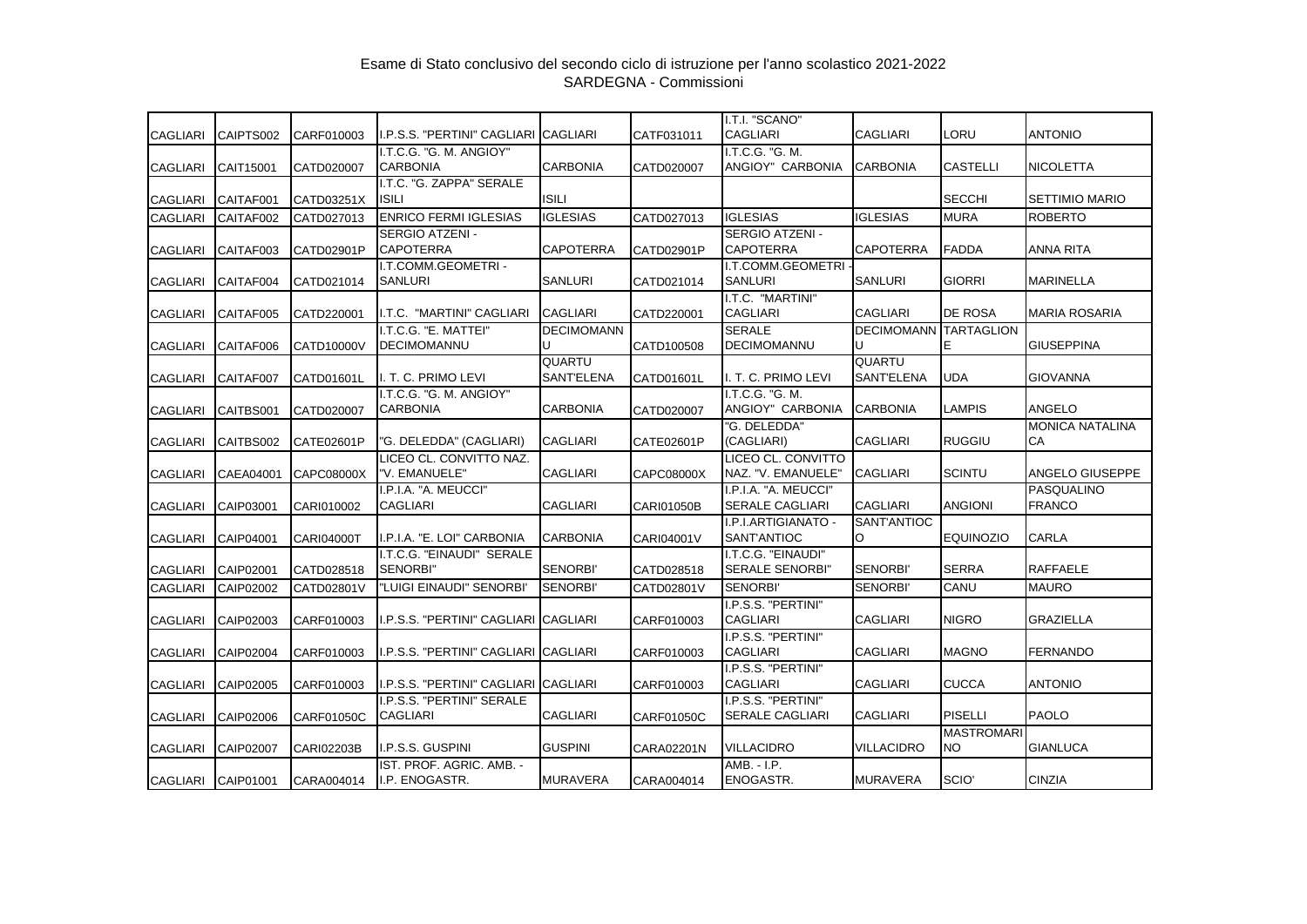|                 |                  |                   | I.P.S.A.R. "GRAMSCI"                      |                       |                   | I.P.S.A.R. "GRAMSCI"                      |                   |                   |                          |
|-----------------|------------------|-------------------|-------------------------------------------|-----------------------|-------------------|-------------------------------------------|-------------------|-------------------|--------------------------|
| <b>CAGLIARI</b> | CAIP07001        | CARH050001        | <b>MONSERRATO</b>                         | <b>MONSERRATO</b>     | CARH050001        | <b>MONSERRATO</b>                         | MONSERRATO MILIA  |                   | <b>ISOTTA</b>            |
| <b>CAGLIARI</b> | CAIP06001        | CARH00203P        | <b>IPSAR "AZUNI" PULA</b>                 | <b>PULA</b>           | CARH00203P        | <b>IPSAR "AZUNI" PULA</b>                 | <b>PULA</b>       | <b>PISANU</b>     | <b>VINCENZA</b>          |
| <b>CAGLIARI</b> | CAIP06002        | CARC00201B        | "AZUNI" (CAGLIARI)                        | <b>CAGLIARI</b>       | CARC00201B        | "AZUNI" (CAGLIARI)                        | <b>CAGLIARI</b>   | <b>ROSSETTI</b>   | <b>PAOLO</b>             |
|                 |                  |                   | I.P.I.A. "FERRARIS"                       |                       |                   | I.P.I.A. "FERRARIS"                       |                   |                   |                          |
| <b>CAGLIARI</b> | CAIP06003        | <b>CARI02000L</b> | <b>IGLESIAS</b>                           | <b>IGLESIAS</b>       | <b>CARI02000L</b> | <b>IGLESIAS</b>                           | <b>IGLESIAS</b>   | <b>OROBELLO</b>   | <b>SALVATORE</b>         |
|                 |                  |                   | I.P.S.A.R. "GRAMSCI"                      |                       |                   | I.P.S.A.R. "GRAMSCI"                      |                   |                   |                          |
| <b>CAGLIARI</b> | CAIP06004        | CARH050001        | <b>MONSERRATO</b>                         | MONSERRATO CARH050001 |                   | <b>MONSERRATO</b>                         | MONSERRATO MURGIA |                   | ALESSANDRA               |
|                 |                  |                   | IST. PROF. AGRIC. AMB. -                  |                       |                   | AMB. - I.P.                               |                   |                   |                          |
| <b>CAGLIARI</b> | CAIP06005        | CARA004014        | I.P. ENOGASTR.                            | <b>MURAVERA</b>       | CARA004014        | ENOGASTR.                                 | <b>MURAVERA</b>   | COSSU             | <b>PAOLA</b>             |
|                 |                  |                   | I.P.I.ARTIGIANATO -                       | SANT'ANTIOC           |                   | I.P.I.ARTIGIANATO -                       | SANT'ANTIOC       |                   |                          |
| <b>CAGLIARI</b> | CAIP06006        | CARI04001V        | <b>SANT'ANTIOC</b>                        | $\circ$               | CARI04001V        | SANT'ANTIOC                               | O                 | <b>BERNARDINI</b> | <b>ROBERTO</b>           |
|                 |                  |                   | I.P.I.A. "A. MEUCCI" SERALE               |                       |                   | I.P.I.A. "A. MEUCCI"                      |                   |                   |                          |
| <b>CAGLIARI</b> | CAIPAV001        | CARI01050B        | <b>CAGLIARI</b>                           | <b>CAGLIARI</b>       | CARI01050B        | <b>SERALE CAGLIARI</b>                    | <b>CAGLIARI</b>   | <b>CARIA</b>      | <b>RAFFAELA</b>          |
| <b>CAGLIARI</b> | <b>CAIPC8001</b> | CARC00201B        | "AZUNI" (CAGLIARI)                        | <b>CAGLIARI</b>       | CARC00201B        | "AZUNI" (CAGLIARI)                        | <b>CAGLIARI</b>   | <b>RIPA</b>       | <b>DOMENICO</b>          |
|                 |                  |                   | I.P.I.A. "A. MEUCCI" SERALE               |                       |                   | I.P.I.A. "A. MEUCCI"                      |                   |                   |                          |
| <b>CAGLIARI</b> | CAIPAE001        | <b>CARI01050B</b> | <b>CAGLIARI</b>                           | <b>CAGLIARI</b>       | CARI01050B        | <b>SERALE CAGLIARI</b>                    | <b>CAGLIARI</b>   | <b>BETZU</b>      | <b>MARIA TERESA</b>      |
|                 |                  |                   | I.P.I.A. "A. MEUCCI"                      |                       |                   | I.P.I.A. "A. MEUCCI"                      |                   |                   |                          |
| <b>CAGLIARI</b> | CAIPAI001        | CARI010002        | <b>CAGLIARI</b>                           | <b>CAGLIARI</b>       | CARI010002        | <b>CAGLIARI</b>                           | <b>CAGLIARI</b>   | <b>CAPPAI</b>     | PIERANGELO               |
|                 |                  |                   | I.P.I. ARTIGIANATO                        |                       |                   | <b>TURISTICI</b>                          |                   |                   |                          |
| <b>CAGLIARI</b> | CAIP09001        | CARI00401Q        | VILLAPUTZU                                | VILLAPUTZU            | CARC004013        | VILLAPUTZU                                | VILLAPUTZU        | <b>ETZO</b>       | <b>MIRIAM SEBASTIANA</b> |
|                 |                  |                   |                                           |                       |                   | I.P.I.A. "FERRARIS"                       |                   |                   |                          |
| <b>CAGLIARI</b> | CAIP09002        | CARI022019        | I.P.S.I.A GUSPINI                         | <b>GUSPINI</b>        | <b>CARI02000L</b> | IGLESIAS                                  | <b>IGLESIAS</b>   | <b>D'URSO</b>     | <b>EMANUELE</b>          |
|                 |                  |                   | I.T.C.GEOMETRI "L.<br><b>EINAUDI" MUR</b> | <b>MURAVERA</b>       |                   | I.T.C.GEOMETRI "L.<br><b>EINAUDI" MUR</b> | <b>MURAVERA</b>   | COCCO             | <b>FABIO</b>             |
| <b>CAGLIARI</b> | CAITSI002        | CATD006012        |                                           |                       | CATD006012        | I.T.C. "MARTINI"                          |                   |                   |                          |
| <b>CAGLIARI</b> | CAITSI003        | CATD220001        | I.T.C. "MARTINI" CAGLIARI                 | <b>CAGLIARI</b>       | CATD220001        | <b>CAGLIARI</b>                           | <b>CAGLIARI</b>   | <b>PISPISA</b>    | <b>EMANUELA</b>          |
|                 |                  |                   |                                           | QUARTU                |                   |                                           | QUARTU            |                   |                          |
| <b>CAGLIARI</b> | CAITSI004        | CATD01601L        | I. T. C. PRIMO LEVI                       | SANT'ELENA            | CATD01601L        | I. T. C. PRIMO LEVI                       | <b>SANT'ELENA</b> | <b>ZARA</b>       | ALESSANDRO               |
|                 |                  |                   |                                           |                       |                   | <b>SAN GIUSEPPE</b>                       |                   |                   | <b>SALVATORE</b>         |
| <b>CAGLIARI</b> | CAITSI005        | CATD00901D        | M. BUONARROTI (GUSPINI) GUSPINI           |                       | CAPSBZ500G        | CALASANZIO                                | <b>SANLURI</b>    | <b>CINELLU</b>    | <b>AURELIO</b>           |
|                 |                  |                   | LICEO CLASS/SC.                           |                       |                   | LICEO CLASS/SC.                           |                   |                   |                          |
| <b>CAGLIARI</b> | CALI01001        | CAPS13000V        | "EUCLIDE" CAGLIARI                        | <b>CAGLIARI</b>       | CAPS13000V        | "EUCLIDE" CAGLIARI                        | <b>CAGLIARI</b>   | <b>ORLANDO</b>    | <b>ANTONIO</b>           |
|                 |                  |                   | LICEO CLASSICO "E. PIGA"                  |                       |                   | LICEO CLASSICO "E.                        |                   |                   |                          |
| <b>CAGLIARI</b> | CALI01002        | CAPC06000P        | <b>VILLACIDRO</b>                         | <b>VILLACIDRO</b>     | CAPC06000P        | PIGA" VILLACIDRO                          | <b>VILLACIDRO</b> | PISU              | <b>MARIA BEATRICE</b>    |
|                 |                  |                   | "ANTONIO GRAMSCI"                         |                       |                   | "ANTONIO GRAMSCI"                         |                   |                   |                          |
| <b>CAGLIARI</b> | CALI01003        | CAPC00101X        | <b>CARBONIA</b>                           | <b>CARBONIA</b>       | CAPC00101X        | <b>CARBONIA</b>                           | <b>CARBONIA</b>   | <b>VACCA</b>      | <b>MARIELLA</b>          |
|                 |                  |                   | LICEO CL/LING/SC. UM.                     | QUARTU                |                   | UM. "MOTZO"                               | QUARTU            |                   |                          |
| <b>CAGLIARI</b> | <b>CALI01004</b> | CAPC09000E        | "MOTZO" QUARTU S.E                        | SANT'ELENA            | CAPC09000E        | <b>QUARTU S.E</b>                         | <b>SANT'ELENA</b> | <b>SANNA</b>      | <b>MARIA GRAZIA</b>      |
|                 |                  |                   | LICEO CL. CONVITTO NAZ.                   |                       |                   | LICEO CL. CONVITTO                        |                   |                   |                          |
| <b>CAGLIARI</b> | CALI01005        | CAPC08000X        | "V. EMANUELE"                             | <b>CAGLIARI</b>       | CAPC08000X        | NAZ. "V. EMANUELE"                        | <b>CAGLIARI</b>   | <b>ROSSI</b>      | <b>NICOLETTA</b>         |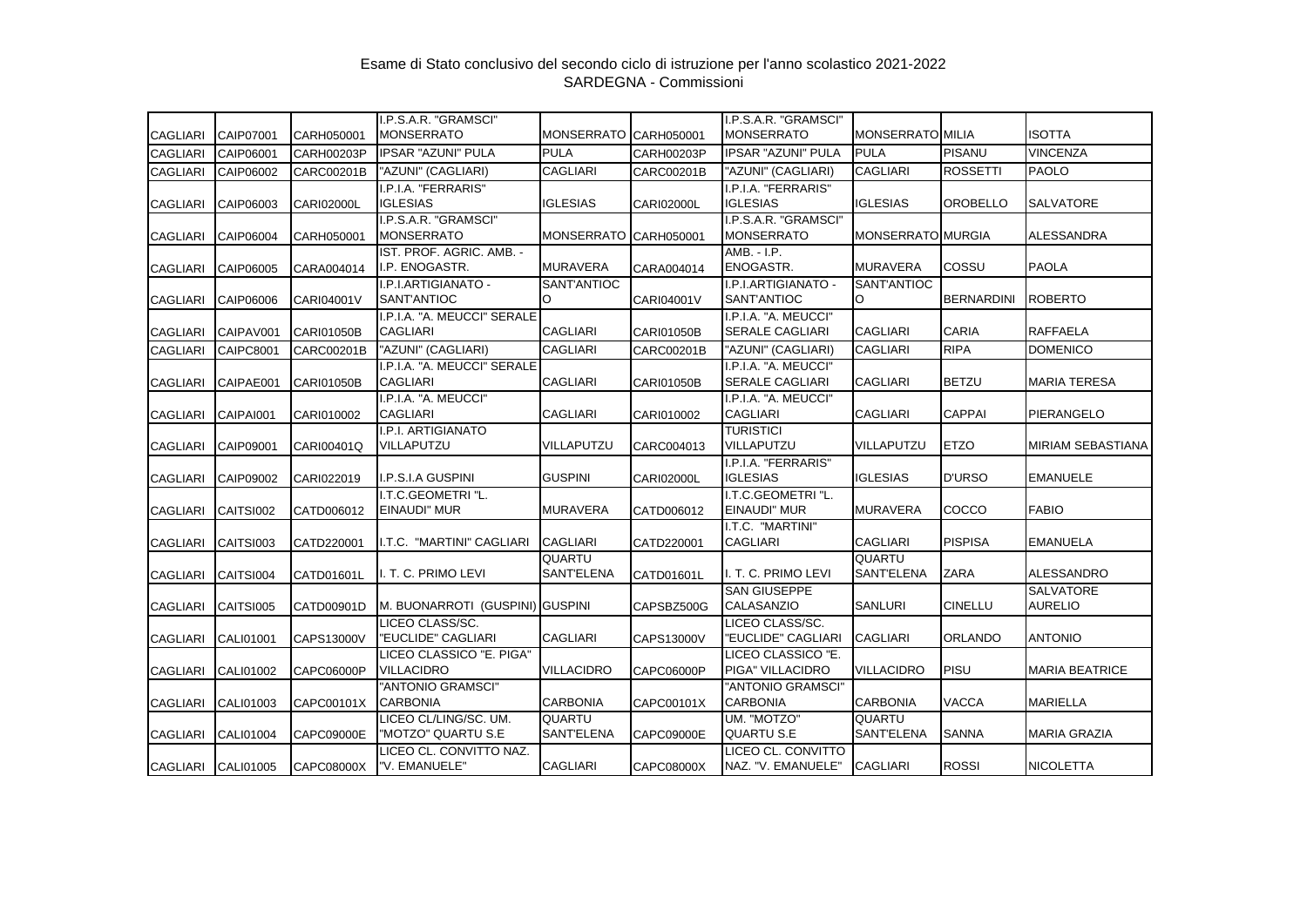|                 |                  |                   |                                                |                 |                   | LICEO CLASSICO                                       |                 |                  |                               |
|-----------------|------------------|-------------------|------------------------------------------------|-----------------|-------------------|------------------------------------------------------|-----------------|------------------|-------------------------------|
| <b>CAGLIARI</b> | CALI01006        | CAPC050004        | LICEO CLASSICO "SIOTTO<br>PINTOR" CAGLIARI     | <b>CAGLIARI</b> | CAPC050004        | 'SIOTTO PINTOR"<br><b>CAGLIARI</b>                   | <b>CAGLIARI</b> | <b>ZEDDA</b>     | <b>SERENELLA</b>              |
| <b>CAGLIARI</b> | <b>CALI01007</b> | CAPC050004        | LICEO CLASSICO "SIOTTO<br>PINTOR" CAGLIARI     | <b>CAGLIARI</b> | CAPC050004        | LICEO CLASSICO<br>'SIOTTO PINTOR"<br><b>CAGLIARI</b> | <b>CAGLIARI</b> | <b>MAZZANESU</b> | <b>CARLO</b>                  |
| <b>CAGLIARI</b> | <b>CALI01008</b> | CAPC050004        | LICEO CLASSICO "SIOTTO<br>PINTOR" CAGLIARI     | <b>CAGLIARI</b> | CAPC050004        | LICEO CLASSICO<br>"SIOTTO PINTOR"<br><b>CAGLIARI</b> | <b>CAGLIARI</b> | <b>PUDDU</b>     | <b>VALERIA</b>                |
| <b>CAGLIARI</b> | CALI01009        | CAPC03000V        | LICEO CL. "DETTORI"<br><b>CAGLIARI</b>         | <b>CAGLIARI</b> | CAPC03000V        | LICEO CL. "DETTORI"<br><b>CAGLIARI</b>               | <b>CAGLIARI</b> | VALLEBONA        | <b>SALVATORINA</b>            |
| <b>CAGLIARI</b> | CALI01010        | CAPC03000V        | LICEO CL. "DETTORI"<br><b>CAGLIARI</b>         | <b>CAGLIARI</b> | CAPC03000V        | LICEO CL. "DETTORI"<br><b>CAGLIARI</b>               | <b>CAGLIARI</b> | <b>SANNA</b>     | <b>SARA</b>                   |
| <b>CAGLIARI</b> | CALI01011        | CAPC03000V        | LICEO CL. "DETTORI"<br><b>CAGLIARI</b>         | CAGLIARI        | CAPC03000V        | LICEO CL. "DETTORI"<br><b>CAGLIARI</b>               | <b>CAGLIARI</b> | <b>PLANTERA</b>  | <b>MARIA ROSARIA</b>          |
| <b>CAGLIARI</b> | CALI01012        | CAPC03000V        | LICEO CL. "DETTORI"<br><b>CAGLIARI</b>         | <b>CAGLIARI</b> | CAPC03000V        | LICEO CL. "DETTORI"<br><b>CAGLIARI</b>               | <b>CAGLIARI</b> | <b>SABA</b>      | <b>MARCO</b>                  |
| <b>CAGLIARI</b> | CALI01013        | CAPC03000V        | LICEO CL. "DETTORI"<br><b>CAGLIARI</b>         | <b>CAGLIARI</b> | CAPC050004        | LICEO CLASSICO<br>"SIOTTO PINTOR"<br><b>CAGLIARI</b> | <b>CAGLIARI</b> | <b>PIBIRI</b>    | <b>MAURIZIO</b>               |
| <b>CAGLIARI</b> | CALI01014        | CAPS13000V        | LICEO CLASS/SC.<br>"EUCLIDE" CAGLIARI          | <b>CAGLIARI</b> | CAPC005006        | "SAN GIOVANNI<br>BOSCO"                              | <b>CAGLIARI</b> | LAI              | <b>REMO</b>                   |
| <b>CAGLIARI</b> | <b>CALI02001</b> | CAPS13000V        | LICEO CLASS/SC.<br>"EUCLIDE" CAGLIARI          | <b>CAGLIARI</b> | CAPS13000V        | LICEO CLASS/SC.<br>"EUCLIDE" CAGLIARI                | <b>CAGLIARI</b> | <b>MANCA</b>     | <b>MARINELLA</b>              |
| <b>CAGLIARI</b> | <b>CALI02002</b> | CAPS13000V        | LICEO CLASS/SC.<br>"EUCLIDE" CAGLIARI          | <b>CAGLIARI</b> | CAPS13000V        | LICEO CLASS/SC.<br>'EUCLIDE" CAGLIARI                | <b>CAGLIARI</b> | PIRASTU          | <b>CECILIA</b>                |
| <b>CAGLIARI</b> | CALI02003        | CAPS13000V        | LICEO CLASS/SC.<br>"EUCLIDE" CAGLIARI          | <b>CAGLIARI</b> | CAPS13000V        | LICEO CLASS/SC.<br>"EUCLIDE" CAGLIARI                | <b>CAGLIARI</b> | CASTANO          | <b>ANTONIETTA MARIA</b><br>ls |
| <b>CAGLIARI</b> | <b>CALI02004</b> | CAPS013019        | <b>LS GIORGIO ASPRONI</b>                      | <b>IGLESIAS</b> | CAPS013019        | LS GIORGIO ASPRONI                                   | <b>IGLESIAS</b> | <b>SCANU</b>     | <b>MARIA CRISTINA</b>         |
| <b>CAGLIARI</b> | <b>CALI02005</b> | CAPS04000L        | LICEO SC.<br>"MICHELANGELO"<br><b>CAGLIARI</b> | <b>CAGLIARI</b> | CAPS04000L        | LICEO SC.<br>"MICHELANGELO"<br><b>CAGLIARI</b>       | <b>CAGLIARI</b> | <b>MURTAS</b>    | <b>GIORGETTA</b>              |
| <b>CAGLIARI</b> | <b>CALI02006</b> | CAPS04000L        | LICEO SC.<br>"MICHELANGELO"<br><b>CAGLIARI</b> | <b>CAGLIARI</b> | CAPS04000L        | LICEO SC.<br>"MICHELANGELO"<br><b>CAGLIARI</b>       | <b>CAGLIARI</b> | <b>PASQUINI</b>  | <b>PAOLA</b>                  |
| <b>CAGLIARI</b> | <b>CALI02007</b> | <b>CAPS04000L</b> | LICEO SC.<br>"MICHELANGELO"<br><b>CAGLIARI</b> | <b>CAGLIARI</b> | CAPS04000L        | LICEO SC.<br>"MICHELANGELO"<br><b>CAGLIARI</b>       | <b>CAGLIARI</b> | <b>LENIGNO</b>   | MARIA ANNUNZIATA              |
| <b>CAGLIARI</b> | <b>CALI02008</b> | CAPS001013        | EDOARDO AMALDI                                 | <b>CARBONIA</b> | CAPS001013        | EDOARDO AMALDI                                       | <b>CARBONIA</b> | <b>MANCA</b>     | <b>SUSANNA</b>                |
| <b>CAGLIARI</b> | CALI02009        | <b>CAPS02000B</b> | LICEO SC. "ALBERTI"<br><b>CAGLIARI</b>         | <b>CAGLIARI</b> | <b>CAPS02000B</b> | LICEO SC. "ALBERTI"<br><b>CAGLIARI</b>               | <b>CAGLIARI</b> | <b>MASSENTI</b>  | <b>MONICA</b>                 |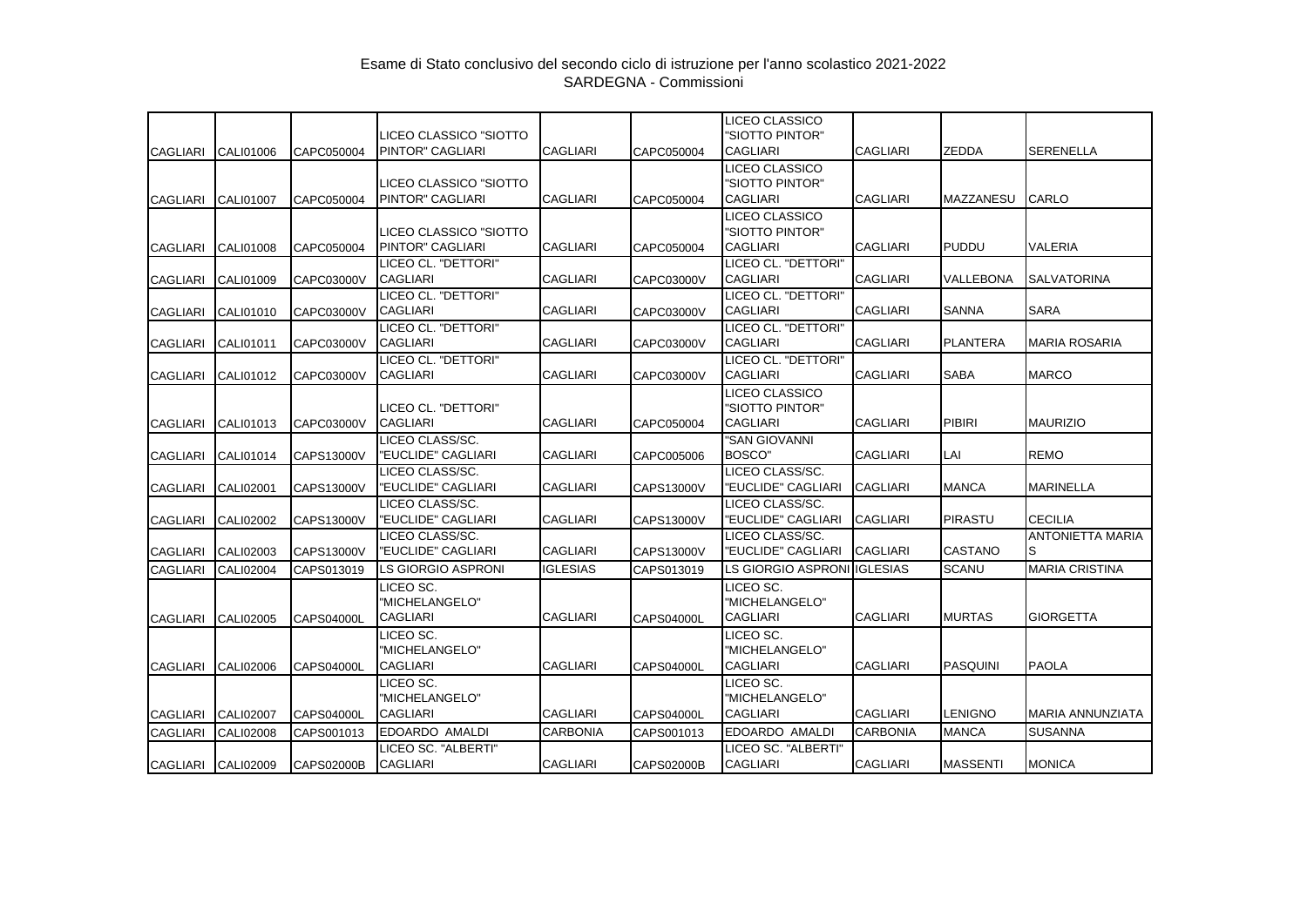|                 |           |                   | <b>LICEO SCIENTIFICO</b>                  |                   |                   | "PITAGORA"                                   |                         |                  |                         |
|-----------------|-----------|-------------------|-------------------------------------------|-------------------|-------------------|----------------------------------------------|-------------------------|------------------|-------------------------|
| <b>CAGLIARI</b> | CALI02010 | CAPS120008        | "PITAGORA" SELARGIUS                      | <b>SELARGIUS</b>  | CAPS120008        | <b>SELARGIUS</b>                             | <b>SELARGIUS</b>        | <b>PISANO</b>    | <b>VINCENZO</b>         |
|                 |           |                   | <b>LICEO SCIENTIFICO</b>                  |                   |                   | "PITAGORA"                                   |                         |                  |                         |
| <b>CAGLIARI</b> | CALI02011 | CAPS120008        | "PITAGORA" SELARGIUS                      | <b>SELARGIUS</b>  | CAPS120008        | <b>SELARGIUS</b>                             | <b>SELARGIUS</b>        | <b>MONTISCI</b>  | <b>DANIELA</b>          |
|                 |           |                   | <b>LICEO SCIENTIFICO</b>                  |                   |                   | "PITAGORA"                                   |                         |                  |                         |
| <b>CAGLIARI</b> | CALI02012 | CAPS120008        | "PITAGORA" SELARGIUS                      | <b>SELARGIUS</b>  | CAPS120008        | <b>SELARGIUS</b>                             | <b>SELARGIUS</b>        | <b>PIZZIRANI</b> | <b>ROBERTA</b>          |
|                 |           |                   | <b>LICEO SCIENTIFICO</b>                  |                   |                   | "PITAGORA"                                   |                         |                  |                         |
| <b>CAGLIARI</b> | CALI02013 | CAPS120008        | "PITAGORA" SELARGIUS                      | <b>SELARGIUS</b>  | CAPS120008        | <b>SELARGIUS</b>                             | <b>SELARGIUS</b>        | <b>ENNAS</b>     | <b>GIUSEPPE</b>         |
| <b>CAGLIARI</b> | CALI02014 | CAPS03201P        | LICEO SC. "PITAGORA" ISILI ISILI          |                   | CAPS03201P        | LICEO SC.<br>"PITAGORA" ISILI                | <b>ISILI</b>            | <b>ATZORI</b>    | <b>MARIA ANTONIETTA</b> |
|                 |           |                   | I.T.INDUSTRIALE "P. LEVI"                 | <b>QUARTU</b>     |                   | I.T.C. "ATZENI"                              |                         |                  |                         |
| <b>CAGLIARI</b> | CAITBA001 | CATF01601V        | QUARTU S. E.                              | <b>SANT'ELENA</b> | CATD029514        | <b>SERALE CAPOTERRA</b>                      | <b>CAPOTERRA</b>        | LAZZAROLI        | <b>GIANFRANCO</b>       |
| <b>CAGLIARI</b> | CAITCN003 | CATH02301D        | I.T.T.L. "BUCCARI"                        | <b>CAGLIARI</b>   | CATH02301D        | I.T.T.L. "BUCCARI"                           | <b>CAGLIARI</b>         | <b>FARET</b>     | <b>ALBERTO</b>          |
| <b>CAGLIARI</b> | CAITCN004 | CATH012013        | CRISTOFORO COLOMBO                        | <b>CARLOFORTE</b> | CATH012013        | <b>COLOMBO</b>                               | CARLOFORTE              | <b>CORSO</b>     | SANDRO                  |
| <b>CAGLIARI</b> | CAITCI001 | CATH02301D        | I.T.T.L. "BUCCARI"                        | <b>CAGLIARI</b>   | CATH02301D        | I.T.T.L. "BUCCARI"                           | <b>CAGLIARI</b>         | <b>CORONGIU</b>  | <b>MARIO</b>            |
|                 |           |                   |                                           |                   |                   | PAGANI"(CARLOFORT                            |                         |                  |                         |
| <b>CAGLIARI</b> | CAITCI002 | CATH012013        | <b>CRISTOFORO COLOMBO</b>                 | <b>CARLOFORTE</b> | CAPM01201E        | E)                                           | <b>CARLOFORTE SCANU</b> |                  | <b>ALESSANDRA</b>       |
|                 |           |                   | I.T.MINERARIO "ASPRONI"                   |                   |                   | I.T.MINERARIO                                |                         |                  |                         |
| <b>CAGLIARI</b> | CAITCM001 | CATF027019        | <b>IGLESIAS</b>                           | <b>IGLESIAS</b>   | CATF027019        | "ASPRONI" IGLESIAS                           | <b>IGLESIAS</b>         | <b>MELONI</b>    | <b>SONIA</b>            |
|                 |           |                   | I.I.S. "MICHELE GIUA"                     |                   |                   | I.T.INDUSTRIALE                              |                         |                  |                         |
| <b>CAGLIARI</b> | CAITCM002 | <b>CATF04000P</b> | <b>CAGLIARI</b>                           | <b>CAGLIARI</b>   | CATF04002R        | "GIUA" ASSEMINI                              | <b>ASSEMINI</b>         | <b>MURA</b>      | <b>PAOLA</b>            |
|                 |           |                   | I.T.C.G. "E. MATTEI"                      | <b>DECIMOMANN</b> |                   | I.T.C.G. "E. MATTEI"                         | <b>DECIMOMANN</b>       |                  |                         |
| <b>CAGLIARI</b> | CAITCA001 | CATD10000V        | <b>DECIMOMANNU</b>                        |                   | CATD10000V        | <b>DECIMOMANNU</b>                           |                         | PISU             | <b>DARIA</b>            |
|                 |           |                   | I.T.GEOMETRI"BACAREDDA                    |                   |                   | I.T.GEOMETRI"BACAR                           |                         |                  |                         |
| <b>CAGLIARI</b> | CAITCA002 | CATL031015        | <b>CAGLIARI</b>                           | <b>CAGLIARI</b>   | CATL031015        | <b>EDDA" CAGLIARI</b>                        | <b>CAGLIARI</b>         | <b>CACACE</b>    | <b>ELISABETTA</b>       |
|                 |           |                   | I.T.GEOMETRI"BACAREDDA<br>CAGLIARI        | <b>CAGLIARI</b>   |                   | I.T.G. "BACAREDDA"<br><b>SERALE CAGLIARI</b> |                         | <b>CHERRI</b>    | <b>ALI AHMAD</b>        |
| <b>CAGLIARI</b> | CAITCA003 | CATL031015        |                                           |                   | CATL03151E        |                                              | <b>CAGLIARI</b>         |                  |                         |
| <b>CAGLIARI</b> | CAITCT001 | CATF031011        | I.T.I. "SCANO" CAGLIARI                   | <b>CAGLIARI</b>   | CATF031011        | <b>CAGLIARI</b>                              | <b>CAGLIARI</b>         | <b>SABATINO</b>  | <b>GIAN MATTEO</b>      |
|                 |           |                   | I.T.I."GUGLIELMO<br><b>MARCONI" CAGLI</b> | <b>CAGLIARI</b>   | CATF023012        | I.T.I."GUGLIELMO<br><b>MARCONI" CAGLI</b>    | <b>CAGLIARI</b>         | <b>COLLU</b>     | <b>MARIA GRAZIA</b>     |
| <b>CAGLIARI</b> | CAITEC001 | CATF023012        | I.T.INDUSTRIALE "P. LEVI"                 | <b>QUARTU</b>     |                   | I.T.INDUSTRIALE "P.                          | <b>QUARTU</b>           |                  |                         |
| <b>CAGLIARI</b> | CAITEC002 | CATF01601V        | QUARTU S. E.                              | <b>SANT'ELENA</b> | CATF01601V        | LEVI" QUARTU S. E.                           | <b>SANT'ELENA</b>       | <b>BROCCIA</b>   | <b>ANDREA</b>           |
|                 |           |                   | I.T.MINERARIO "ASPRONI"                   |                   |                   |                                              |                         |                  |                         |
| <b>CAGLIARI</b> | CAITEC003 | CATF027019        | <b>IGLESIAS</b>                           | <b>IGLESIAS</b>   | CATF955004        | <b>SCUOLE BOCCACCIO</b>                      | <b>IGLESIAS</b>         | <b>MARCUS</b>    | <b>ANNALISA</b>         |
|                 |           |                   |                                           |                   |                   | I.T.I. "MARCONI"                             |                         |                  | <b>VALENTINO</b>        |
| <b>CAGLIARI</b> | CAITCN001 | CATH02301D        | I.T.T.L. "BUCCARI"                        | <b>CAGLIARI</b>   | CATF02351B        | <b>SERALE CAGLIARI</b>                       | <b>CAGLIARI</b>         | <b>PUSCEDDU</b>  | PASQUALE                |
| <b>CAGLIARI</b> | CAITCN002 | <b>CATH02350T</b> | <b>BUCCARI-SERALE</b>                     | <b>CAGLIARI</b>   | <b>CATH02350T</b> | <b>BUCCARI-SERALE</b>                        | <b>CAGLIARI</b>         | <b>FERRARI</b>   | <b>PATRIZIA</b>         |
|                 |           |                   | I.I.S. "MICHELE GIUA"                     |                   |                   | I.I.S. "MICHELE GIUA"                        |                         |                  |                         |
| <b>CAGLIARI</b> | CAITIA001 | CATF04000P        | <b>CAGLIARI</b>                           | <b>CAGLIARI</b>   | CATF04000P        | <b>CAGLIARI</b>                              | <b>CAGLIARI</b>         | <b>LONGO</b>     | <b>ORIETTA</b>          |
|                 |           |                   | I.I.S. "MICHELE GIUA"                     |                   |                   | I.I.S. "MICHELE GIUA"                        |                         |                  |                         |
| <b>CAGLIARI</b> | CAITIA002 | CATF04000P        | CAGLIARI                                  | <b>CAGLIARI</b>   | <b>CATF04000P</b> | <b>CAGLIARI</b>                              | <b>CAGLIARI</b>         | <b>SANNA</b>     | <b>MARTINO</b>          |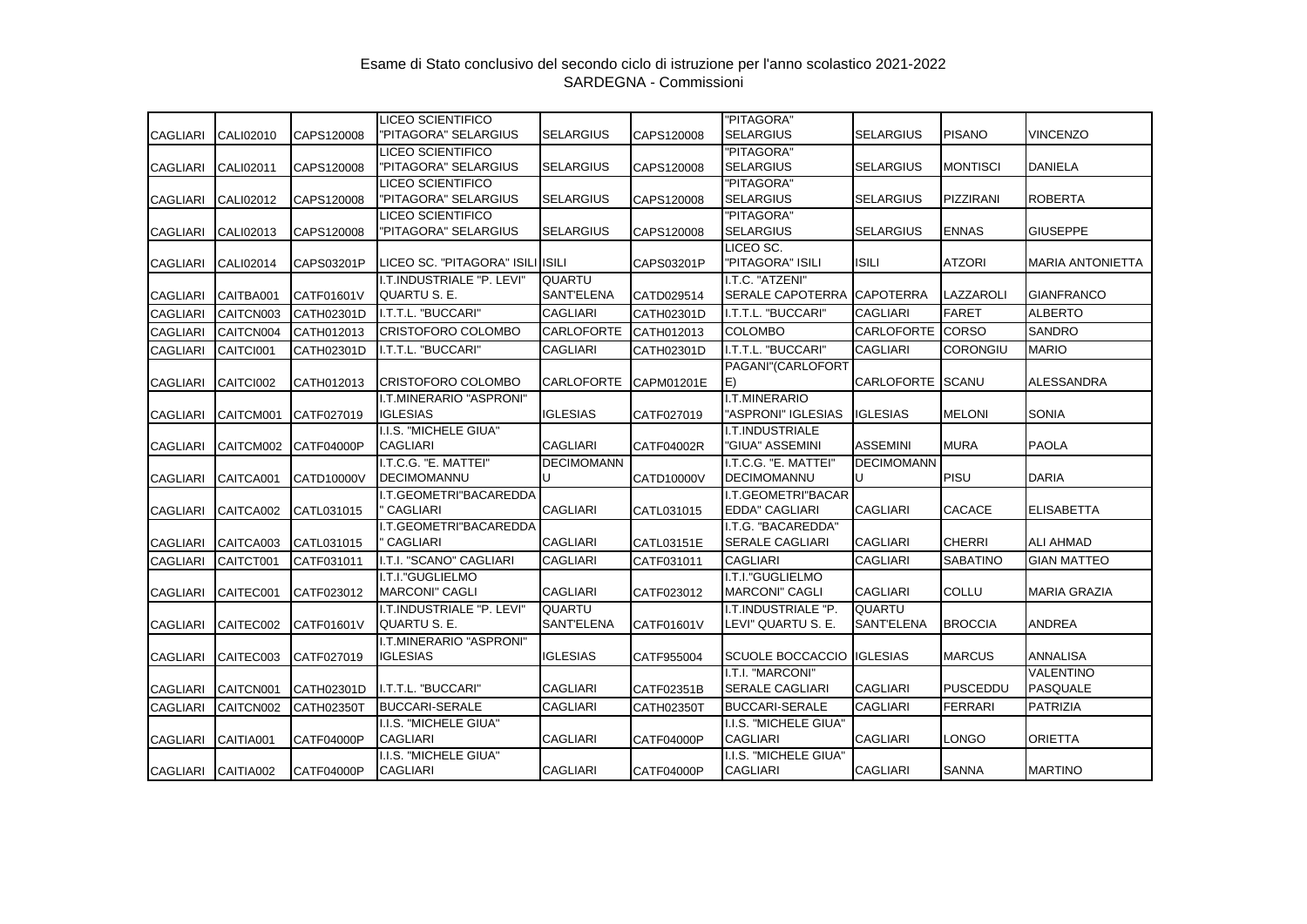|                 |                  |                   | I.T.INDUSTRIALE "GIUA"                         |                       |                   | I.T.INDUSTRIALE                                              |                      |                 |                        |
|-----------------|------------------|-------------------|------------------------------------------------|-----------------------|-------------------|--------------------------------------------------------------|----------------------|-----------------|------------------------|
| <b>CAGLIARI</b> | CAITIA003        | CATF04002R        | <b>ASSEMINI</b>                                | <b>ASSEMINI</b>       | CATF04002R        | 'GIUA" ASSEMINI                                              | <b>ASSEMINI</b>      | <b>PUTZULU</b>  | <b>MARTA</b>           |
| CAGLIARI        | CAITIA004        | CATF027019        | I.T.MINERARIO "ASPRONI"<br><b>IGLESIAS</b>     | <b>IGLESIAS</b>       | CATF027019        | I.T.MINERARIO<br>"ASPRONI" IGLESIAS                          | <b>IGLESIAS</b>      | <b>DESSI'</b>   | <b>ANNA</b>            |
| <b>CAGLIARI</b> | CAITIA005        | CATF009504        | I.T.I. "M. BUONARROTI"<br>SERALE SERRAMANNA    | SERRAMANNA CATF009504 |                   | <b>BUONARROTI"</b><br><b>SERALE</b>                          | SERRAMANNA ARU       |                 | <b>MARIA GABRIELLA</b> |
| <b>CAGLIARI</b> | CAITIA006        | CATF00901Q        | "M. BUONARROTI"<br>SERRAMANNA                  | SERRAMANNA CATF00901Q |                   | "M. BUONARROTI"<br><b>SERRAMANNA</b>                         | SERRAMANNA PITTAU    |                 | LUCIA                  |
| <b>CAGLIARI</b> | CAITIA007        | CATD00901D        | M. BUONARROTI (GUSPINI) GUSPINI                |                       | CATD00901D        | <b>M. BUONARROTI</b><br>(GUSPINI)                            | <b>GUSPINI</b>       | <b>MELONI</b>   | <b>ELISABETTA</b>      |
| <b>CAGLIARI</b> | CAITIA008        | CATF031011        | I.T.I. "SCANO" CAGLIARI                        | <b>CAGLIARI</b>       | CATF031011        | <b>CAGLIARI</b>                                              | <b>CAGLIARI</b>      | <b>TRIBUNA</b>  | <b>FRANCESCO</b>       |
| <b>CAGLIARI</b> | CAITGA001        | CATA01401E        | I.T.AGRARIO "DUCA DEGLI<br>ABRUZZI"            | <b>ELMAS</b>          | CATA01401E        | I.T.AGRARIO "DUCA<br><b>DEGLI ABRUZZI"</b>                   | <b>ELMAS</b>         | <b>ROMBI</b>    | LIMBANIA MARIA         |
| <b>CAGLIARI</b> | CAITET001        | CATF023012        | I.T.I."GUGLIELMO<br><b>MARCONI" CAGLI</b>      | <b>CAGLIARI</b>       | CATF023012        | I.T.I."GUGLIELMO<br><b>MARCONI" CAGLI</b>                    | <b>CAGLIARI</b>      | <b>PINTORI</b>  | <b>MARIO</b>           |
| <b>CAGLIARI</b> | CAITRI001        | CATD220001        | I.T.C. "MARTINI" CAGLIARI                      | <b>CAGLIARI</b>       | CATD220001        | I.T.C. "MARTINI"<br><b>CAGLIARI</b>                          | <b>CAGLIARI</b>      | <b>CAPPAI</b>   | JESSICA                |
| <b>CAGLIARI</b> | CAITPT001        | CATA01401E        | I.T.AGRARIO "DUCA DEGLI<br>ABRUZZI"            | <b>ELMAS</b>          | CATA01451X        | I.T.A. "DUCA DEGLI<br><b>ABRUZZI" SERALE</b><br><b>ELMAS</b> | <b>ELMAS</b>         | <b>PORRU</b>    | <b>GIOVANNA</b>        |
| CAGLIARI        | CAITPT002        | CATA01401E        | I.T.AGRARIO "DUCA DEGLI<br>ABRUZZI"            | <b>ELMAS</b>          | CATA01401E        | I.T.AGRARIO "DUCA<br><b>DEGLI ABRUZZI"</b>                   | <b>ELMAS</b>         | <b>PORCU</b>    | <b>PAOLO</b>           |
| <b>CAGLIARI</b> | CAIPEN001        | CARC00201B        | "AZUNI" (CAGLIARI)                             | CAGLIARI              | CARC00201B        | "AZUNI" (CAGLIARI)                                           | <b>CAGLIARI</b>      | <b>SPIGA</b>    | <b>MASSIMO</b>         |
| <b>CAGLIARI</b> | CAIPEN002        | CARH050001        | I.P.S.A.R. "GRAMSCI"<br><b>MONSERRATO</b>      | <b>MONSERRATO</b>     | CARH050001        | I.P.S.A.R. "GRAMSCI"<br><b>MONSERRATO</b>                    | MONSERRATO MINAFRA   |                 | <b>SILVIA</b>          |
| <b>CAGLIARI</b> | CAIPEN003        | CARH050001        | I.P.S.A.R. "GRAMSCI"<br><b>MONSERRATO</b>      | MONSERRATO CARH050001 |                   | I.P.S.A.R. "GRAMSCI"<br><b>MONSERRATO</b>                    | MONSERRATO RUGGIERO  |                 | <b>SEBASTIAN</b>       |
| <b>CAGLIARI</b> | CALI12001        | CAPM02000C        | IST. MAG. "D'ARBOREA"<br><b>CAGLIARI</b>       | <b>CAGLIARI</b>       | CAPM02000C        | "D'ARBOREA"<br><b>CAGLIARI</b>                               | <b>CAGLIARI</b>      | <b>MONTISCI</b> | <b>ROSSANA</b>         |
| <b>CAGLIARI</b> | CALI12002        | <b>CAPC09000E</b> | LICEO CL/LING/SC. UM.<br>"MOTZO" QUARTU S.E    | QUARTU<br>SANT'ELENA  | CAPC09000E        | UM. "MOTZO"<br><b>QUARTU S.E</b>                             | QUARTU<br>SANT'ELENA | <b>PINNA</b>    | <b>MARCELLA</b>        |
| <b>CAGLIARI</b> | CALI12003        | <b>CAPM04000N</b> | IST. MAG. "BAUDI DI<br><b>VESME" IGLESIAS</b>  | <b>IGLESIAS</b>       | CAPS8T5007        | <b>SCUOLE BOCCACCIO</b>                                      | <b>IGLESIAS</b>      | <b>PES</b>      | <b>GIOVANNI</b>        |
| <b>CAGLIARI</b> | CALID9001        | CASL01000N        | LIC. ARTISTICO "FOISO<br><b>FOIS" CAGLIARI</b> | <b>CAGLIARI</b>       | <b>CASL01000N</b> | "FOISO FOIS"<br><b>CAGLIARI</b>                              | <b>CAGLIARI</b>      | <b>MACCHIS</b>  | <b>ANTONIO</b>         |
| <b>CAGLIARI</b> | <b>CALIC6001</b> | CASL01000N        | LIC. ARTISTICO "FOISO<br><b>FOIS" CAGLIARI</b> | CAGLIARI              | <b>CASL01000N</b> | "FOISO FOIS"<br><b>CAGLIARI</b>                              | <b>CAGLIARI</b>      | <b>EPICUREO</b> | <b>MARIA GABRIELLA</b> |
| <b>CAGLIARI</b> | <b>CALIC6002</b> | CASL01701D        | LICEO ARTISTICO "G.<br>BROTZU" - QUARTU        | QUARTU<br>SANT'ELENA  | CASL01701D        | LICEO ARTISTICO "G.<br>BROTZU" - QUARTU                      | QUARTU<br>SANT'ELENA | <b>SMALDINI</b> | <b>COSTANZA</b>        |
| <b>CAGLIARI</b> | <b>CALIC6003</b> | CASL013016        | LICEO ARTISTICO IGLESIAS IGLESIAS              |                       | CAPS013019        | LS GIORGIO ASPRONI IGLESIAS                                  |                      | <b>GROSSO</b>   | PAOLA MARIA            |
| <b>CAGLIARI</b> | CALI15001        | CAPS001013        | EDOARDO AMALDI                                 | <b>CARBONIA</b>       | CAPS001013        | EDOARDO AMALDI                                               | <b>CARBONIA</b>      | <b>CONCAS</b>   | WALTER                 |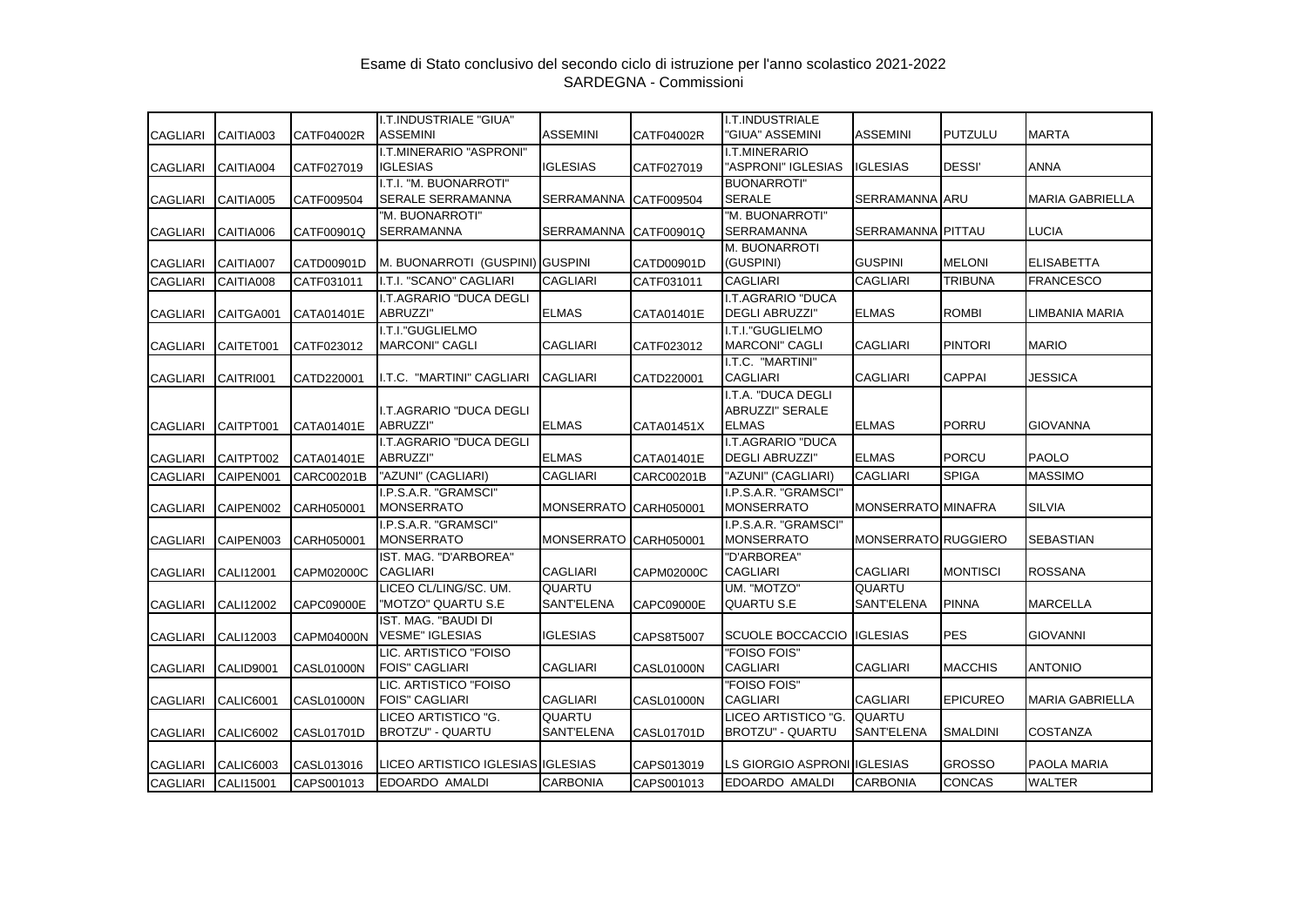|                 |                    |                   | LICEO SC.                                      |                                    |                   |                                               |                                    |                 |                         |
|-----------------|--------------------|-------------------|------------------------------------------------|------------------------------------|-------------------|-----------------------------------------------|------------------------------------|-----------------|-------------------------|
| <b>CAGLIARI</b> | CALI15002          | CAPS04000L        | "MICHELANGELO"<br><b>CAGLIARI</b>              | <b>CAGLIARI</b>                    | CAPC08000X        | LICEO CL. CONVITTO<br>NAZ. "V. EMANUELE"      | <b>CAGLIARI</b>                    | <b>VACCA</b>    | <b>GIANNI</b>           |
| <b>CAGLIARI</b> | <b>CALI04009</b>   | CAPM02601C        | <b>IM DE SANCTIS</b>                           | <b>CAGLIARI</b>                    | CAPM02601C        | <b>IM DE SANCTIS</b>                          | <b>CAGLIARI</b>                    | <b>TOLU</b>     | <b>LUCINA</b>           |
|                 |                    |                   | LICEO CL/LING/SC. UM.                          | <b>QUARTU</b>                      |                   | UM. "MOTZO"                                   | <b>QUARTU</b>                      |                 |                         |
| <b>CAGLIARI</b> | CALI04010          | CAPC09000E        | "MOTZO" QUARTU S.E                             | SANT'ELENA                         | CAPC09000E        | QUARTU S.E                                    | <b>SANT'ELENA</b>                  | <b>ATZENI</b>   | <b>CARLA</b>            |
|                 |                    |                   | <b>EMILIO LUSSU SAN</b>                        | <b>SAN GAVINO</b>                  |                   | <b>EMILIO LUSSU SAN</b>                       | <b>SAN GAVINO</b>                  |                 |                         |
| <b>CAGLIARI</b> | CALI04011          | CAPM02401R        | <b>GAVINO M.LE</b>                             | <b>MONREALE</b>                    | CAPM02401R        | <b>GAVINO M.LE</b>                            | <b>MONREALE</b>                    | <b>FLORIO</b>   | <b>TERESA</b>           |
|                 |                    |                   | LICEO SC. "ALBERTI"                            |                                    |                   | <b>SAN GIOVANNI</b>                           |                                    |                 |                         |
| <b>CAGLIARI</b> | CALI04012          | <b>CAPS02000B</b> | <b>CAGLIARI</b>                                | <b>CAGLIARI</b>                    | CAPS005009        | BOSCO"                                        | <b>CAGLIARI</b>                    | <b>RUJU</b>     | <b>FULVIA</b>           |
|                 |                    |                   | LIC. ARTISTICO "FOISO                          |                                    |                   | "FOISO FOIS"                                  |                                    |                 |                         |
| <b>CAGLIARI</b> | CALI10001          | <b>CASL01000N</b> | <b>FOIS" CAGLIARI</b>                          | <b>CAGLIARI</b>                    | <b>CASL01000N</b> | <b>CAGLIARI</b>                               | <b>CAGLIARI</b>                    | <b>MARONGIU</b> | <b>STEFANO</b>          |
|                 |                    |                   | LIC. ARTISTICO "FOISO                          |                                    |                   | "FOISO FOIS"                                  |                                    |                 |                         |
| CAGLIARI        | CALI05001          | CASL01000N        | <b>FOIS" CAGLIARI</b>                          | <b>CAGLIARI</b>                    | <b>CASL01000N</b> | <b>CAGLIARI</b>                               | <b>CAGLIARI</b>                    | <b>PINTUS</b>   | <b>ALESSANDRA</b>       |
|                 |                    |                   | LICEO ARTISTICO "G.<br><b>BROTZU" - QUARTU</b> | <b>QUARTU</b><br><b>SANT'ELENA</b> |                   | <b>BROTZU" SERALE</b><br>QUARTU S.E.          | <b>QUARTU</b><br><b>SANT'ELENA</b> | <b>CASELLA</b>  | <b>SUSANNA</b>          |
| <b>CAGLIARI</b> | CALI05002          | <b>CASL01701D</b> |                                                |                                    | <b>CASL01750T</b> |                                               |                                    |                 |                         |
| <b>CAGLIARI</b> | CALI11001          | <b>CAPM04000N</b> | IST. MAG. "BAUDI DI<br><b>VESME" IGLESIAS</b>  | <b>IGLESIAS</b>                    | <b>CAPM04000N</b> | IST. MAG. "BAUDI DI<br><b>VESME" IGLESIAS</b> | <b>IGLESIAS</b>                    | CARTA           | <b>ISABELLA</b>         |
|                 |                    |                   | IST. MAG. "D'ARBOREA"                          |                                    |                   | "D'ARBOREA"                                   |                                    |                 |                         |
| <b>CAGLIARI</b> | CALI11002          | CAPM02000C        | <b>CAGLIARI</b>                                | <b>CAGLIARI</b>                    | CAPM02000C        | <b>CAGLIARI</b>                               | <b>CAGLIARI</b>                    | <b>MURA</b>     | <b>ADRIANA</b>          |
|                 |                    |                   | IST. MAG. "D'ARBOREA"                          |                                    |                   | "D'ARBOREA"                                   |                                    |                 |                         |
| <b>CAGLIARI</b> | CALI11003          | <b>CAPM02000C</b> | <b>CAGLIARI</b>                                | <b>CAGLIARI</b>                    | <b>CAPM02000C</b> | <b>CAGLIARI</b>                               | <b>CAGLIARI</b>                    | <b>BUSSU</b>    | <b>MARIA GABRIELLA</b>  |
|                 |                    |                   | <b>LICEO SCIENTIFICO</b>                       |                                    |                   | LICEO SCIENTIFICO                             |                                    |                 |                         |
| <b>CAGLIARI</b> | CALI11004          | CAPS02901V        | <b>CAPOTERRA</b>                               | <b>CAPOTERRA</b>                   | CAPS02901V        | <b>CAPOTERRA</b>                              | <b>CAPOTERRA</b>                   | <b>GRANELLA</b> | <b>DAVIDE</b>           |
|                 |                    |                   | LIC. SCIENT. "G. BRUNO"                        |                                    |                   | LIC. SCIENT. "G.                              |                                    |                 |                         |
| <b>CAGLIARI</b> | CALI11005          | CAPS006016        | <b>MURAVERA</b>                                | <b>MURAVERA</b>                    | CAPS006016        | <b>BRUNO" MURAVERA</b>                        | <b>MURAVERA</b>                    | LAI             | <b>MARIA ROMINA</b>     |
| <b>CAGLIARI</b> | CALI11006          | CAPM02601C        | IM DE SANCTIS                                  | <b>CAGLIARI</b>                    | CAPM02601C        | <b>IM DE SANCTIS</b>                          | <b>CAGLIARI</b>                    | <b>VACCA</b>    | <b>MARIA MARCELLA</b>   |
|                 |                    |                   | LICEO CL/LING/SC. UM.                          | QUARTU                             |                   | UM. "MOTZO"                                   | QUARTU                             |                 |                         |
| <b>CAGLIARI</b> | CALI11007          | CAPC09000E        | "MOTZO" QUARTU S.E                             | SANT'ELENA                         | CAPC09000E        | QUARTU S.E                                    | <b>SANT'ELENA</b>                  | <b>SANTORO</b>  | <b>MARIA ANTONIETTA</b> |
|                 |                    |                   | <b>EMILIO LUSSU SAN</b>                        | <b>SAN GAVINO</b>                  |                   | <b>EMILIO LUSSU SAN</b>                       | <b>SAN GAVINO</b>                  |                 |                         |
| <b>CAGLIARI</b> | CALI11008          | CAPM02401R        | <b>GAVINO M.LE</b>                             | <b>MONREALE</b>                    | CAPM02401R        | <b>GAVINO M.LE</b>                            | <b>MONREALE</b>                    | <b>MELONI</b>   | TIZIANA                 |
|                 |                    |                   | <b>EMILIO LUSSU SAN</b>                        | <b>SAN GAVINO</b>                  |                   | <b>EMILIO LUSSU SAN</b>                       | <b>SAN GAVINO</b>                  |                 |                         |
| <b>CAGLIARI</b> | CALI11009          | CAPM02401R        | <b>GAVINO M.LE</b>                             | <b>MONREALE</b>                    | CAPM02401R        | <b>GAVINO M.LE</b>                            | <b>MONREALE</b>                    | <b>SCEMA</b>    | <b>ROBERTO</b>          |
|                 |                    |                   | LICEO SC. "E. LUSSU"<br>SANT'ANTIOCO           | SANT'ANTIOC<br>lO.                 | CAPS06000T        | LICEO SC. "E. LUSSU"<br>SANT'ANTIOCO          | <b>SANT'ANTIOC</b><br>O            | <b>PIRAS</b>    | <b>MARIA GRECA</b>      |
| <b>CAGLIARI</b> | CALI11010          | CAPS06000T        |                                                |                                    |                   |                                               | <b>CAGLIARI</b>                    |                 | <b>ALESSANDRA</b>       |
| <b>CAGLIARI</b> | CALI11011          | CAPM02601C        | <b>IM DE SANCTIS</b>                           | <b>CAGLIARI</b>                    | CAPQ00500E        | TOMMASEO"                                     |                                    | COCCO           |                         |
|                 |                    |                   | LICEO SC. "FARCI" SEUI                         | <b>SEUI</b>                        |                   | LICEO SC. "FARCI"<br><b>SERALE SEUI</b>       | <b>SEUI</b>                        | <b>MOCCI</b>    | <b>MASSIMO</b>          |
| <b>CAGLIARI</b> | CALI02015          | CAPS150004        | LICEO SCIENTIFICO                              |                                    | <b>CAPS15050D</b> | <b>LICEO SCIENTIFICO</b>                      |                                    |                 |                         |
| <b>CAGLIARI</b> | CALI02016          | CAPS02901V        | <b>CAPOTERRA</b>                               | <b>CAPOTERRA</b>                   | CAPS02901V        | CAPOTERRA                                     | <b>CAPOTERRA</b>                   | DI NARDI        | <b>ROMINA</b>           |
|                 |                    |                   | LICEO SC. "A. PACINOTTI"                       |                                    |                   | LICEO SC. "A.                                 |                                    |                 |                         |
|                 | CAGLIARI CALI02017 | CAPS050007        | <b>CAGLIARI</b>                                | <b>CAGLIARI</b>                    | CAPS050007        | PACINOTTI" CAGLIARI CAGLIARI                  |                                    | <b>FIGUS</b>    | <b>PIERLUIGI</b>        |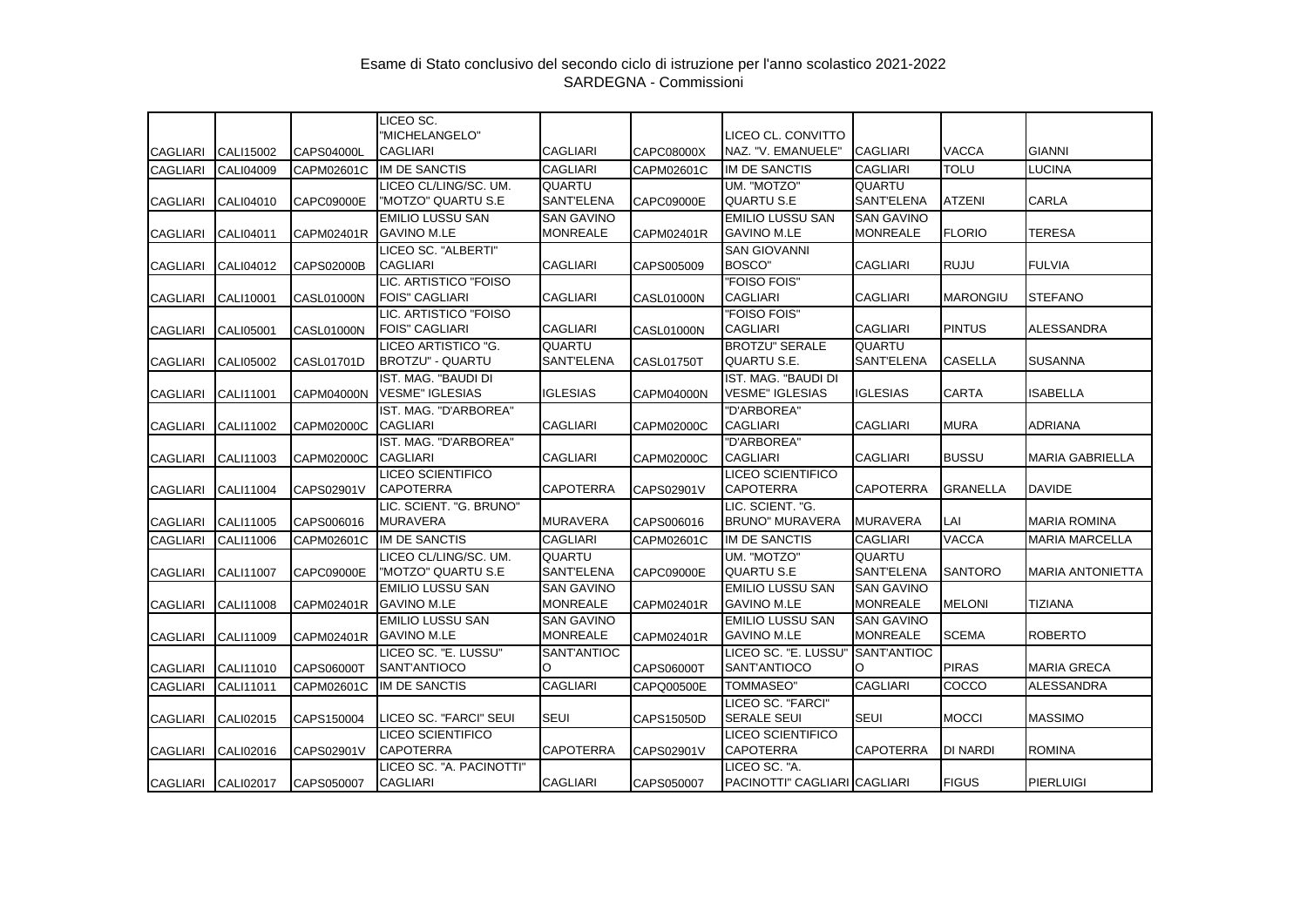| <b>CAGLIARI</b> | CALI02018          | CAPS050007        | LICEO SC. "A. PACINOTTI"<br><b>CAGLIARI</b>      | <b>CAGLIARI</b>                      | CAPS050007        | LICEO SC. "A.<br>PACINOTTI" CAGLIARI CAGLIARI                    |                                      | <b>SOLE</b>      | <b>CESARE</b>                       |
|-----------------|--------------------|-------------------|--------------------------------------------------|--------------------------------------|-------------------|------------------------------------------------------------------|--------------------------------------|------------------|-------------------------------------|
| <b>CAGLIARI</b> | CALI02019          | CAPS050007        | LICEO SC. "A. PACINOTTI"<br><b>CAGLIARI</b>      | <b>CAGLIARI</b>                      | CAPS050007        | LICEO SC. "A.<br>PACINOTTI" CAGLIARI CAGLIARI                    |                                      | <b>DEMARCHI</b>  | ISACCO                              |
| <b>CAGLIARI</b> | <b>CALI02020</b>   | CAPS050007        | LICEO SC. "A. PACINOTTI"<br><b>CAGLIARI</b>      | <b>CAGLIARI</b>                      | CAPS050007        | LICEO SC. "A.<br>PACINOTTI" CAGLIARI CAGLIARI                    |                                      | <b>LAMPIS</b>    | <b>STEFANO</b>                      |
| <b>CAGLIARI</b> | <b>CALI02021</b>   | CAPS050007        | LICEO SC. "A. PACINOTTI"<br><b>CAGLIARI</b>      | <b>CAGLIARI</b>                      | CAPS050007        | LICEO SC. "A.<br>PACINOTTI" CAGLIARI CAGLIARI                    |                                      | <b>MADEDDU</b>   | <b>MARTA</b>                        |
| <b>CAGLIARI</b> | <b>CALI02022</b>   | CAPS02401Q        | "G. MARCONI" SAN GAVINO<br><b>MONREAL</b>        | <b>SAN GAVINO</b><br><b>MONREALE</b> | CAPS02401Q        | "G. MARCONI" SAN<br><b>GAVINO MONREAL</b>                        | <b>SAN GAVINO</b><br><b>MONREALE</b> | <b>FENU</b>      | <b>CINZIA</b>                       |
| <b>CAGLIARI</b> | CALI02023          | CAPS01701L        | LICEO SCIENTIFICO "G.<br><b>BROTZU" - QUARTU</b> | <b>QUARTU</b><br>SANT'ELENA          | CAPS01701L        | "G. BROTZU" -<br><b>QUARTU</b>                                   | QUARTU<br>SANT'ELENA                 | <b>SAILIS</b>    | <b>ENRICO</b>                       |
| <b>CAGLIARI</b> | <b>CALI02024</b>   | CAPS01701L        | LICEO SCIENTIFICO "G.<br><b>BROTZU" - QUARTU</b> | QUARTU<br>SANT'ELENA                 | CAPS01701L        | "G. BROTZU" -<br>QUARTU                                          | QUARTU<br><b>SANT'ELENA</b>          | <b>CONCAS</b>    | <b>STEFANIA</b>                     |
| <b>CAGLIARI</b> | CALI02025          | CAPS02401Q        | "G. MARCONI" SAN GAVINO<br><b>MONREAL</b>        | <b>SAN GAVINO</b><br><b>MONREALE</b> | CAPS02500E        | <b>LICEO SCIENTIFICO</b><br>"DANTE ALIGHIERI"<br><b>CAGLIARI</b> | <b>CAGLIARI</b>                      | <b>MURGIA</b>    | <b>ORSOLINO</b>                     |
| <b>CAGLIARI</b> | CALI02026          | CAPS001013        | EDOARDO AMALDI                                   | <b>CARBONIA</b>                      | CAPC06000P        | LICEO CLASSICO "E.<br>PIGA" VILLACIDRO                           | <b>VILLACIDRO</b>                    | <b>PISELLI</b>   | <b>GIUSEPPE NICOLA</b>              |
| <b>CAGLIARI</b> | CALI03001          | CATD02801V        | "LUIGI EINAUDI" SENORBI'                         | <b>SENORBI'</b>                      | CATD02801V        | <b>SENORBI'</b>                                                  | <b>SENORBI'</b>                      | <b>COGOTTI</b>   | <b>MARIA VINCENZA</b>               |
| <b>CAGLIARI</b> | <b>CALI03002</b>   | <b>CATF04000P</b> | I.I.S. "MICHELE GIUA"<br><b>CAGLIARI</b>         | <b>CAGLIARI</b>                      | CATF04000P        | I.I.S. "MICHELE GIUA"<br><b>CAGLIARI</b>                         | <b>CAGLIARI</b>                      | <b>MUGHEDDU</b>  | <b>BARBARA</b><br><b>VALENTINA</b>  |
| <b>CAGLIARI</b> | CALI03003          | <b>CAPS04000L</b> | LICEO SC.<br>"MICHELANGELO"<br><b>CAGLIARI</b>   | <b>CAGLIARI</b>                      | CAPS04000L        | LICEO SC.<br>'MICHELANGELO"<br><b>CAGLIARI</b>                   | <b>CAGLIARI</b>                      | <b>PUDDU</b>     | <b>ROSALBA</b>                      |
| <b>CAGLIARI</b> | CALI03004          | <b>CAPS04000L</b> | LICEO SC.<br>"MICHELANGELO"<br><b>CAGLIARI</b>   | <b>CAGLIARI</b>                      | <b>CAPS04000L</b> | LICEO SC.<br>"MICHELANGELO"<br><b>CAGLIARI</b>                   | <b>CAGLIARI</b>                      | <b>ALIMONDA</b>  | MARIA MADDALENA                     |
| <b>CAGLIARI</b> | CALI03005          | CATD020007        | I.T.C.G. "G. M. ANGIOY"<br><b>CARBONIA</b>       | <b>CARBONIA</b>                      | CATD020007        | I.T.C.G. "G. M.<br>ANGIOY" CARBONIA                              | <b>CARBONIA</b>                      | <b>CASULA</b>    | <b>STEFANO</b>                      |
| <b>CAGLIARI</b> | CALI03006          | <b>CAPS02000B</b> | LICEO SC. "ALBERTI"<br><b>CAGLIARI</b>           | <b>CAGLIARI</b>                      | CAPS02000B        | LICEO SC. "ALBERTI"<br><b>CAGLIARI</b>                           | <b>CAGLIARI</b>                      | PERETTI          | <b>MICHELA</b>                      |
| <b>CAGLIARI</b> | <b>CALI03007</b>   | <b>CAPS02000B</b> | LICEO SC. "ALBERTI"<br><b>CAGLIARI</b>           | <b>CAGLIARI</b>                      | CAPS02000B        | LICEO SC. "ALBERTI"<br><b>CAGLIARI</b>                           | <b>CAGLIARI</b>                      | <b>GUGLIOTTA</b> | <b>GIOVANNI</b>                     |
| <b>CAGLIARI</b> | CALI03008          | CATF027019        | I.T.MINERARIO "ASPRONI"<br><b>IGLESIAS</b>       | <b>IGLESIAS</b>                      | CATF027019        | <b>I.T.MINERARIO</b><br>"ASPRONI" IGLESIAS                       | <b>IGLESIAS</b>                      | <b>PORCU</b>     | <b>VERONICA</b>                     |
| <b>CAGLIARI</b> | CALI03009          | CAPS006016        | LIC. SCIENT. "G. BRUNO"<br><b>MURAVERA</b>       | <b>MURAVERA</b>                      | CAPS006016        | LIC. SCIENT. "G.<br><b>BRUNO" MURAVERA</b>                       | <b>MURAVERA</b>                      | <b>SAVONA</b>    | <b>VALENTINA</b>                    |
| CAGLIARI        | CALI03010          | CAPS02401Q        | "G. MARCONI" SAN GAVINO<br><b>MONREAL</b>        | <b>SAN GAVINO</b><br><b>MONREALE</b> | CAPS02401Q        | "G. MARCONI" SAN<br><b>GAVINO MONREAL</b>                        | <b>SAN GAVINO</b><br><b>MONREALE</b> | <b>SPANU</b>     | <b>MANUELA MARIA</b><br><b>GONA</b> |
|                 | CAGLIARI CALI03011 | CAPS06000T        | LICEO SC. "E. LUSSU"<br>SANT'ANTIOCO             | SANT'ANTIOC<br>O                     | CAPS06000T        | LICEO SC. "E. LUSSU"<br>SANT'ANTIOCO                             | SANT'ANTIOC<br>O                     | <b>DIOMEDI</b>   | <b>DANIELA</b>                      |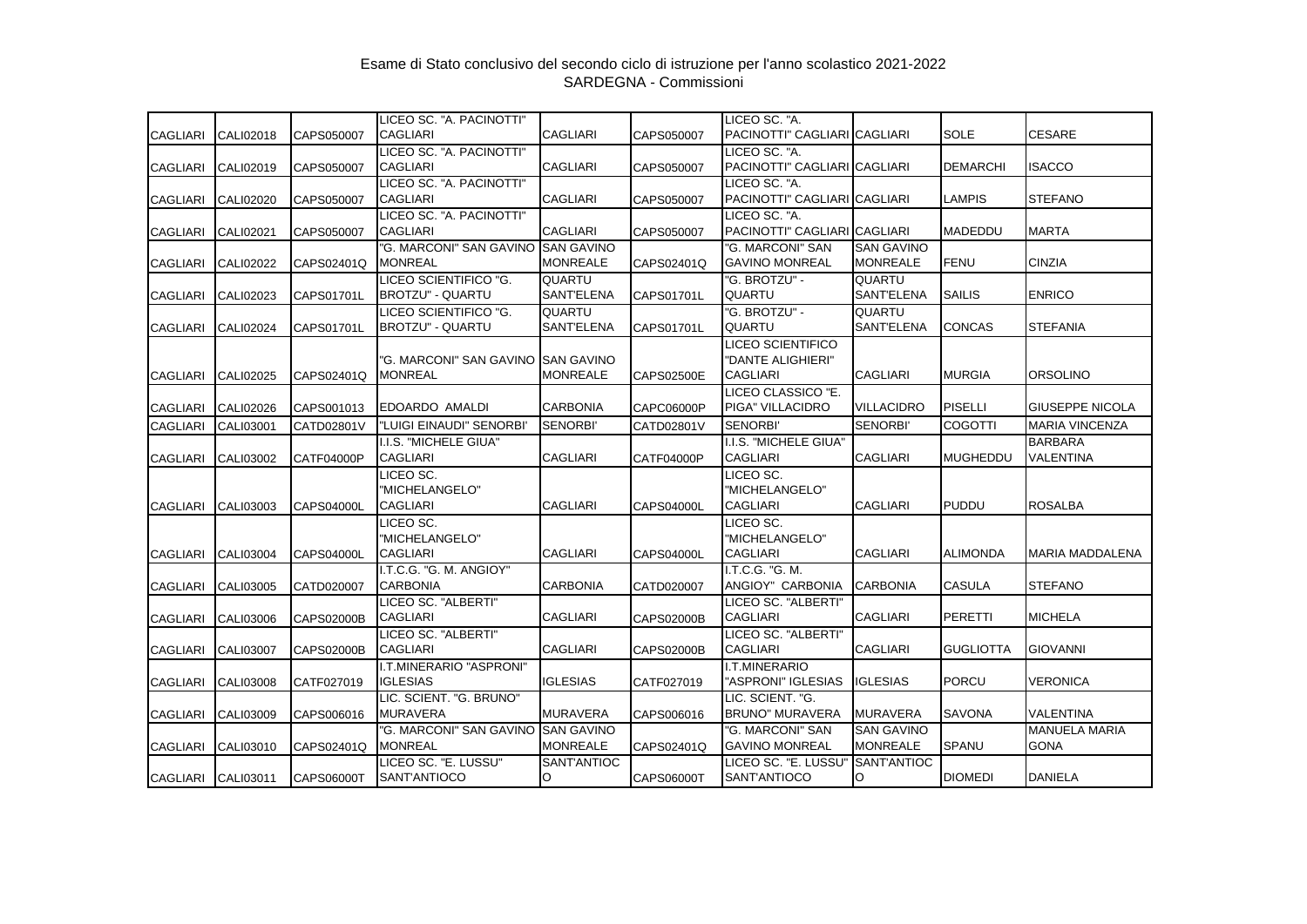| <b>CAGLIARI</b> | CALI03012        | CAPS01701L        | LICEO SCIENTIFICO "G.<br><b>BROTZU" - QUARTU</b> | QUARTU<br><b>SANT'ELENA</b> | CAPS01701L        | "G. BROTZU" -<br><b>QUARTU</b> | QUARTU<br>SANT'ELENA | <b>MANCA</b>     | VIVIANA               |
|-----------------|------------------|-------------------|--------------------------------------------------|-----------------------------|-------------------|--------------------------------|----------------------|------------------|-----------------------|
|                 |                  |                   | LICEO SCIENTIFICO "G.                            | <b>QUARTU</b>               |                   | "G. BROTZU" -                  | QUARTU               |                  |                       |
| <b>CAGLIARI</b> | CALI03013        | CAPS01701L        | BROTZU" - QUARTU                                 | <b>SANT'ELENA</b>           | CAPS01701L        | <b>QUARTU</b>                  | SANT'ELENA           | <b>OLLA</b>      | <b>CATERINA</b>       |
|                 |                  |                   | LICEO CLASSICO "E. PIGA"                         |                             |                   | LICEO CLASSICO "E.             |                      |                  |                       |
| <b>CAGLIARI</b> | <b>CALI04001</b> | CAPC06000P        | <b>VILLACIDRO</b>                                | <b>VILLACIDRO</b>           | CAPC06000P        | PIGA" VILLACIDRO               | <b>VILLACIDRO</b>    | CAO              | LISA VALENTINA        |
|                 |                  |                   | IST. MAG. "BAUDI DI                              |                             |                   | IST. MAG. "BAUDI DI            |                      |                  |                       |
| <b>CAGLIARI</b> | CALI04002        | CAPM04000N        | <b>VESME" IGLESIAS</b>                           | <b>IGLESIAS</b>             | CAPM04000N        | <b>VESME" IGLESIAS</b>         | <b>IGLESIAS</b>      | COCCO            | EMMANUELA             |
|                 |                  |                   | "ANTONIO GRAMSCI"                                |                             |                   | "ANTONIO GRAMSCI"              |                      |                  |                       |
| <b>CAGLIARI</b> | CALI04003        | CAPC00101X        | <b>CARBONIA</b>                                  | <b>CARBONIA</b>             | CAPC00101X        | <b>CARBONIA</b>                | <b>CARBONIA</b>      | <b>FIUMARA</b>   | <b>ROSARIA</b>        |
|                 |                  |                   | IST. MAG. "D'ARBOREA"                            |                             |                   | "D'ARBOREA"                    |                      |                  |                       |
| <b>CAGLIARI</b> | CALI04004        | CAPM02000C        | CAGLIARI                                         | <b>CAGLIARI</b>             | CAPM02000C        | <b>CAGLIARI</b>                | CAGLIARI             | <b>FIORI</b>     | <b>PATRIZIA</b>       |
|                 |                  |                   | IST. MAG. "D'ARBOREA"                            |                             |                   | "D'ARBOREA"                    |                      |                  |                       |
| <b>CAGLIARI</b> | <b>CALI04005</b> | CAPM02000C        | <b>CAGLIARI</b>                                  | <b>CAGLIARI</b>             | CAPM02000C        | <b>CAGLIARI</b>                | <b>CAGLIARI</b>      | <b>DEPAU</b>     | <b>FRANCESCO</b>      |
|                 |                  |                   | LICEO SC. "ALBERTI"                              |                             |                   | LICEO SC. "ALBERTI"            |                      |                  |                       |
| <b>CAGLIARI</b> | CALI04006        | CAPS02000B        | <b>CAGLIARI</b>                                  | <b>CAGLIARI</b>             | CAPS02000B        | <b>CAGLIARI</b>                | <b>CAGLIARI</b>      | <b>SERRAO</b>    | <b>TIZIANA</b>        |
|                 |                  |                   |                                                  |                             |                   | LICEO SC.                      |                      |                  |                       |
| <b>CAGLIARI</b> | <b>CALI04007</b> | CAPS03201P        | LICEO SC. "PITAGORA" ISILI ISILI                 |                             | CAPS03201P        | "PITAGORA" ISILI               | <b>ISILI</b>         | <b>ROSSI</b>     | RAFFAELE              |
|                 |                  |                   |                                                  |                             |                   | "G. DELEDDA"                   |                      |                  |                       |
| <b>CAGLIARI</b> | <b>CALI04008</b> | CATE02601P        | "G. DELEDDA" (CAGLIARI)                          | <b>CAGLIARI</b>             | CATE02601P        | (CAGLIARI)                     | <b>CAGLIARI</b>      | SANNA            | <b>PIERLUIGI</b>      |
|                 |                  |                   |                                                  |                             |                   | M. BUONARROTI                  |                      |                  |                       |
| <b>CAGLIARI</b> | CAITMM001        | CATD00901D        | M. BUONARROTI (GUSPINI) GUSPINI                  |                             | CATD00901D        | (GUSPINI)                      | <b>GUSPINI</b>       | <b>ETZI</b>      | <b>MARIA PINELLA</b>  |
| <b>CAGLIARI</b> | CAITMM002        | CATF031011        | I.T.I. "SCANO" CAGLIARI                          | <b>CAGLIARI</b>             | CATF031011        | <b>CAGLIARI</b>                | <b>CAGLIARI</b>      | <b>CARTA</b>     | <b>MARIA GIOVANNA</b> |
|                 |                  |                   | I.T.AGRARIO "DUCA DEGLI                          |                             |                   | I.P.A.A. SERALE                | <b>MARACALAGO</b>    |                  |                       |
| <b>CAGLIARI</b> | CAITVE001        | CATA01401E        | ABRUZZI"                                         | <b>ELMAS</b>                | CARA014547        | <b>MARACALAGONIS</b>           | NIS.                 | <b>ANGIUS</b>    | <b>GIULIANA</b>       |
| <b>CAGLIARI</b> | CAITSI001        | CATD03201E        | I.T.C.G. "G. ZAPPA" ISILI                        | <b>ISILI</b>                | CATD03201E        | <b>ISILI</b>                   | <b>ISILI</b>         | ARU              | <b>MARIA RITA</b>     |
|                 |                  |                   | LICEO ARTISTICO "CIUSA                           |                             |                   | <b>LICEO ARTISTICO</b>         |                      |                  |                       |
| <b>NUORO</b>    | NULIF9001        | <b>NUSD00301N</b> | ROMAGNA"                                         | <b>NUORO</b>                | <b>NUSD00301N</b> | "CIUSA ROMAGNA'                | <b>NUORO</b>         | ARESU            | <b>ALESSIO</b>        |
| <b>NUORO</b>    | NUIPEN002        | NURH030008        | <b>IPSAR - TORTOLI'</b>                          | <b>TORTOLI'</b>             | <b>NURH030008</b> | <b>IPSAR - TORTOLI'</b>        | <b>TORTOLI'</b>      | <b>CELLAMARE</b> | <b>FRANCESCA</b>      |
|                 |                  |                   | L. SC. E LING. "E. FERMI"                        |                             |                   | L. SC. E LING. "E.             |                      |                  |                       |
| <b>NUORO</b>    | <b>NULI03002</b> | <b>NUPS090006</b> | <b>NUORO</b>                                     | <b>NUORO</b>                | <b>NUPS090006</b> | FERMI" NUORO                   | <b>NUORO</b>         | <b>PEANA</b>     | <b>MANUELA</b>        |
|                 |                  |                   | L. SC. E LING. "E. FERMI"                        |                             |                   | MUSIC. "S. SATTA"              |                      |                  |                       |
| <b>NUORO</b>    | <b>NULI03003</b> | <b>NUPS090006</b> | <b>NUORO</b>                                     | <b>NUORO</b>                | <b>NUPM03000G</b> | <b>NUORO</b>                   | <b>NUORO</b>         | <b>PINNA</b>     | VINCENZO              |
|                 |                  |                   | L. SC. "L. DA VINCI"                             |                             |                   | L. SC. "L. DA VINCI"           |                      |                  |                       |
| <b>NUORO</b>    | <b>NULI04001</b> | NUPS016019        | <b>LANUSEI</b>                                   | <b>LANUSEI</b>              | NUPS016019        | LANUSEI                        | <b>LANUSEI</b>       | <b>UDA</b>       | <b>STEFANIA</b>       |
|                 |                  |                   | L. CLASS. "GIORGIO                               |                             |                   | L. CLASS. "GIORGIO             |                      |                  | <b>FRANCESCO</b>      |
| <b>NUORO</b>    | <b>NULI04002</b> | <b>NUPC010006</b> | <b>ASPRONI" NUORO</b>                            | <b>NUORO</b>                | NUPC010006        | <b>ASPRONI" NUORO</b>          | <b>NUORO</b>         | <b>MURGIA</b>    | PASQUALE              |
|                 |                  |                   | L. SC. E LING. "E. FERMI"                        |                             |                   | L. SC. E LING. "E.             |                      |                  |                       |
| <b>NUORO</b>    | <b>NULI04003</b> | <b>NUPS090006</b> | <b>NUORO</b>                                     | <b>NUORO</b>                | <b>NUPS090006</b> | FERMI" NUORO                   | <b>NUORO</b>         | <b>PIRODDI</b>   | <b>ANTONIO</b>        |
|                 |                  |                   | LICEO ARTISTICO "MARIO                           |                             |                   | "MARIO DELITALA"               |                      |                  |                       |
| <b>NUORO</b>    | <b>NULI05001</b> | <b>NUSD01601Q</b> | DELITALA" LANUSEI                                | <b>LANUSEI</b>              | <b>NUSD01601Q</b> | LANUSEI                        | <b>LANUSEI</b>       | <b>LICORDARI</b> | <b>MARIA</b>          |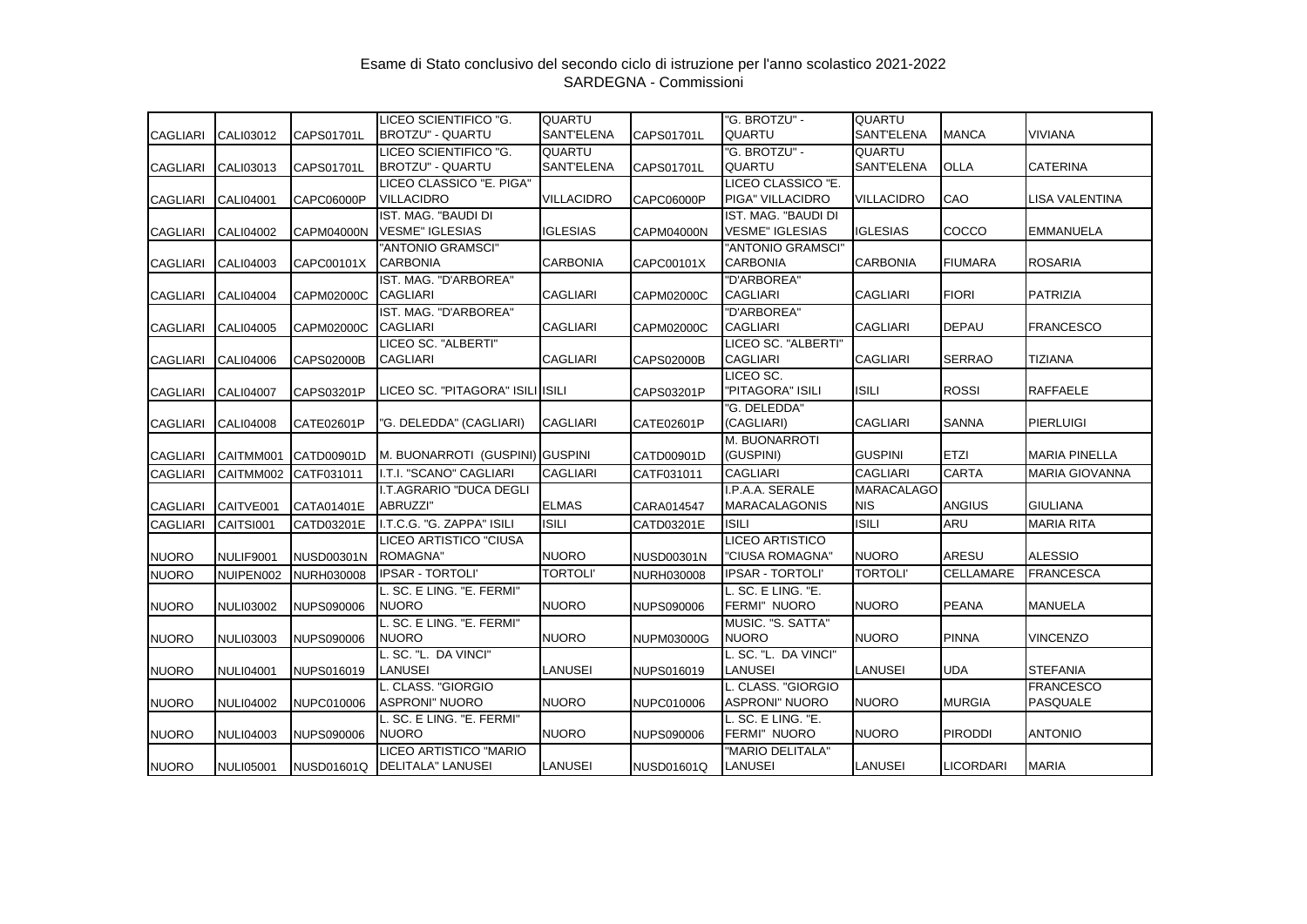|              |                  |                   | L.CL. "CRISTOFORO                                 |                  |                   | L.CL. "CRISTOFORO                            |                  |                  | <b>SEBASTIANO</b>            |
|--------------|------------------|-------------------|---------------------------------------------------|------------------|-------------------|----------------------------------------------|------------------|------------------|------------------------------|
| <b>NUORO</b> | <b>NULI11001</b> | NUPC016016        | <b>MAMELI" LANUSEI</b>                            | <b>LANUSEI</b>   | NUPC016016        | <b>MAMELI" LANUSEI</b>                       | LANUSEI          | LAI              | <b>FRANCES</b>               |
| <b>NUORO</b> | <b>NULI11002</b> | <b>NUPM03000G</b> | LICEO SC. UM. E MUSIC. "S.<br>SATTA" NUORO        | <b>NUORO</b>     | <b>NUPM03000G</b> | MUSIC. "S. SATTA"<br><b>NUORO</b>            | <b>NUORO</b>     | <b>CAPRA</b>     | <b>FRANCESCA</b>             |
| <b>NUORO</b> | <b>NULI15001</b> | <b>NUPS090006</b> | L. SC. E LING. "E. FERMI"<br><b>NUORO</b>         | <b>NUORO</b>     | <b>NUPS090006</b> | L. SC. E LING. "E.<br>FERMI" NUORO           | <b>NUORO</b>     | <b>PIPERE</b>    | <b>ANTONELLO</b>             |
| <b>NUORO</b> | <b>NULI13001</b> | <b>NUPM03000G</b> | LICEO SC. UM. E MUSIC. "S.<br><b>SATTA" NUORO</b> | <b>NUORO</b>     | <b>NUPM03000G</b> | MUSIC. "S. SATTA"<br><b>NUORO</b>            | <b>NUORO</b>     | <b>CALAPAI</b>   | <b>ROSA</b>                  |
| <b>NUORO</b> | <b>NULI12001</b> | <b>NUPS010009</b> | L. SC. "GALILEO GALILEI"<br><b>MACOMER</b>        | <b>MACOMER</b>   | <b>NUPS010009</b> | L. SC. "GALILEO<br><b>GALILEI" MACOMER</b>   | <b>MACOMER</b>   | <b>BURRAI</b>    | <b>ANTONIETTA</b>            |
| <b>NUORO</b> | <b>NULI12002</b> | <b>NUPM03000G</b> | LICEO SC. UM. E MUSIC. "S.<br><b>SATTA" NUORO</b> | <b>NUORO</b>     | <b>NUPM03000G</b> | MUSIC. "S. SATTA"<br><b>NUORO</b>            | <b>NUORO</b>     | <b>CARDONE</b>   | <b>RAFFAELLA</b>             |
| <b>NUORO</b> | <b>NULI02001</b> | <b>NUPS00601P</b> | SC. "A. BUSINCO" JERZU                            | <b>JERZU</b>     | <b>NUPS00601P</b> | L.SC. "A. BUSINCO"<br><b>JERZU</b>           | <b>JERZU</b>     | <b>MARCIANTE</b> | <b>SALVATORE MARIA</b><br>AN |
| <b>NUORO</b> | <b>NULI02002</b> | NUPS016019        | L. SC. "L.  DA VINCI"<br>LANUSEI                  | <b>LANUSEI</b>   | NUPS016019        | L. SC. "L. DA VINCI"<br>LANUSEI              | LANUSEI          | <b>SANNA</b>     | <b>MARCO</b>                 |
| <b>NUORO</b> | <b>NULI02003</b> | <b>NUPS090006</b> | L. SC. E LING. "E. FERMI"<br><b>NUORO</b>         | <b>NUORO</b>     | <b>NUPS090006</b> | L. SC. E LING. "E.<br>FERMI" NUORO           | <b>NUORO</b>     | <b>CERINA</b>    | <b>MARIA LINA</b>            |
| <b>NUORO</b> | <b>NULI02004</b> | <b>NUPS090006</b> | L. SC. E LING. "E. FERMI"<br><b>NUORO</b>         | <b>NUORO</b>     | <b>NUPS090006</b> | L. SC. E LING. "E.<br>FERMI" NUORO           | <b>NUORO</b>     | <b>MEREU</b>     | ROBERTO SISINNIO             |
| <b>NUORO</b> | <b>NULI02005</b> | NUPS018033        | SCIENTIFICO SINISCOLA ISINISCOLA                  |                  | NUPS018033        | L. SCIENTIFICO<br><b>SINISCOLA</b>           | <b>SINISCOLA</b> | <b>UDA</b>       | <b>ROSELLA</b>               |
| <b>NUORO</b> | <b>NULI02006</b> | <b>NUPS018022</b> | SCIENTIFICO DORGALI                               | <b>DORGALI</b>   | NUPS018022        | L. SCIENTIFICO<br><b>DORGALI</b>             | <b>DORGALI</b>   | LOI              | <b>MARIA GIUSEPPINA</b>      |
| <b>NUORO</b> | <b>NULI02007</b> | NUPS012012        | L. SC. "F.LLI COSTA AZARA"<br><b>SORGONO</b>      | <b>SORGONO</b>   | NUPS012012        | L. SC. "F.LLI COSTA<br><b>AZARA" SORGONO</b> | <b>SORGONO</b>   | DE PAU           | <b>MASSIMO</b>               |
| <b>NUORO</b> | <b>NULI02008</b> | <b>NUPS00701E</b> | L. SCIENTIFICO TORTOLI                            | <b>TORTOLI'</b>  | <b>NUPC00701B</b> | <b>TORTOLI'</b>                              | <b>TORTOLI'</b>  | <b>FERRANTE</b>  | <b>MARIANTONIETTA</b>        |
| <b>NUORO</b> | <b>NULI02009</b> | <b>NUPS00701E</b> | . SCIENTIFICO TORTOLI'                            | <b>TORTOLI'</b>  | <b>NUPS00701E</b> | <b>TORTOLI'</b>                              | <b>TORTOLI'</b>  | <b>MARCHETTI</b> | <b>CARLA RITA</b>            |
| <b>NUORO</b> | NUITPT001        | NUTA014013        | I.T.A. "B. BRAU"<br><b>NUORO</b>                  | <b>NUORO</b>     | NUTA014013        | I.T.A. "B. BRAU"<br><b>NUORO</b>             | <b>NUORO</b>     | <b>FERRELLI</b>  | <b>ANTONIO</b>               |
| <b>NUORO</b> | NUITSI001        | NUTD01901L        | ITCG "S. SATTA"<br><b>MACOMER</b>                 | <b>MACOMER</b>   | NUTD019512        | I.T.C. "CORSO<br><b>SERALE" MACOMER</b>      | <b>MACOMER</b>   | ZANDA            | FRANCO                       |
| <b>NUORO</b> | NUITSI002        | NUTD010005        | ITC/1 "G.P. CHIRONI"<br><b>NUORO</b>              | <b>NUORO</b>     | NUTD010005        | ITC/1 "G.P. CHIRONI"<br><b>NUORO</b>         | <b>NUORO</b>     | <b>ROSSETTI</b>  | <b>CLAUDIO</b>               |
| <b>NUORO</b> | <b>NULI01001</b> | <b>NUPS010009</b> | L. SC. "GALILEO GALILEI"<br><b>MACOMER</b>        | <b>MACOMER</b>   | NUPS010009        | L. SC. "GALILEO<br><b>GALILEI" MACOMER</b>   | <b>MACOMER</b>   | <b>MARCELLO</b>  | <b>GIOVANNI ANDREA</b>       |
| <b>NUORO</b> | <b>NULI01002</b> | NUPC010006        | L. CLASS. "GIORGIO<br><b>ASPRONI" NUORO</b>       | <b>NUORO</b>     | NUPC010006        | L. CLASS. "GIORGIO<br><b>ASPRONI" NUORO</b>  | <b>NUORO</b>     | <b>DRAGO</b>     | <b>BASILIO</b>               |
| <b>NUORO</b> | <b>NULI01003</b> | NUPC010006        | L. CLASS. "GIORGIO<br><b>ASPRONI" NUORO</b>       | <b>NUORO</b>     | <b>NUPC010006</b> | L. CLASS. "GIORGIO<br><b>ASPRONI" NUORO</b>  | <b>NUORO</b>     | <b>MANCHINU</b>  | <b>GAVINA</b>                |
| <b>NUORO</b> | NUITCN001        | <b>NURA01801E</b> | I.P.S.A.S.R. SINISCOLA                            | <b>SINISCOLA</b> | <b>NURA01801E</b> | <b>SINISCOLA</b>                             | <b>SINISCOLA</b> | <b>DEPALMAS</b>  | <b>CATERINA</b>              |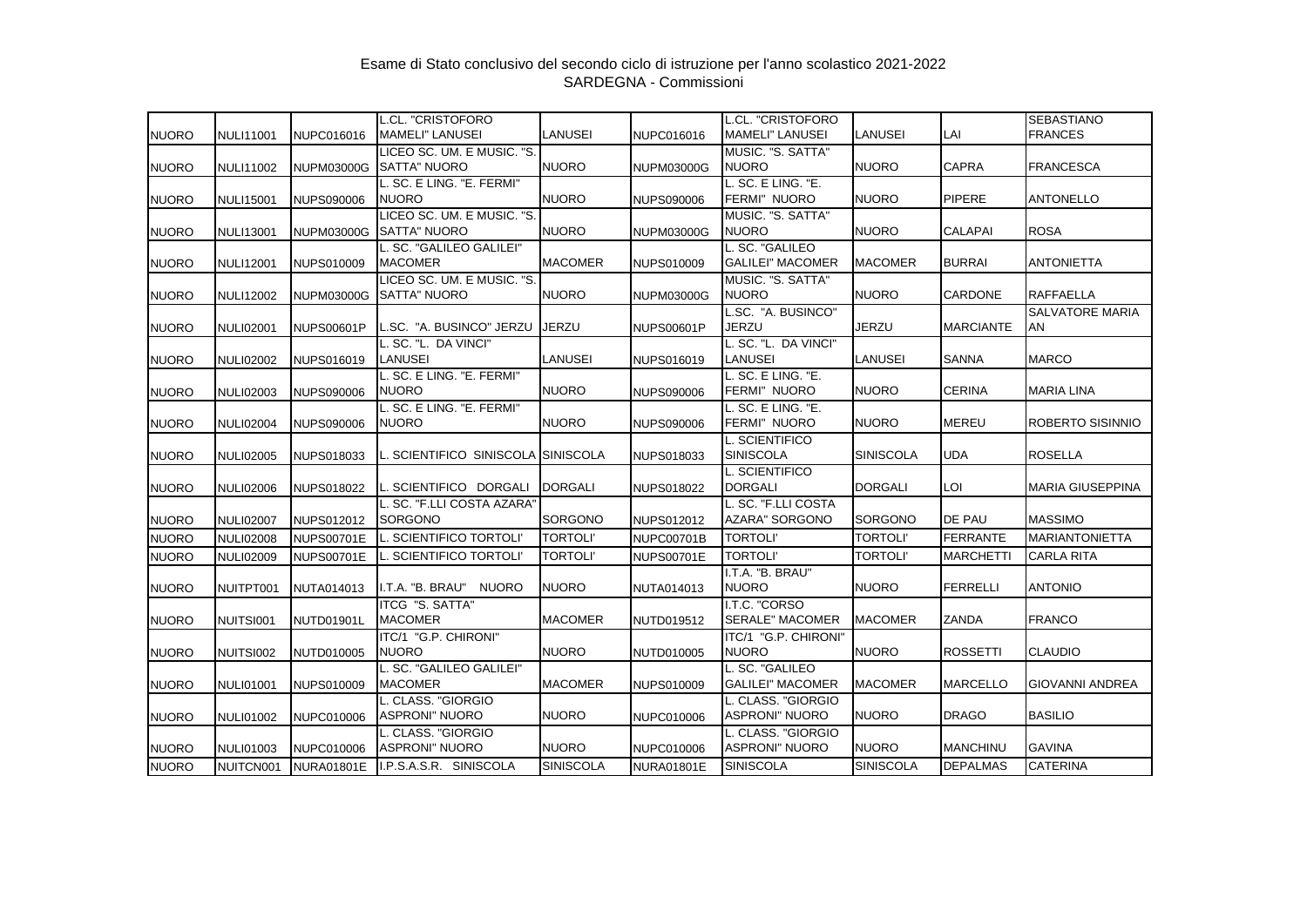| NUITCA001<br><b>ITC/1 "CORSO</b><br>ITC/1 "G.P. CHIRONI"<br><b>NUORO</b><br><b>NUORO</b><br><b>NUORO</b><br><b>SERALE" NUORO</b><br><b>DEMURTAS</b><br><b>GIOVANNI</b><br><b>NUORO</b><br>NUITCR001<br>NUTD010005<br><b>NUTD01050E</b><br><b>I.T.T. TONARA</b><br><b>TONARA</b><br>I.T.T. TONARA<br><b>TONARA</b><br><b>DASARA</b><br><b>FRANCESCO</b><br><b>NUORO</b><br>NUITCM001<br><b>NUTF012014</b><br>NUTF012014<br><b>ITCG "S. SATTA"</b><br><b>ITCG "S. SATTA"</b><br>NUITIA001<br><b>MACOMER</b><br><b>MACOMER</b><br><b>MACOMER</b><br><b>MACOMER</b><br>LANDI<br><b>WALTER</b><br><b>NUORO</b><br>NUTD01901L<br><b>NUTD01901L</b><br>ITI "FRANCESCO CIUSA"<br><b>NUORO</b><br>CIUSA"<br><b>NUORO</b><br><b>URAS</b><br><b>ANTONIO</b><br><b>NUORO</b><br>NUITIA002<br>NUTF003019<br>NUTF003019<br><b>ITCG "S. SATTA"</b><br>ITCG "S. SATTA"<br><b>MACOMER</b><br><b>MACOMER</b><br><b>MACOMER</b><br><b>MACOMER</b><br>TEDDE<br><b>LUCA</b><br><b>NUORO</b><br>NUITGA001<br>NUTD01901L<br><b>NUTD01901L</b><br>(CORSO SERALE)<br><b>NUORO</b><br><b>NUORO</b><br><b>NUORO</b><br>CALCAGNO<br>I.T.A. "B. BRAU"<br><b>NUORO</b><br><b>ROBERTO</b><br><b>NUORO</b><br>NUITGA002<br>NUTA014013<br><b>NUTA01451C</b><br>I.T.I. TORTOLI'<br><b>TORTOLI'</b><br>I.T.I. TORTOLI'<br><b>TORTOLI'</b><br><b>CARTA</b><br><b>NUORO</b><br>NUITET001<br>NUTF00701L<br>NUTF00701L<br><b>MICHELE</b><br>ITC/2 "SALVATORE<br>ITC/2 "SALVATORE<br><b>NUORO</b><br><b>NUORO</b><br>SATTA"<br><b>NUORO</b><br>SATTA"<br><b>NUORO</b><br><b>NIEDDU</b><br><b>ANNA</b><br><b>NUORO</b><br>NUITRI001<br>NUTD090002<br>NUTD090002<br>I.P.S.A.R "CORSO<br>I.P.S.A.R "CORSO<br><b>SERALE" TORTOLI'</b><br><b>TORTOLI'</b><br>SERALE" TORTOLI'<br><b>TORTOLI'</b><br>NUIPEN003<br><b>NURH03050N</b><br><b>FADDA</b><br>ANDREA ANTONIO<br><b>NURH03050N</b><br><b>IPSASR SORGONO</b><br>SORGONO<br><b>IPSASR SORGONO</b><br><b>CAPPAI</b><br>SORGONO<br>SALVATORANG<br>NUIPGF001<br><b>NURA01201G</b><br><b>NURA01201G</b><br>ITCG "L. OGGIANO"<br><b>ITCG "L. OGGIANO"</b><br><b>SINISCOLA</b><br>SINISCOLA<br><b>PIRAS</b><br><b>SINISCOLA</b><br><b>SINISCOLA</b><br><b>FRANCESCO</b><br><b>NUIT04001</b><br><b>NUTD10000B</b><br><b>NUTD10000B</b><br>I.T.C. JERZU<br><b>JERZU</b><br>GU<br><b>SILVIA</b><br>PERDASDEGOGU<br><b>MELONI</b><br><b>NUORO</b><br>NUITAF001<br><b>NUTD00601E</b><br>NURI00601X<br>ITC/2 "SALVATORE<br>ITC/2 "SALVATORE<br><b>MARCO ANDREA</b><br>SATTA"<br><b>NUORO</b><br><b>NUORO</b><br>SATTA"<br><b>NUORO</b><br><b>NUORO</b><br><b>CONTINI</b><br><b>PIETR</b><br>NUITAF002<br>NUTD090002<br>NUTD090002<br><b>OROSEI</b><br><b>ALBA</b><br>I.T.C. OROSEI<br><b>OROSEI</b><br>I.T.C. OROSEI<br><b>ANTONIO</b><br>NUITAF003<br>NUTD090013<br>NUTD090013<br><b>ITCG "CARMELO FLORIS"</b><br><b>GAVOI</b><br>CIUSA"<br><b>NUORO</b><br><b>BIANCO</b><br><b>ALESSANDRO</b><br>NUITAF004<br>NUTD003013<br><b>NUTL00301D</b><br>ITCG "L. OGGIANO"<br><b>ITCG "L. OGGIANO"</b><br><b>SINISCOLA</b><br><b>SINISCOLA</b><br><b>SINISCOLA</b><br><b>SINISCOLA</b><br><b>PANICCIA</b><br><b>MARCO</b><br><b>NUORO</b><br>NUITAF005<br><b>NUTD10000B</b><br><b>NUTD10000B</b><br>I.T.E. "A. MAXIA" ARITZO<br>I.P.S.E.O.A. DESULO<br><b>DESULO</b><br><b>PORCU</b><br><b>GIUSEPPE GESUINO</b><br><b>ARITZO</b><br><b>NUORO</b><br>NUITAF006<br><b>NURC01201E</b><br><b>NUTD01201T</b><br>I.T.I. TORTOLI'<br><b>TORTOLI</b><br><b>TORTOLI'</b><br><b>CARTA</b><br><b>GIUSEPPE GIOVANNI</b><br>I.T.C. TORTOLI'<br><b>NUORO</b><br>NUITBS001<br>NUTF00701L<br>NUTD00701A<br>I.P.S.I.A. "A. VOLTA"<br><b>NUORO</b><br><b>NUORO</b><br><b>NUORO</b><br>I.P.A.A. NUORO<br><b>MULAS</b><br>NATALINA<br><b>NUORO</b><br><b>NUIP02001</b><br><b>NURI01401V</b><br><b>NURA014017</b><br>I.P.A.A. TORTOLI'<br><b>TORTOLI'</b><br><b>IPSAR - TORTOLI'</b><br><b>TORTOLI'</b><br><b>FADDA</b><br><b>FRANCESCO</b><br><b>NUORO</b><br><b>NUIP01001</b><br><b>NURH030008</b><br><b>NURH03002A</b><br><b>IPSAR - TORTOLI'</b><br><b>TORTOLI'</b><br><b>IPSAR - TORTOLI'</b><br><b>TORTOLI'</b><br><b>MONNI</b><br><b>GRAZIELLA</b><br><b>NUORO</b><br><b>NUIP07001</b><br><b>NURH030008</b><br><b>NURH030008</b><br><b>IPSAR - TORTOLI'</b><br><b>TORTOLI'</b><br><b>IPSAR - TORTOLI'</b><br><b>TORTOLI'</b><br>SAU<br><b>DANIELA</b><br><b>NUIP06001</b><br><b>NURH030008</b><br><b>NURH030008</b><br>I.P.I.A. "E. AMALDI"<br>L. SC. "F.LLI COSTA<br><b>MACOMER</b><br><b>MACOMER</b><br>AZARA" SORGONO<br>SORGONO<br><b>BORTOLIN</b><br><b>VALTER</b><br><b>NUORO</b><br>NUIPAI001<br>NURI019012<br>NUPS012012<br>I.P.S.I.A. "A. VOLTA"<br>I.P.S.I.A. "A. VOLTA"<br><b>NUORO</b><br><b>PAOLO</b><br><b>NUORO</b><br><b>NUORO</b><br><b>NUORO</b><br><b>MAIOLI</b><br><b>NUORO</b><br><b>NUIP09001</b><br><b>NURI01401V</b><br><b>NURI01401V</b><br>I.P.S.I.A. TORTOLI'<br><b>TORTOLI'</b><br>I.P.S.I.A. TORTOLI'<br><b>TORTOLI'</b><br><b>SERUSI</b><br>MARIA JOSEPHA<br><b>NUORO</b><br><b>NUIP09002</b><br><b>NURH03005D</b><br><b>NURH03005D</b><br>ITCG "L. OGGIANO"<br>ITCG "L. OGGIANO" |              |           |                   |                  |                  |                   | <b>ITG "CORSO SERALE"</b> |                  |               |                 |
|-----------------------------------------------------------------------------------------------------------------------------------------------------------------------------------------------------------------------------------------------------------------------------------------------------------------------------------------------------------------------------------------------------------------------------------------------------------------------------------------------------------------------------------------------------------------------------------------------------------------------------------------------------------------------------------------------------------------------------------------------------------------------------------------------------------------------------------------------------------------------------------------------------------------------------------------------------------------------------------------------------------------------------------------------------------------------------------------------------------------------------------------------------------------------------------------------------------------------------------------------------------------------------------------------------------------------------------------------------------------------------------------------------------------------------------------------------------------------------------------------------------------------------------------------------------------------------------------------------------------------------------------------------------------------------------------------------------------------------------------------------------------------------------------------------------------------------------------------------------------------------------------------------------------------------------------------------------------------------------------------------------------------------------------------------------------------------------------------------------------------------------------------------------------------------------------------------------------------------------------------------------------------------------------------------------------------------------------------------------------------------------------------------------------------------------------------------------------------------------------------------------------------------------------------------------------------------------------------------------------------------------------------------------------------------------------------------------------------------------------------------------------------------------------------------------------------------------------------------------------------------------------------------------------------------------------------------------------------------------------------------------------------------------------------------------------------------------------------------------------------------------------------------------------------------------------------------------------------------------------------------------------------------------------------------------------------------------------------------------------------------------------------------------------------------------------------------------------------------------------------------------------------------------------------------------------------------------------------------------------------------------------------------------------------------------------------------------------------------------------------------------------------------------------------------------------------------------------------------------------------------------------------------------------------------------------------------------------------------------------------------------------------------------------------------------------------------------------------------------------------------------------------------------------------------------------------------------------------------------------------------------------------------------------------------------------------------------------------------------------------------------------------------------------------------------------------------------------------------------------------------------------------------------------------------------------------------------------------------------------------------------------------------------------------------------------------------------------------------------------------------------------------------------------------------------------------------------------------------------------------------------------------------------------------------------------------------------------------------------------------------------------------------------------------------------------------------------------|--------------|-----------|-------------------|------------------|------------------|-------------------|---------------------------|------------------|---------------|-----------------|
|                                                                                                                                                                                                                                                                                                                                                                                                                                                                                                                                                                                                                                                                                                                                                                                                                                                                                                                                                                                                                                                                                                                                                                                                                                                                                                                                                                                                                                                                                                                                                                                                                                                                                                                                                                                                                                                                                                                                                                                                                                                                                                                                                                                                                                                                                                                                                                                                                                                                                                                                                                                                                                                                                                                                                                                                                                                                                                                                                                                                                                                                                                                                                                                                                                                                                                                                                                                                                                                                                                                                                                                                                                                                                                                                                                                                                                                                                                                                                                                                                                                                                                                                                                                                                                                                                                                                                                                                                                                                                                                                                                                                                                                                                                                                                                                                                                                                                                                                                                                                                                                                                         | <b>NUORO</b> |           | NUTD016015        | I.T.G. LANUSEI   | <b>LANUSEI</b>   | NUTD01651E        | <b>LANUSEI</b>            | LANUSEI          | TESTONI       | <b>TANIA</b>    |
|                                                                                                                                                                                                                                                                                                                                                                                                                                                                                                                                                                                                                                                                                                                                                                                                                                                                                                                                                                                                                                                                                                                                                                                                                                                                                                                                                                                                                                                                                                                                                                                                                                                                                                                                                                                                                                                                                                                                                                                                                                                                                                                                                                                                                                                                                                                                                                                                                                                                                                                                                                                                                                                                                                                                                                                                                                                                                                                                                                                                                                                                                                                                                                                                                                                                                                                                                                                                                                                                                                                                                                                                                                                                                                                                                                                                                                                                                                                                                                                                                                                                                                                                                                                                                                                                                                                                                                                                                                                                                                                                                                                                                                                                                                                                                                                                                                                                                                                                                                                                                                                                                         |              |           |                   |                  |                  |                   |                           |                  |               |                 |
|                                                                                                                                                                                                                                                                                                                                                                                                                                                                                                                                                                                                                                                                                                                                                                                                                                                                                                                                                                                                                                                                                                                                                                                                                                                                                                                                                                                                                                                                                                                                                                                                                                                                                                                                                                                                                                                                                                                                                                                                                                                                                                                                                                                                                                                                                                                                                                                                                                                                                                                                                                                                                                                                                                                                                                                                                                                                                                                                                                                                                                                                                                                                                                                                                                                                                                                                                                                                                                                                                                                                                                                                                                                                                                                                                                                                                                                                                                                                                                                                                                                                                                                                                                                                                                                                                                                                                                                                                                                                                                                                                                                                                                                                                                                                                                                                                                                                                                                                                                                                                                                                                         |              |           |                   |                  |                  |                   |                           |                  |               |                 |
|                                                                                                                                                                                                                                                                                                                                                                                                                                                                                                                                                                                                                                                                                                                                                                                                                                                                                                                                                                                                                                                                                                                                                                                                                                                                                                                                                                                                                                                                                                                                                                                                                                                                                                                                                                                                                                                                                                                                                                                                                                                                                                                                                                                                                                                                                                                                                                                                                                                                                                                                                                                                                                                                                                                                                                                                                                                                                                                                                                                                                                                                                                                                                                                                                                                                                                                                                                                                                                                                                                                                                                                                                                                                                                                                                                                                                                                                                                                                                                                                                                                                                                                                                                                                                                                                                                                                                                                                                                                                                                                                                                                                                                                                                                                                                                                                                                                                                                                                                                                                                                                                                         |              |           |                   |                  |                  |                   |                           |                  |               |                 |
|                                                                                                                                                                                                                                                                                                                                                                                                                                                                                                                                                                                                                                                                                                                                                                                                                                                                                                                                                                                                                                                                                                                                                                                                                                                                                                                                                                                                                                                                                                                                                                                                                                                                                                                                                                                                                                                                                                                                                                                                                                                                                                                                                                                                                                                                                                                                                                                                                                                                                                                                                                                                                                                                                                                                                                                                                                                                                                                                                                                                                                                                                                                                                                                                                                                                                                                                                                                                                                                                                                                                                                                                                                                                                                                                                                                                                                                                                                                                                                                                                                                                                                                                                                                                                                                                                                                                                                                                                                                                                                                                                                                                                                                                                                                                                                                                                                                                                                                                                                                                                                                                                         |              |           |                   |                  |                  |                   |                           |                  |               |                 |
|                                                                                                                                                                                                                                                                                                                                                                                                                                                                                                                                                                                                                                                                                                                                                                                                                                                                                                                                                                                                                                                                                                                                                                                                                                                                                                                                                                                                                                                                                                                                                                                                                                                                                                                                                                                                                                                                                                                                                                                                                                                                                                                                                                                                                                                                                                                                                                                                                                                                                                                                                                                                                                                                                                                                                                                                                                                                                                                                                                                                                                                                                                                                                                                                                                                                                                                                                                                                                                                                                                                                                                                                                                                                                                                                                                                                                                                                                                                                                                                                                                                                                                                                                                                                                                                                                                                                                                                                                                                                                                                                                                                                                                                                                                                                                                                                                                                                                                                                                                                                                                                                                         |              |           |                   |                  |                  |                   |                           |                  |               |                 |
|                                                                                                                                                                                                                                                                                                                                                                                                                                                                                                                                                                                                                                                                                                                                                                                                                                                                                                                                                                                                                                                                                                                                                                                                                                                                                                                                                                                                                                                                                                                                                                                                                                                                                                                                                                                                                                                                                                                                                                                                                                                                                                                                                                                                                                                                                                                                                                                                                                                                                                                                                                                                                                                                                                                                                                                                                                                                                                                                                                                                                                                                                                                                                                                                                                                                                                                                                                                                                                                                                                                                                                                                                                                                                                                                                                                                                                                                                                                                                                                                                                                                                                                                                                                                                                                                                                                                                                                                                                                                                                                                                                                                                                                                                                                                                                                                                                                                                                                                                                                                                                                                                         |              |           |                   |                  |                  |                   |                           |                  |               |                 |
|                                                                                                                                                                                                                                                                                                                                                                                                                                                                                                                                                                                                                                                                                                                                                                                                                                                                                                                                                                                                                                                                                                                                                                                                                                                                                                                                                                                                                                                                                                                                                                                                                                                                                                                                                                                                                                                                                                                                                                                                                                                                                                                                                                                                                                                                                                                                                                                                                                                                                                                                                                                                                                                                                                                                                                                                                                                                                                                                                                                                                                                                                                                                                                                                                                                                                                                                                                                                                                                                                                                                                                                                                                                                                                                                                                                                                                                                                                                                                                                                                                                                                                                                                                                                                                                                                                                                                                                                                                                                                                                                                                                                                                                                                                                                                                                                                                                                                                                                                                                                                                                                                         |              |           |                   |                  |                  |                   |                           |                  |               |                 |
|                                                                                                                                                                                                                                                                                                                                                                                                                                                                                                                                                                                                                                                                                                                                                                                                                                                                                                                                                                                                                                                                                                                                                                                                                                                                                                                                                                                                                                                                                                                                                                                                                                                                                                                                                                                                                                                                                                                                                                                                                                                                                                                                                                                                                                                                                                                                                                                                                                                                                                                                                                                                                                                                                                                                                                                                                                                                                                                                                                                                                                                                                                                                                                                                                                                                                                                                                                                                                                                                                                                                                                                                                                                                                                                                                                                                                                                                                                                                                                                                                                                                                                                                                                                                                                                                                                                                                                                                                                                                                                                                                                                                                                                                                                                                                                                                                                                                                                                                                                                                                                                                                         |              |           |                   |                  |                  |                   |                           |                  |               |                 |
|                                                                                                                                                                                                                                                                                                                                                                                                                                                                                                                                                                                                                                                                                                                                                                                                                                                                                                                                                                                                                                                                                                                                                                                                                                                                                                                                                                                                                                                                                                                                                                                                                                                                                                                                                                                                                                                                                                                                                                                                                                                                                                                                                                                                                                                                                                                                                                                                                                                                                                                                                                                                                                                                                                                                                                                                                                                                                                                                                                                                                                                                                                                                                                                                                                                                                                                                                                                                                                                                                                                                                                                                                                                                                                                                                                                                                                                                                                                                                                                                                                                                                                                                                                                                                                                                                                                                                                                                                                                                                                                                                                                                                                                                                                                                                                                                                                                                                                                                                                                                                                                                                         |              |           |                   |                  |                  |                   |                           |                  |               |                 |
|                                                                                                                                                                                                                                                                                                                                                                                                                                                                                                                                                                                                                                                                                                                                                                                                                                                                                                                                                                                                                                                                                                                                                                                                                                                                                                                                                                                                                                                                                                                                                                                                                                                                                                                                                                                                                                                                                                                                                                                                                                                                                                                                                                                                                                                                                                                                                                                                                                                                                                                                                                                                                                                                                                                                                                                                                                                                                                                                                                                                                                                                                                                                                                                                                                                                                                                                                                                                                                                                                                                                                                                                                                                                                                                                                                                                                                                                                                                                                                                                                                                                                                                                                                                                                                                                                                                                                                                                                                                                                                                                                                                                                                                                                                                                                                                                                                                                                                                                                                                                                                                                                         |              |           |                   |                  |                  |                   |                           |                  |               |                 |
|                                                                                                                                                                                                                                                                                                                                                                                                                                                                                                                                                                                                                                                                                                                                                                                                                                                                                                                                                                                                                                                                                                                                                                                                                                                                                                                                                                                                                                                                                                                                                                                                                                                                                                                                                                                                                                                                                                                                                                                                                                                                                                                                                                                                                                                                                                                                                                                                                                                                                                                                                                                                                                                                                                                                                                                                                                                                                                                                                                                                                                                                                                                                                                                                                                                                                                                                                                                                                                                                                                                                                                                                                                                                                                                                                                                                                                                                                                                                                                                                                                                                                                                                                                                                                                                                                                                                                                                                                                                                                                                                                                                                                                                                                                                                                                                                                                                                                                                                                                                                                                                                                         |              |           |                   |                  |                  |                   |                           |                  |               |                 |
|                                                                                                                                                                                                                                                                                                                                                                                                                                                                                                                                                                                                                                                                                                                                                                                                                                                                                                                                                                                                                                                                                                                                                                                                                                                                                                                                                                                                                                                                                                                                                                                                                                                                                                                                                                                                                                                                                                                                                                                                                                                                                                                                                                                                                                                                                                                                                                                                                                                                                                                                                                                                                                                                                                                                                                                                                                                                                                                                                                                                                                                                                                                                                                                                                                                                                                                                                                                                                                                                                                                                                                                                                                                                                                                                                                                                                                                                                                                                                                                                                                                                                                                                                                                                                                                                                                                                                                                                                                                                                                                                                                                                                                                                                                                                                                                                                                                                                                                                                                                                                                                                                         |              |           |                   |                  |                  |                   |                           |                  |               |                 |
|                                                                                                                                                                                                                                                                                                                                                                                                                                                                                                                                                                                                                                                                                                                                                                                                                                                                                                                                                                                                                                                                                                                                                                                                                                                                                                                                                                                                                                                                                                                                                                                                                                                                                                                                                                                                                                                                                                                                                                                                                                                                                                                                                                                                                                                                                                                                                                                                                                                                                                                                                                                                                                                                                                                                                                                                                                                                                                                                                                                                                                                                                                                                                                                                                                                                                                                                                                                                                                                                                                                                                                                                                                                                                                                                                                                                                                                                                                                                                                                                                                                                                                                                                                                                                                                                                                                                                                                                                                                                                                                                                                                                                                                                                                                                                                                                                                                                                                                                                                                                                                                                                         | <b>NUORO</b> |           |                   |                  |                  |                   |                           |                  |               |                 |
|                                                                                                                                                                                                                                                                                                                                                                                                                                                                                                                                                                                                                                                                                                                                                                                                                                                                                                                                                                                                                                                                                                                                                                                                                                                                                                                                                                                                                                                                                                                                                                                                                                                                                                                                                                                                                                                                                                                                                                                                                                                                                                                                                                                                                                                                                                                                                                                                                                                                                                                                                                                                                                                                                                                                                                                                                                                                                                                                                                                                                                                                                                                                                                                                                                                                                                                                                                                                                                                                                                                                                                                                                                                                                                                                                                                                                                                                                                                                                                                                                                                                                                                                                                                                                                                                                                                                                                                                                                                                                                                                                                                                                                                                                                                                                                                                                                                                                                                                                                                                                                                                                         | <b>NUORO</b> |           |                   |                  |                  |                   |                           |                  |               |                 |
|                                                                                                                                                                                                                                                                                                                                                                                                                                                                                                                                                                                                                                                                                                                                                                                                                                                                                                                                                                                                                                                                                                                                                                                                                                                                                                                                                                                                                                                                                                                                                                                                                                                                                                                                                                                                                                                                                                                                                                                                                                                                                                                                                                                                                                                                                                                                                                                                                                                                                                                                                                                                                                                                                                                                                                                                                                                                                                                                                                                                                                                                                                                                                                                                                                                                                                                                                                                                                                                                                                                                                                                                                                                                                                                                                                                                                                                                                                                                                                                                                                                                                                                                                                                                                                                                                                                                                                                                                                                                                                                                                                                                                                                                                                                                                                                                                                                                                                                                                                                                                                                                                         |              |           |                   |                  |                  |                   |                           |                  |               |                 |
|                                                                                                                                                                                                                                                                                                                                                                                                                                                                                                                                                                                                                                                                                                                                                                                                                                                                                                                                                                                                                                                                                                                                                                                                                                                                                                                                                                                                                                                                                                                                                                                                                                                                                                                                                                                                                                                                                                                                                                                                                                                                                                                                                                                                                                                                                                                                                                                                                                                                                                                                                                                                                                                                                                                                                                                                                                                                                                                                                                                                                                                                                                                                                                                                                                                                                                                                                                                                                                                                                                                                                                                                                                                                                                                                                                                                                                                                                                                                                                                                                                                                                                                                                                                                                                                                                                                                                                                                                                                                                                                                                                                                                                                                                                                                                                                                                                                                                                                                                                                                                                                                                         | <b>NUORO</b> |           |                   |                  |                  |                   |                           |                  |               |                 |
|                                                                                                                                                                                                                                                                                                                                                                                                                                                                                                                                                                                                                                                                                                                                                                                                                                                                                                                                                                                                                                                                                                                                                                                                                                                                                                                                                                                                                                                                                                                                                                                                                                                                                                                                                                                                                                                                                                                                                                                                                                                                                                                                                                                                                                                                                                                                                                                                                                                                                                                                                                                                                                                                                                                                                                                                                                                                                                                                                                                                                                                                                                                                                                                                                                                                                                                                                                                                                                                                                                                                                                                                                                                                                                                                                                                                                                                                                                                                                                                                                                                                                                                                                                                                                                                                                                                                                                                                                                                                                                                                                                                                                                                                                                                                                                                                                                                                                                                                                                                                                                                                                         |              |           |                   |                  |                  |                   |                           |                  |               |                 |
|                                                                                                                                                                                                                                                                                                                                                                                                                                                                                                                                                                                                                                                                                                                                                                                                                                                                                                                                                                                                                                                                                                                                                                                                                                                                                                                                                                                                                                                                                                                                                                                                                                                                                                                                                                                                                                                                                                                                                                                                                                                                                                                                                                                                                                                                                                                                                                                                                                                                                                                                                                                                                                                                                                                                                                                                                                                                                                                                                                                                                                                                                                                                                                                                                                                                                                                                                                                                                                                                                                                                                                                                                                                                                                                                                                                                                                                                                                                                                                                                                                                                                                                                                                                                                                                                                                                                                                                                                                                                                                                                                                                                                                                                                                                                                                                                                                                                                                                                                                                                                                                                                         |              |           |                   |                  |                  |                   |                           |                  |               |                 |
|                                                                                                                                                                                                                                                                                                                                                                                                                                                                                                                                                                                                                                                                                                                                                                                                                                                                                                                                                                                                                                                                                                                                                                                                                                                                                                                                                                                                                                                                                                                                                                                                                                                                                                                                                                                                                                                                                                                                                                                                                                                                                                                                                                                                                                                                                                                                                                                                                                                                                                                                                                                                                                                                                                                                                                                                                                                                                                                                                                                                                                                                                                                                                                                                                                                                                                                                                                                                                                                                                                                                                                                                                                                                                                                                                                                                                                                                                                                                                                                                                                                                                                                                                                                                                                                                                                                                                                                                                                                                                                                                                                                                                                                                                                                                                                                                                                                                                                                                                                                                                                                                                         | <b>NUORO</b> |           |                   |                  |                  |                   |                           |                  |               |                 |
|                                                                                                                                                                                                                                                                                                                                                                                                                                                                                                                                                                                                                                                                                                                                                                                                                                                                                                                                                                                                                                                                                                                                                                                                                                                                                                                                                                                                                                                                                                                                                                                                                                                                                                                                                                                                                                                                                                                                                                                                                                                                                                                                                                                                                                                                                                                                                                                                                                                                                                                                                                                                                                                                                                                                                                                                                                                                                                                                                                                                                                                                                                                                                                                                                                                                                                                                                                                                                                                                                                                                                                                                                                                                                                                                                                                                                                                                                                                                                                                                                                                                                                                                                                                                                                                                                                                                                                                                                                                                                                                                                                                                                                                                                                                                                                                                                                                                                                                                                                                                                                                                                         | <b>NUORO</b> |           |                   |                  |                  |                   |                           |                  |               |                 |
|                                                                                                                                                                                                                                                                                                                                                                                                                                                                                                                                                                                                                                                                                                                                                                                                                                                                                                                                                                                                                                                                                                                                                                                                                                                                                                                                                                                                                                                                                                                                                                                                                                                                                                                                                                                                                                                                                                                                                                                                                                                                                                                                                                                                                                                                                                                                                                                                                                                                                                                                                                                                                                                                                                                                                                                                                                                                                                                                                                                                                                                                                                                                                                                                                                                                                                                                                                                                                                                                                                                                                                                                                                                                                                                                                                                                                                                                                                                                                                                                                                                                                                                                                                                                                                                                                                                                                                                                                                                                                                                                                                                                                                                                                                                                                                                                                                                                                                                                                                                                                                                                                         | <b>NUORO</b> |           |                   |                  |                  |                   |                           |                  |               |                 |
|                                                                                                                                                                                                                                                                                                                                                                                                                                                                                                                                                                                                                                                                                                                                                                                                                                                                                                                                                                                                                                                                                                                                                                                                                                                                                                                                                                                                                                                                                                                                                                                                                                                                                                                                                                                                                                                                                                                                                                                                                                                                                                                                                                                                                                                                                                                                                                                                                                                                                                                                                                                                                                                                                                                                                                                                                                                                                                                                                                                                                                                                                                                                                                                                                                                                                                                                                                                                                                                                                                                                                                                                                                                                                                                                                                                                                                                                                                                                                                                                                                                                                                                                                                                                                                                                                                                                                                                                                                                                                                                                                                                                                                                                                                                                                                                                                                                                                                                                                                                                                                                                                         |              |           |                   |                  |                  |                   |                           |                  |               |                 |
|                                                                                                                                                                                                                                                                                                                                                                                                                                                                                                                                                                                                                                                                                                                                                                                                                                                                                                                                                                                                                                                                                                                                                                                                                                                                                                                                                                                                                                                                                                                                                                                                                                                                                                                                                                                                                                                                                                                                                                                                                                                                                                                                                                                                                                                                                                                                                                                                                                                                                                                                                                                                                                                                                                                                                                                                                                                                                                                                                                                                                                                                                                                                                                                                                                                                                                                                                                                                                                                                                                                                                                                                                                                                                                                                                                                                                                                                                                                                                                                                                                                                                                                                                                                                                                                                                                                                                                                                                                                                                                                                                                                                                                                                                                                                                                                                                                                                                                                                                                                                                                                                                         |              |           |                   |                  |                  |                   |                           |                  |               |                 |
|                                                                                                                                                                                                                                                                                                                                                                                                                                                                                                                                                                                                                                                                                                                                                                                                                                                                                                                                                                                                                                                                                                                                                                                                                                                                                                                                                                                                                                                                                                                                                                                                                                                                                                                                                                                                                                                                                                                                                                                                                                                                                                                                                                                                                                                                                                                                                                                                                                                                                                                                                                                                                                                                                                                                                                                                                                                                                                                                                                                                                                                                                                                                                                                                                                                                                                                                                                                                                                                                                                                                                                                                                                                                                                                                                                                                                                                                                                                                                                                                                                                                                                                                                                                                                                                                                                                                                                                                                                                                                                                                                                                                                                                                                                                                                                                                                                                                                                                                                                                                                                                                                         |              |           |                   |                  |                  |                   |                           |                  |               |                 |
|                                                                                                                                                                                                                                                                                                                                                                                                                                                                                                                                                                                                                                                                                                                                                                                                                                                                                                                                                                                                                                                                                                                                                                                                                                                                                                                                                                                                                                                                                                                                                                                                                                                                                                                                                                                                                                                                                                                                                                                                                                                                                                                                                                                                                                                                                                                                                                                                                                                                                                                                                                                                                                                                                                                                                                                                                                                                                                                                                                                                                                                                                                                                                                                                                                                                                                                                                                                                                                                                                                                                                                                                                                                                                                                                                                                                                                                                                                                                                                                                                                                                                                                                                                                                                                                                                                                                                                                                                                                                                                                                                                                                                                                                                                                                                                                                                                                                                                                                                                                                                                                                                         |              |           |                   |                  |                  |                   |                           |                  |               |                 |
|                                                                                                                                                                                                                                                                                                                                                                                                                                                                                                                                                                                                                                                                                                                                                                                                                                                                                                                                                                                                                                                                                                                                                                                                                                                                                                                                                                                                                                                                                                                                                                                                                                                                                                                                                                                                                                                                                                                                                                                                                                                                                                                                                                                                                                                                                                                                                                                                                                                                                                                                                                                                                                                                                                                                                                                                                                                                                                                                                                                                                                                                                                                                                                                                                                                                                                                                                                                                                                                                                                                                                                                                                                                                                                                                                                                                                                                                                                                                                                                                                                                                                                                                                                                                                                                                                                                                                                                                                                                                                                                                                                                                                                                                                                                                                                                                                                                                                                                                                                                                                                                                                         |              |           |                   |                  |                  |                   |                           |                  |               |                 |
|                                                                                                                                                                                                                                                                                                                                                                                                                                                                                                                                                                                                                                                                                                                                                                                                                                                                                                                                                                                                                                                                                                                                                                                                                                                                                                                                                                                                                                                                                                                                                                                                                                                                                                                                                                                                                                                                                                                                                                                                                                                                                                                                                                                                                                                                                                                                                                                                                                                                                                                                                                                                                                                                                                                                                                                                                                                                                                                                                                                                                                                                                                                                                                                                                                                                                                                                                                                                                                                                                                                                                                                                                                                                                                                                                                                                                                                                                                                                                                                                                                                                                                                                                                                                                                                                                                                                                                                                                                                                                                                                                                                                                                                                                                                                                                                                                                                                                                                                                                                                                                                                                         |              |           |                   |                  |                  |                   |                           |                  |               |                 |
|                                                                                                                                                                                                                                                                                                                                                                                                                                                                                                                                                                                                                                                                                                                                                                                                                                                                                                                                                                                                                                                                                                                                                                                                                                                                                                                                                                                                                                                                                                                                                                                                                                                                                                                                                                                                                                                                                                                                                                                                                                                                                                                                                                                                                                                                                                                                                                                                                                                                                                                                                                                                                                                                                                                                                                                                                                                                                                                                                                                                                                                                                                                                                                                                                                                                                                                                                                                                                                                                                                                                                                                                                                                                                                                                                                                                                                                                                                                                                                                                                                                                                                                                                                                                                                                                                                                                                                                                                                                                                                                                                                                                                                                                                                                                                                                                                                                                                                                                                                                                                                                                                         |              |           |                   |                  |                  |                   |                           |                  |               |                 |
|                                                                                                                                                                                                                                                                                                                                                                                                                                                                                                                                                                                                                                                                                                                                                                                                                                                                                                                                                                                                                                                                                                                                                                                                                                                                                                                                                                                                                                                                                                                                                                                                                                                                                                                                                                                                                                                                                                                                                                                                                                                                                                                                                                                                                                                                                                                                                                                                                                                                                                                                                                                                                                                                                                                                                                                                                                                                                                                                                                                                                                                                                                                                                                                                                                                                                                                                                                                                                                                                                                                                                                                                                                                                                                                                                                                                                                                                                                                                                                                                                                                                                                                                                                                                                                                                                                                                                                                                                                                                                                                                                                                                                                                                                                                                                                                                                                                                                                                                                                                                                                                                                         |              |           |                   |                  |                  |                   |                           |                  |               |                 |
|                                                                                                                                                                                                                                                                                                                                                                                                                                                                                                                                                                                                                                                                                                                                                                                                                                                                                                                                                                                                                                                                                                                                                                                                                                                                                                                                                                                                                                                                                                                                                                                                                                                                                                                                                                                                                                                                                                                                                                                                                                                                                                                                                                                                                                                                                                                                                                                                                                                                                                                                                                                                                                                                                                                                                                                                                                                                                                                                                                                                                                                                                                                                                                                                                                                                                                                                                                                                                                                                                                                                                                                                                                                                                                                                                                                                                                                                                                                                                                                                                                                                                                                                                                                                                                                                                                                                                                                                                                                                                                                                                                                                                                                                                                                                                                                                                                                                                                                                                                                                                                                                                         | <b>NUORO</b> |           |                   |                  |                  |                   |                           |                  |               |                 |
|                                                                                                                                                                                                                                                                                                                                                                                                                                                                                                                                                                                                                                                                                                                                                                                                                                                                                                                                                                                                                                                                                                                                                                                                                                                                                                                                                                                                                                                                                                                                                                                                                                                                                                                                                                                                                                                                                                                                                                                                                                                                                                                                                                                                                                                                                                                                                                                                                                                                                                                                                                                                                                                                                                                                                                                                                                                                                                                                                                                                                                                                                                                                                                                                                                                                                                                                                                                                                                                                                                                                                                                                                                                                                                                                                                                                                                                                                                                                                                                                                                                                                                                                                                                                                                                                                                                                                                                                                                                                                                                                                                                                                                                                                                                                                                                                                                                                                                                                                                                                                                                                                         |              |           |                   |                  |                  |                   |                           |                  |               |                 |
|                                                                                                                                                                                                                                                                                                                                                                                                                                                                                                                                                                                                                                                                                                                                                                                                                                                                                                                                                                                                                                                                                                                                                                                                                                                                                                                                                                                                                                                                                                                                                                                                                                                                                                                                                                                                                                                                                                                                                                                                                                                                                                                                                                                                                                                                                                                                                                                                                                                                                                                                                                                                                                                                                                                                                                                                                                                                                                                                                                                                                                                                                                                                                                                                                                                                                                                                                                                                                                                                                                                                                                                                                                                                                                                                                                                                                                                                                                                                                                                                                                                                                                                                                                                                                                                                                                                                                                                                                                                                                                                                                                                                                                                                                                                                                                                                                                                                                                                                                                                                                                                                                         |              |           |                   |                  |                  |                   |                           |                  |               |                 |
|                                                                                                                                                                                                                                                                                                                                                                                                                                                                                                                                                                                                                                                                                                                                                                                                                                                                                                                                                                                                                                                                                                                                                                                                                                                                                                                                                                                                                                                                                                                                                                                                                                                                                                                                                                                                                                                                                                                                                                                                                                                                                                                                                                                                                                                                                                                                                                                                                                                                                                                                                                                                                                                                                                                                                                                                                                                                                                                                                                                                                                                                                                                                                                                                                                                                                                                                                                                                                                                                                                                                                                                                                                                                                                                                                                                                                                                                                                                                                                                                                                                                                                                                                                                                                                                                                                                                                                                                                                                                                                                                                                                                                                                                                                                                                                                                                                                                                                                                                                                                                                                                                         |              |           |                   |                  |                  |                   |                           |                  |               |                 |
|                                                                                                                                                                                                                                                                                                                                                                                                                                                                                                                                                                                                                                                                                                                                                                                                                                                                                                                                                                                                                                                                                                                                                                                                                                                                                                                                                                                                                                                                                                                                                                                                                                                                                                                                                                                                                                                                                                                                                                                                                                                                                                                                                                                                                                                                                                                                                                                                                                                                                                                                                                                                                                                                                                                                                                                                                                                                                                                                                                                                                                                                                                                                                                                                                                                                                                                                                                                                                                                                                                                                                                                                                                                                                                                                                                                                                                                                                                                                                                                                                                                                                                                                                                                                                                                                                                                                                                                                                                                                                                                                                                                                                                                                                                                                                                                                                                                                                                                                                                                                                                                                                         |              |           |                   |                  |                  |                   |                           |                  |               |                 |
|                                                                                                                                                                                                                                                                                                                                                                                                                                                                                                                                                                                                                                                                                                                                                                                                                                                                                                                                                                                                                                                                                                                                                                                                                                                                                                                                                                                                                                                                                                                                                                                                                                                                                                                                                                                                                                                                                                                                                                                                                                                                                                                                                                                                                                                                                                                                                                                                                                                                                                                                                                                                                                                                                                                                                                                                                                                                                                                                                                                                                                                                                                                                                                                                                                                                                                                                                                                                                                                                                                                                                                                                                                                                                                                                                                                                                                                                                                                                                                                                                                                                                                                                                                                                                                                                                                                                                                                                                                                                                                                                                                                                                                                                                                                                                                                                                                                                                                                                                                                                                                                                                         |              |           |                   |                  |                  |                   |                           |                  |               |                 |
|                                                                                                                                                                                                                                                                                                                                                                                                                                                                                                                                                                                                                                                                                                                                                                                                                                                                                                                                                                                                                                                                                                                                                                                                                                                                                                                                                                                                                                                                                                                                                                                                                                                                                                                                                                                                                                                                                                                                                                                                                                                                                                                                                                                                                                                                                                                                                                                                                                                                                                                                                                                                                                                                                                                                                                                                                                                                                                                                                                                                                                                                                                                                                                                                                                                                                                                                                                                                                                                                                                                                                                                                                                                                                                                                                                                                                                                                                                                                                                                                                                                                                                                                                                                                                                                                                                                                                                                                                                                                                                                                                                                                                                                                                                                                                                                                                                                                                                                                                                                                                                                                                         | <b>NUORO</b> | NUIPEN001 | <b>NUTD10000B</b> | <b>SINISCOLA</b> | <b>SINISCOLA</b> | <b>NUTD10000B</b> | <b>SINISCOLA</b>          | <b>SINISCOLA</b> | <b>BIDDAU</b> | <b>PIETRINA</b> |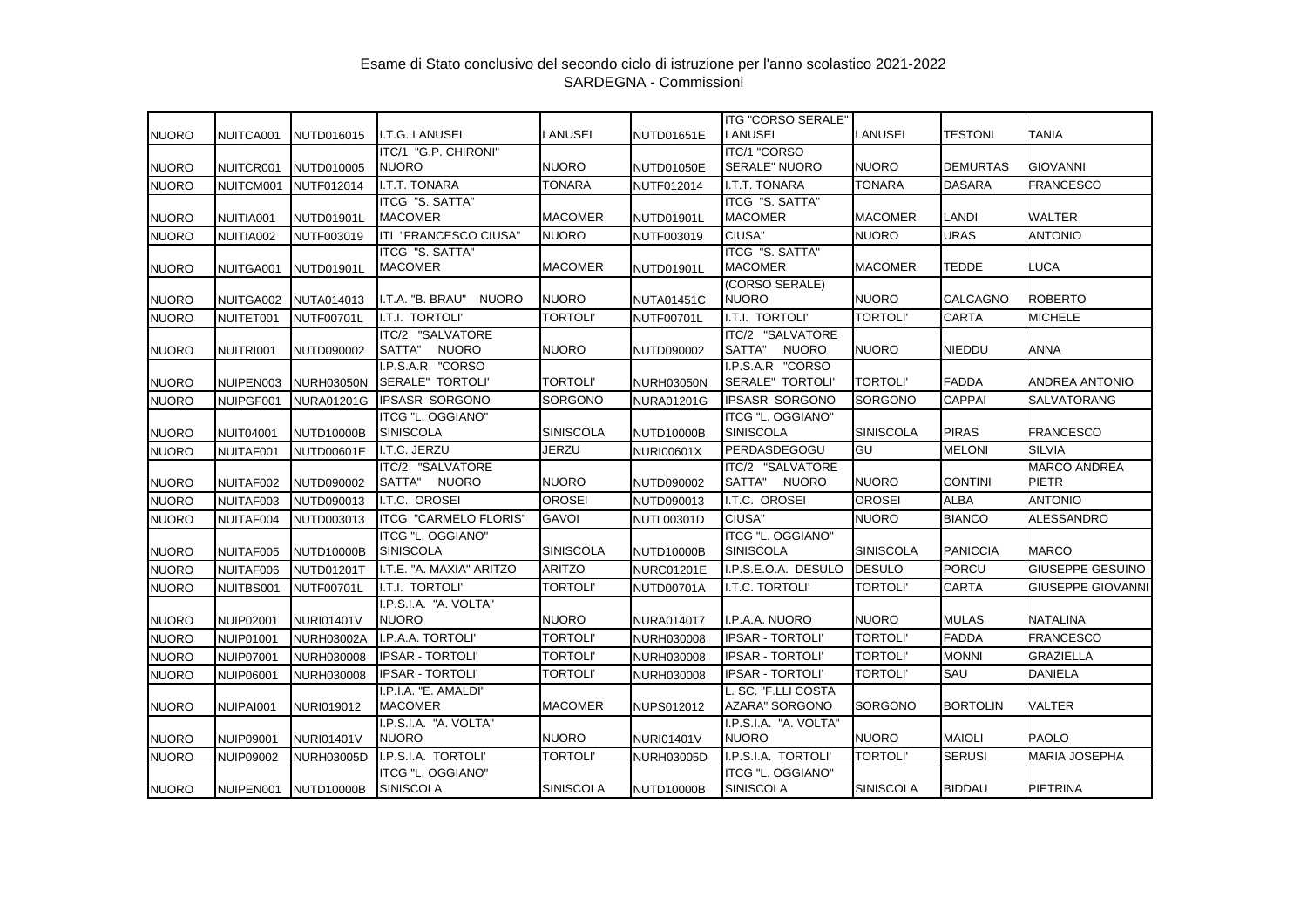|                    |                    |                   | L. SC. "GALILEO GALILEI"      |                 |                   | L. SC. "GALILEO                      |                 |                   |                        |
|--------------------|--------------------|-------------------|-------------------------------|-----------------|-------------------|--------------------------------------|-----------------|-------------------|------------------------|
| <b>NUORO</b>       | <b>NULI03001</b>   | <b>NUPS010009</b> | <b>MACOMER</b>                | <b>MACOMER</b>  | NUPS010009        | <b>GALILEI" MACOMER</b>              | <b>MACOMER</b>  | <b>SANNA</b>      | <b>BRUNO</b>           |
| ORISTANO ORLIB6001 |                    | ORSD011014        | I. D'ARTE "C. CONTINI"        | <b>ORISTANO</b> | ORSD011014        | <b>CONTINI"</b>                      | <b>ORISTANO</b> | <b>SABA</b>       | PASQUALINA             |
|                    |                    |                   | I.P.S.A.A. E I.P.S.A.A.R.     |                 |                   | I.P.S.A.A.R. DON D.                  |                 |                   |                        |
|                    | ORISTANO ORIP1A002 | ORRA009017        | DON D. MELONI                 | <b>ORISTANO</b> | ORRA009017        | <b>MELONI</b>                        | <b>ORISTANO</b> | <b>SIAS</b>       | <b>MARIO PANCRAZIO</b> |
| <b>ORISTANO</b>    | ORLIB9001          | ORSD011014        | . D'ARTE<br>"C. CONTINI"      | <b>ORISTANO</b> | ORSD011014        | CONTINI"                             | <b>ORISTANO</b> | <b>LACONI</b>     | <b>TIZIANA MARIA</b>   |
| <b>ORISTANO</b>    | <b>ORLI03001</b>   | ORTF02000D        | I.T.I. "OTHOCA"               | <b>ORISTANO</b> | <b>ORTF02000D</b> | I.T.I. "OTHOCA"                      | <b>ORISTANO</b> | <b>POMA</b>       | <b>PATRIZIA</b>        |
|                    |                    |                   | IST. MAGISTRALE "B.           |                 |                   | IST. MAGISTRALE "B.                  |                 |                   |                        |
|                    | ORISTANO ORLI04001 | ORPM01000T        | CROCE"                        | <b>ORISTANO</b> | ORPM01000T        | <b>CROCE"</b>                        | <b>ORISTANO</b> | PIBI              | <b>FRANCESCO</b>       |
|                    |                    |                   | IST. MAGISTRALE "B.           |                 |                   | IST. MAGISTRALE "B.                  |                 |                   |                        |
|                    | ORISTANO ORLI11001 | ORPM01000T        | CROCE"                        | <b>ORISTANO</b> | <b>ORPM01000T</b> | <b>CROCE"</b>                        | <b>ORISTANO</b> | <b>SCHINTU</b>    | <b>FRANCESCO</b>       |
|                    |                    |                   | LIC. SCIENTIFICO "M. IV       |                 |                   | LIC. SCIENTIFICO "M.                 |                 |                   |                        |
|                    | ORISTANO ORLI15001 | ORPS01201D        | D'ARBOREA"                    | <b>ORISTANO</b> | ORPS01201D        | IV D'ARBOREA"                        | <b>ORISTANO</b> | <b>URGU</b>       | PIETRO ANGELO          |
|                    |                    |                   | IST. MAGISTRALE "B.           |                 |                   | IST. MAGISTRALE "B.                  |                 |                   |                        |
|                    | ORISTANO ORLI13001 | ORPM01000T        | <b>CROCE"</b>                 | <b>ORISTANO</b> | <b>ORPM01000T</b> | <b>CROCE"</b>                        | <b>ORISTANO</b> | <b>GIOVANETTI</b> | <b>RENATO</b>          |
|                    |                    |                   | IST. MAGISTRALE "B.<br>CROCE" | <b>ORISTANO</b> |                   | IST. MAGISTRALE "B.<br><b>CROCE"</b> | <b>ORISTANO</b> | <b>PIRAS</b>      | <b>MARCO GAETANO</b>   |
|                    | ORISTANO ORLI12001 | ORPM01000T        |                               |                 | ORPM01000T        | LICEO CLASSICO "DE                   |                 |                   |                        |
|                    | ORISTANO ORLI02001 | ORPS01101N        | LIC. SCIENT. TERRALBA         | <b>TERRALBA</b> | ORPC01101E        | <b>CASTRO</b> "                      | <b>ORISTANO</b> | SAIU              | PIETRO PAOLO           |
|                    |                    |                   | LIC. SCIENTIFICO "M. IV       |                 |                   | LIC. SCIENTIFICO "M.                 |                 |                   |                        |
|                    | ORISTANO ORLI02002 | ORPS01201D        | D'ARBOREA"                    | <b>ORISTANO</b> | ORPS01201D        | IV D'ARBOREA"                        | <b>ORISTANO</b> | <b>GRANATA</b>    | GIOVANNA MARIA         |
|                    |                    |                   | LIC. SCIENTIFICO "M. IV       |                 |                   | LIC. SCIENTIFICO "M.                 |                 |                   |                        |
|                    | ORISTANO ORLI02003 | ORPS01201D        | D'ARBOREA"                    | <b>ORISTANO</b> | ORPS01201D        | IV D'ARBOREA"                        | <b>ORISTANO</b> | <b>SANNA</b>      | <b>RITA</b>            |
|                    |                    |                   | LICEO SCIENTIFICO             |                 |                   | LICEO SCIENTIFICO                    |                 |                   |                        |
|                    | ORISTANO ORLI02004 | ORPS01202E        | <b>GHILARZA</b>               | <b>GHILARZA</b> | ORPS01202E        | <b>GHILARZA</b>                      | <b>GHILARZA</b> | <b>DEMURO</b>     | <b>GIAN DOMENICO</b>   |
|                    |                    |                   | LICEO                         |                 |                   | <b>CLASSICO/SCIENTIFI</b>            |                 |                   |                        |
|                    | ORISTANO ORLI02005 | ORPC00801P        | CLASSICO/SCIENTIFICO          | <b>BOSA</b>     | ORPC00801P        | CO                                   | <b>BOSA</b>     | <b>TILOCCA</b>    | <b>PEPPINO</b>         |
| <b>ORISTANO</b>    | ORITMM001          | <b>ORTF02000D</b> | I.T.I. "OTHOCA"               | <b>ORISTANO</b> | ORTL00601C        | I.T. GEOMETRI                        | <b>ORISTANO</b> | <b>MANNALE</b>    | <b>MARIA FATIMA</b>    |
|                    |                    |                   | LICEO CLASSICO "DE            |                 |                   | LICEO CLASSICO "DE                   |                 |                   |                        |
|                    | ORISTANO ORLI01001 | ORPC01101E        | CASTRO"                       | <b>ORISTANO</b> | <b>ORPC01101E</b> | CASTRO"                              | <b>ORISTANO</b> | <b>ARZEDI</b>     | <b>DONATELLA</b>       |
|                    |                    |                   | LICEO CLASSICO "DE            |                 |                   | LICEO CLASSICO "DE                   |                 |                   |                        |
|                    | ORISTANO ORLI01002 | ORPC01101E        | CASTRO"                       | <b>ORISTANO</b> | ORPC01101E        | <b>CASTRO</b> "                      | <b>ORISTANO</b> | <b>ENNA</b>       | <b>MARINA</b>          |
|                    |                    |                   | <b>LICEO</b>                  |                 |                   | I.P.A.A.- AGRARIO/                   |                 |                   |                        |
|                    | ORISTANO ORLI01003 | ORPC00801P        | CLASSICO/SCIENTIFICO          | <b>BOSA</b>     | <b>ORRA00801B</b> | <b>ALBERGHIERO</b>                   | <b>BOSA</b>     | <b>FRONGIA</b>    | <b>FRANCO</b>          |
| <b>ORISTANO</b>    | ORITET001          | ORTF02000D        | I.T.I. "OTHOCA"               | <b>ORISTANO</b> | ORTF02000D        | I.T.I. "OTHOCA"                      | <b>ORISTANO</b> | ARDU              | LUISA                  |
|                    |                    |                   |                               |                 |                   | I.T.I. "OTHOCA"                      |                 |                   |                        |
|                    | ORISTANO ORITEC001 | ORTF02001E        | I.T.I. ALES                   | <b>ALES</b>     | <b>ORTF02050V</b> | <b>CORSO SERALE</b>                  | <b>ORISTANO</b> | <b>CORONA</b>     | <b>TULLIO</b>          |
| <b>ORISTANO</b>    | ORITCR001          | ORTD006012        | I.T.C. "L.MOSSA"              | <b>ORISTANO</b> | ORTD006012        | I.T.C. "L.MOSSA"                     | <b>ORISTANO</b> | <b>CARTA</b>      | <b>SANDRA ANNA</b>     |
| <b>ORISTANO</b>    | ORITIA001          | ORTF02000D        | I.T.I.<br>"OTHOCA"            | <b>ORISTANO</b> | ORTF02000D        | I.T.I. "OTHOCA"                      | <b>ORISTANO</b> | <b>MARCHELLO</b>  | <b>VITO MASSIMO</b>    |
|                    |                    |                   | I.P.S.A.A. E I.P.S.A.A.R.     |                 |                   | I.P.S.A.A.R. DON D.                  |                 |                   |                        |
|                    | ORISTANO ORIPEN001 | ORRA009017        | DON D. MELONI                 | <b>ORISTANO</b> | ORRA009017        | <b>MELONI</b>                        | <b>ORISTANO</b> | <b>DERIU</b>      | <b>MASSIMILIANO</b>    |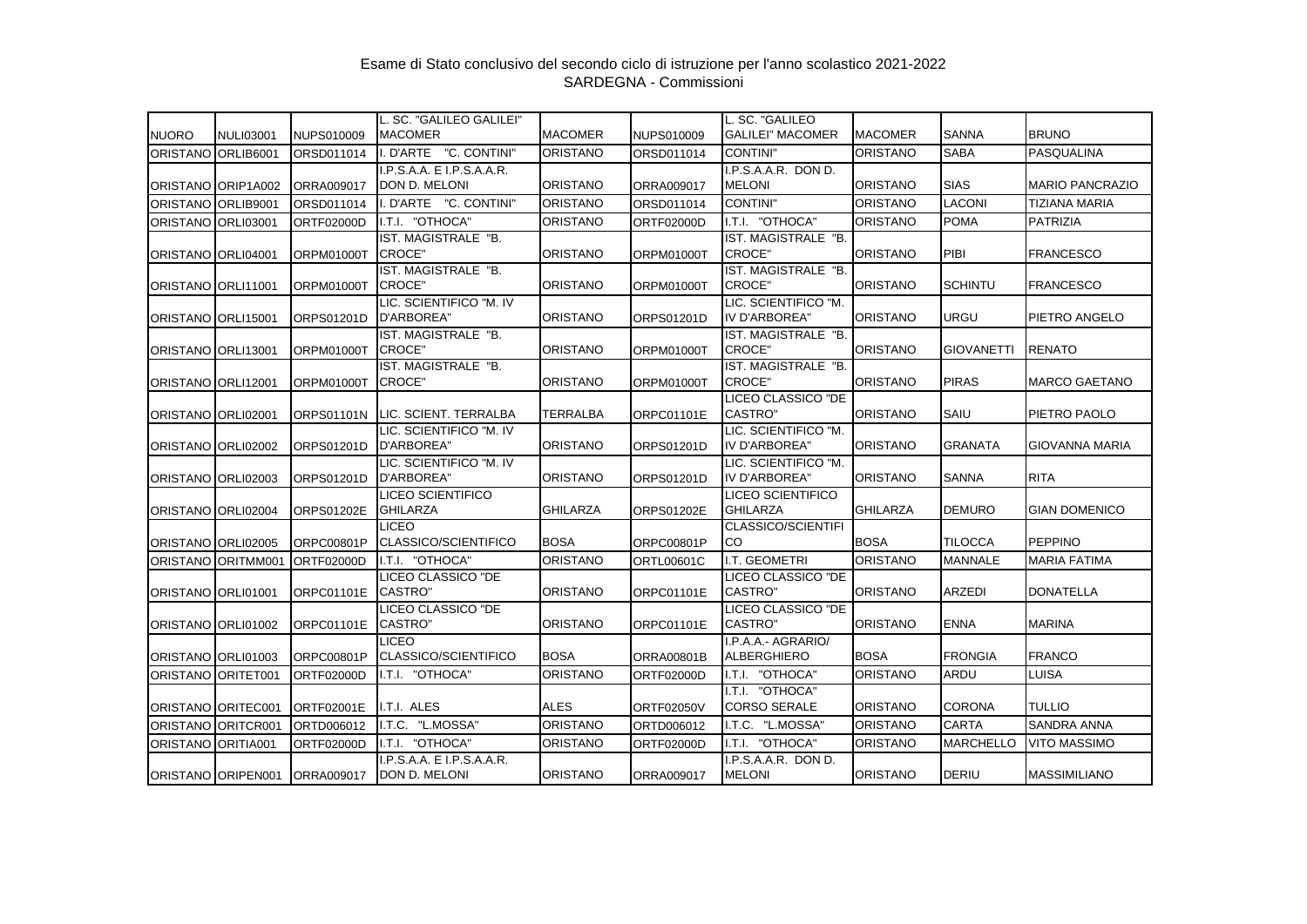| ORISTANO ORIT04001 |                    | ORTD006012        | I.T.C. "L.MOSSA"                           | <b>ORISTANO</b> | ORTD006012        | I.T.C. "L.MOSSA"                                   | <b>ORISTANO</b> | <b>BRASU</b>      | <b>BONACATTU</b>       |
|--------------------|--------------------|-------------------|--------------------------------------------|-----------------|-------------------|----------------------------------------------------|-----------------|-------------------|------------------------|
|                    | ORISTANO ORIT04002 | ORTD006012        | I.T.C. "L.MOSSA"                           | <b>ORISTANO</b> | ORTD006023        | P.                                                 | <b>ORISTANO</b> | <b>LEDDA</b>      | <b>ISO GAETANO</b>     |
| ORISTANO ORITAF001 |                    | ORTD01102E        | I.T.C. - TERRALBA                          | <b>TERRALBA</b> | ORTD01102E        | I.T.C. - TERRALBA                                  | <b>TERRALBA</b> | LULLIA            | CARLO                  |
|                    |                    |                   |                                            |                 |                   | I.T.C. "L.MOSSA"                                   |                 |                   |                        |
|                    | ORISTANO ORITAF002 | ORTD006012        | I.T.C. "L.MOSSA"                           | <b>ORISTANO</b> | ORTD00651B        | <b>CORSO SERALE</b>                                | <b>ORISTANO</b> | <b>PINNA</b>      | <b>ANTONIO MICHELE</b> |
|                    |                    |                   | <b>IST.TECNICO AMM.NE FIN.</b>             |                 |                   | <b>IST.TECNICO AMM.NE</b>                          |                 |                   |                        |
|                    | ORISTANO ORITAF003 | ORTD00801N        | <b>E MARKETING</b>                         | <b>BOSA</b>     | ORTD00801N        | FIN. E MARKETING                                   | <b>BOSA</b>     | <b>MELONI</b>     | <b>MARILLINA</b>       |
|                    |                    |                   | IST. MAGISTRALE "B.                        |                 |                   | IST. MAGISTRALE "B.                                |                 |                   |                        |
|                    | ORISTANO OREA03001 | ORPM01000T        | <b>CROCE"</b>                              | <b>ORISTANO</b> | <b>ORPM01000T</b> | <b>CROCE"</b>                                      | <b>ORISTANO</b> | <b>CASTELLINI</b> | <b>ELMINA</b>          |
|                    |                    |                   | <b>IST PROF PER I SERV</b>                 |                 |                   | <b>IST PROF PER I SERV</b>                         |                 |                   | <b>GIOVANNI</b>        |
| ORISTANO ORIP02001 |                    | <b>ORRF00901X</b> | SOCIALI "G.GALILEI"                        | <b>ORISTANO</b> | ORRF00901X        | SOCIALI "G.GALILEI"                                | <b>ORISTANO</b> | <b>FRAU</b>       | <b>SALVATORI</b>       |
|                    |                    |                   | I.P.A.A.- AGRARIO/                         |                 |                   | I.P.A.A.- AGRARIO/                                 |                 |                   |                        |
| ORISTANO ORIP07001 |                    | <b>ORRA00801B</b> | <b>ALBERGHIERO</b>                         | <b>BOSA</b>     | ORRA00801B        | <b>ALBERGHIERO</b>                                 | <b>BOSA</b>     | <b>MARESCA</b>    | SALVATORE              |
| ORISTANO ORIP07002 |                    | ORRA009017        | I.P.S.A.A. E I.P.S.A.A.R.<br>DON D. MELONI | <b>ORISTANO</b> | ORRI012514        | IPSIA GHILARZA -<br><b>CORSO SERALE</b>            | <b>GHILARZA</b> | <b>LECCA</b>      | <b>PAOLO</b>           |
|                    |                    |                   | I.P.S.A.A. E I.P.S.A.A.R.                  |                 |                   | I.P.S.A.A.R. DON D.                                |                 |                   |                        |
|                    | ORISTANO ORIP06001 | ORRA009017        | DON D. MELONI                              | <b>ORISTANO</b> | ORRA009017        | <b>MELONI</b>                                      | <b>ORISTANO</b> | <b>PINTUS</b>     | <b>PAOLA</b>           |
|                    |                    |                   | I.P.S.A.A. E I.P.S.A.A.R.                  |                 |                   | I.P.S.A.A.R. DON D.                                |                 |                   |                        |
| ORISTANO ORIP1A001 |                    | ORRA009017        | DON D. MELONI                              | <b>ORISTANO</b> | ORRA009017        | <b>MELONI</b>                                      | <b>ORISTANO</b> | <b>ATZORI</b>     | <b>MASSIMILIANO</b>    |
|                    |                    |                   | LICEO ARTISTICO - ISTR.                    |                 |                   |                                                    |                 |                   |                        |
|                    | ORISTANO ORLIB6002 | <b>ORSL01101E</b> | AD. PREV. E PENA                           | <b>ORISTANO</b> |                   |                                                    |                 | CANU              | LUCIANO                |
|                    |                    |                   |                                            |                 |                   | <b>MARGHERITA DI</b>                               |                 |                   |                        |
| <b>SASSARI</b>     | SSLI12001          | SSPM010006        | <b>MARGHERITA DI CASTELVI'</b>             | <b>SASSARI</b>  | SSPM010006        | <b>CASTELVI'</b>                                   | <b>SASSARI</b>  | <b>LOPES</b>      | <b>GIOVANNI</b>        |
|                    |                    |                   |                                            |                 |                   | <b>MARGHERITA DI</b>                               |                 |                   |                        |
| <b>SASSARI</b>     | SSLI12002          | SSPM010006        | <b>MARGHERITA DI CASTELVI'</b>             | <b>SASSARI</b>  | SSPM010006        | <b>CASTELVI'</b>                                   | <b>SASSARI</b>  | <b>PIRREDDA</b>   | <b>ROBERTO</b>         |
| <b>SASSARI</b>     | SSLIC6001          | SSSL030018        | POLTU QUADU                                | <b>OLBIA</b>    | SSSL030018        | POLTU QUADU                                        | <b>OLBIA</b>    | <b>MURGIA</b>     | <b>GIACOMINA</b>       |
|                    |                    |                   | L.CLASSICO                                 |                 |                   | L.CLASSICO                                         |                 |                   |                        |
| <b>SASSARI</b>     | <b>SSLIE1001</b>   | SSPC010002        | CONV.NAZIONALE                             | <b>SASSARI</b>  | SSPC010002        | CONV.NAZIONALE                                     | <b>SASSARI</b>  | <b>DE CARLO</b>   | <b>GIUSEPPE</b>        |
|                    |                    |                   | LICEO ARTISTICO - FILIPPO                  |                 |                   | <b>FILIPPO FIGARI</b>                              |                 |                   |                        |
| <b>SASSARI</b>     | SSLIB6001          | SSSD020006        | <b>FIGARI SASSARI</b>                      | <b>SASSARI</b>  | SSSD020006        | SASSARI                                            | <b>SASSARI</b>  | PILU              | <b>ANTONELLO</b>       |
|                    |                    |                   | LICEO ARTISTICO - FILIPPO                  |                 |                   | <b>FILIPPO FIGARI</b>                              |                 |                   |                        |
| <b>SASSARI</b>     | <b>SSLIB9001</b>   | SSSD020006        | <b>FIGARI SASSARI</b>                      | <b>SASSARI</b>  | SSSD020006        | <b>SASSARI</b>                                     | <b>SASSARI</b>  | <b>CHERCHI</b>    | <b>MARCELLO</b>        |
|                    |                    |                   |                                            |                 |                   | <b>MARGHERITA DI</b>                               |                 |                   |                        |
| <b>SASSARI</b>     | SSLIA4001          | SSPM010006        | MARGHERITA DI CASTELVI' SASSARI            |                 | SSPM010006        | <b>CASTELVI'</b>                                   | <b>SASSARI</b>  | <b>CARBONI</b>    | <b>ANTONIA LUIGIA</b>  |
|                    |                    |                   | LICEO SCIENTIFICO                          |                 |                   | <b>LICEO SCIENTIFICO</b><br><b>STATALE LORENZO</b> |                 |                   |                        |
| <b>SASSARI</b>     | SSLI03001          | SSPS05000G        | STATALE LORENZO MOSSA OLBIA                |                 | SSPS05000G        | <b>MOSSA</b>                                       | <b>OLBIA</b>    | <b>FIORI</b>      | <b>MARCELLA</b>        |
|                    |                    |                   |                                            |                 |                   | <b>LICEO SCIENTIFICO</b>                           |                 |                   |                        |
|                    |                    |                   | <b>LICEO SCIENTIFICO</b>                   |                 |                   | STATALE LORENZO                                    |                 |                   |                        |
| <b>SASSARI</b>     | <b>SSLI03002</b>   | SSPS05000G        | STATALE LORENZO MOSSA OLBIA                |                 | SSPS05000G        | <b>MOSSA</b>                                       | <b>OLBIA</b>    | PITTORRU          | <b>GIOVANNI MARIA</b>  |
| <b>SASSARI</b>     | <b>SSLI03003</b>   | SSPS040001        | <b>GIOVANNI SPANO</b>                      | <b>SASSARI</b>  | SSPS040001        | <b>GIOVANNI SPANO</b>                              | <b>SASSARI</b>  | <b>DELIZZOS</b>   | SANTINO                |
|                    |                    |                   | <b>LS G. MARCONI</b>                       | <b>SASSARI</b>  |                   | <b>LS G. MARCONI</b>                               | <b>SASSARI</b>  | <b>MANUNTA</b>    | ANGELO                 |
| <b>SASSARI</b>     | <b>SSLI03004</b>   | SSPS060006        |                                            |                 | SSPS060006        |                                                    |                 |                   |                        |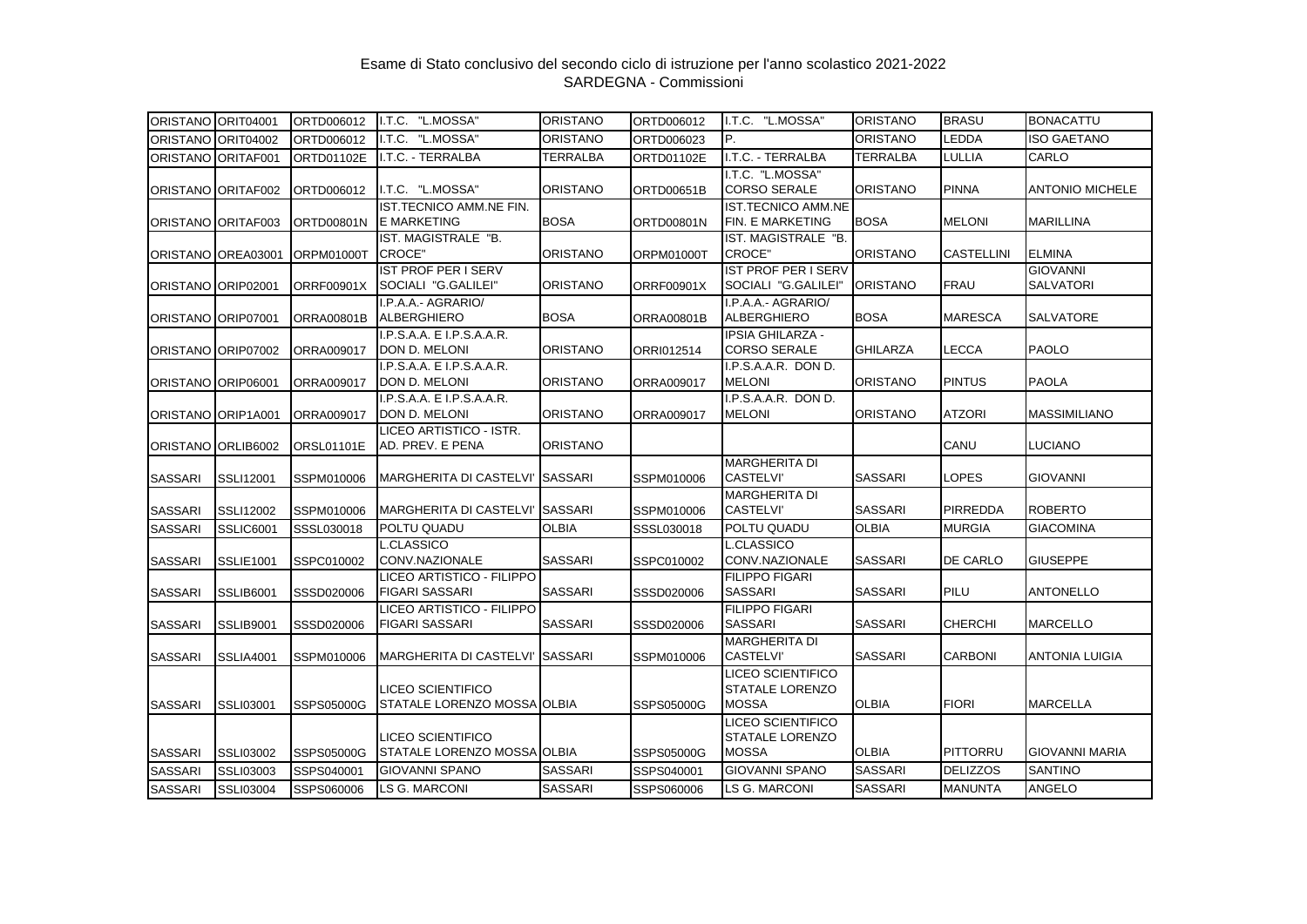|                |                  |            |                                                    |                               |                   | <b>LICEO SCIENTIFICO</b>                                           |                  |                           |                       |
|----------------|------------------|------------|----------------------------------------------------|-------------------------------|-------------------|--------------------------------------------------------------------|------------------|---------------------------|-----------------------|
| <b>SASSARI</b> | <b>SSLI03005</b> | SSPS040001 | <b>GIOVANNI SPANO</b>                              | <b>SASSARI</b>                | <b>SSPS00500N</b> | PARITARIO EUROPA                                                   | <b>SASSARI</b>   | <b>MUGANU</b>             | <b>MARIA</b>          |
|                |                  |            |                                                    | <b>TEMPIO</b>                 |                   | "FABRIZIO DE ANDRE"                                                | <b>TEMPIO</b>    |                           |                       |
| <b>SASSARI</b> | SSLI04010        | SSPC04000T | 'G.M.DETTORI"                                      | <b>PAUSANIA</b>               | SSSL030007        |                                                                    | <b>PAUSANIA</b>  | <b>USAI</b>               | <b>MAURIZIO</b>       |
|                |                  |            |                                                    | LA                            |                   |                                                                    | LA               |                           | <b>BARBARA REGINA</b> |
| <b>SASSARI</b> | <b>SSLI04011</b> | SSPC023015 | <b>G.GARIBALDI</b>                                 | <b>MADDALENA</b>              | SSPC023015        | <b>G.GARIBALDI</b>                                                 | <b>MADDALENA</b> | <b>BARABINO</b>           | <b>SPE</b>            |
| <b>SASSARI</b> | SSLI10001        | SSSL030018 | POLTU QUADU                                        | <b>OLBIA</b>                  | SSSL030018        | POLTU QUADU                                                        | <b>OLBIA</b>     | <b>CIPULLO</b>            | LARA                  |
| <b>SASSARI</b> | <b>SSLI07001</b> | SSSD020006 | LICEO ARTISTICO - FILIPPO<br><b>FIGARI SASSARI</b> | <b>SASSARI</b>                | SSSD020006        | <b>FILIPPO FIGARI</b><br><b>SASSARI</b>                            | <b>SASSARI</b>   | <b>MESINA</b>             | <b>CIPRIANO</b>       |
| <b>SASSARI</b> | <b>SSLI05001</b> | SSSD027012 | <b>F.COSTANTINO</b>                                | <b>ALGHERO</b>                | SSSD027012        | <b>F.COSTANTINO</b>                                                | <b>ALGHERO</b>   | <b>STACCA</b>             | <b>STEFANO</b>        |
| <b>SASSARI</b> | <b>SSLI04001</b> | SSPC02701C | <b>GIUSEPPE MANNO</b>                              | <b>ALGHERO</b>                | SSPC02701C        | <b>GIUSEPPE MANNO</b>                                              | <b>ALGHERO</b>   | <b>DEROMA</b>             | <b>ANTONIO GAVINO</b> |
| <b>SASSARI</b> | <b>SSLI04002</b> | SSPS060006 | <b>LS G. MARCONI</b>                               | <b>SASSARI</b>                | SSPS060006        | <b>LS G. MARCONI</b>                                               | <b>SASSARI</b>   | <b>CESARACCIO ROBERTO</b> |                       |
| <b>SASSARI</b> | <b>SSLI04003</b> | SSPC07000N | LC A. GRAMSCI                                      | <b>OLBIA</b>                  | SSPC07000N        | LC A. GRAMSCI                                                      | <b>OLBIA</b>     | <b>TARAS</b>              | <b>DANIELE</b>        |
| <b>SASSARI</b> | <b>SSLI04004</b> | SSPC07000N | LC A. GRAMSCI                                      | <b>OLBIA</b>                  | SSPC07000N        | LC A. GRAMSCI                                                      | <b>OLBIA</b>     | <b>CARTA</b>              | <b>PAOLO</b>          |
|                |                  |            |                                                    |                               |                   | <b>MARGHERITA DI</b>                                               |                  |                           | <b>MARIA ADELAIDE</b> |
| <b>SASSARI</b> | <b>SSLI04005</b> | SSPM010006 | <b>MARGHERITA DI CASTELVI'</b>                     | <b>SASSARI</b>                | SSPM010006        | <b>CASTELVI'</b>                                                   | <b>SASSARI</b>   | <b>FURESI</b>             | <b>DAN</b>            |
| <b>SASSARI</b> | <b>SSLI04006</b> | SSPM010006 | MARGHERITA DI CASTELVI' SASSARI                    |                               | SSPM010006        | <b>MARGHERITA DI</b><br><b>CASTELVI'</b>                           | <b>SASSARI</b>   | <b>BUA</b>                | <b>GIAMPAOLO</b>      |
|                |                  |            |                                                    | <b>TEMPIO</b>                 |                   |                                                                    | <b>TEMPIO</b>    |                           |                       |
| <b>SASSARI</b> | <b>SSLI04007</b> | SSPC04000T | "G.M.DETTORI"                                      | <b>PAUSANIA</b>               | SSPC04000T        | "G.M.DETTORI"                                                      | <b>PAUSANIA</b>  | <b>PALMAS</b>             | <b>STEFANO</b>        |
| <b>SASSARI</b> | <b>SSLI04009</b> | SSPL015003 | <b>LICEO LINGUISTICO</b><br>PARITARIO EUROPA       | <b>SASSARI</b>                | SSPM9L500Q        | Scuola paritaria di ii<br>grado - istituto "Europa"                | <b>SASSARI</b>   | <b>CUCCIARI</b>           | <b>MARIA ELENA</b>    |
|                |                  |            |                                                    | LA                            |                   |                                                                    | LA               |                           |                       |
| <b>SASSARI</b> | SSLI11001        | SSPC023015 | <b>G.GARIBALDI</b>                                 | <b>MADDALENA</b>              | SSPC023015        | G.GARIBALDI                                                        | <b>MADDALENA</b> | <b>SPAMPANI</b>           | <b>FRANCESCA</b>      |
| <b>SASSARI</b> | <b>SSLI11002</b> | SSPS05000G | LICEO SCIENTIFICO<br>STATALE LORENZO MOSSA OLBIA   |                               | SSPS05000G        | <b>LICEO SCIENTIFICO</b><br><b>STATALE LORENZO</b><br><b>MOSSA</b> | <b>OLBIA</b>     | <b>SIRCANA</b>            | <b>FRANCESCO</b>      |
| <b>SASSARI</b> | SSLI11003        | SSPC024011 | <b>DUCA DEGLI ABRUZZI</b>                          | <b>OZIERI</b>                 | SSPC024011        | <b>DUCA DEGLI ABRUZZI</b>                                          | <b>OZIERI</b>    | <b>ORTOLEVA</b>           | <b>GIUSEPPE</b>       |
| <b>SASSARI</b> | SSLI11004        | SSPM010006 | <b>MARGHERITA DI CASTELVI'</b>                     | <b>SASSARI</b>                | SSPM010006        | <b>MARGHERITA DI</b><br><b>CASTELVI'</b>                           | <b>SASSARI</b>   | COSSU                     | ROBERTO ITALO         |
| <b>SASSARI</b> | SSLI11005        | SSPM010006 | <b>MARGHERITA DI CASTELVI'</b>                     | <b>SASSARI</b>                | SSPM010006        | <b>MARGHERITA DI</b><br><b>CASTELVI'</b>                           | <b>SASSARI</b>   | <b>SECCO</b>              | <b>MONICA</b>         |
| <b>SASSARI</b> | SSLI11006        | SSPQC7500O | <b>ISTITUTO PARITARIO</b><br><b>KENNEDY</b>        | <b>SASSARI</b>                | SSSD02051L        | <b>FILIPPO FIGARI</b><br>(ISTRUZIONE PER<br>ADULTI)                | <b>SASSARI</b>   | <b>ASARA</b>              | <b>ROBERTO</b>        |
|                |                  |            | L.CLASSICO                                         |                               |                   | <b>L.CLASSICO</b>                                                  |                  |                           |                       |
| <b>SASSARI</b> | <b>SSLI15001</b> | SSPC010002 | CONV.NAZIONALE                                     | <b>SASSARI</b>                | SSPC010002        | CONV.NAZIONALE                                                     | <b>SASSARI</b>   | <b>RIU</b>                | <b>FRANCA</b>         |
| <b>SASSARI</b> | <b>SSLI15002</b> | SSPS00402X | EUROPA UNITA                                       | <b>PORTO</b><br><b>TORRES</b> | SSPSNU500Q        | <b>ISTITUTO PARITARIO</b><br><b>EUROPA</b>                         | <b>SASSARI</b>   | <b>RICCIARDELL</b><br>O   | <b>GIUSEPPE</b>       |
| <b>SASSARI</b> | SSLI13001        | SSPC02000L | D. A. AZUNI                                        | <b>SASSARI</b>                | <b>SSPC02000L</b> | D. A. AZUNI                                                        | <b>SASSARI</b>   | <b>CORDA</b>              | <b>GIANLUCA</b>       |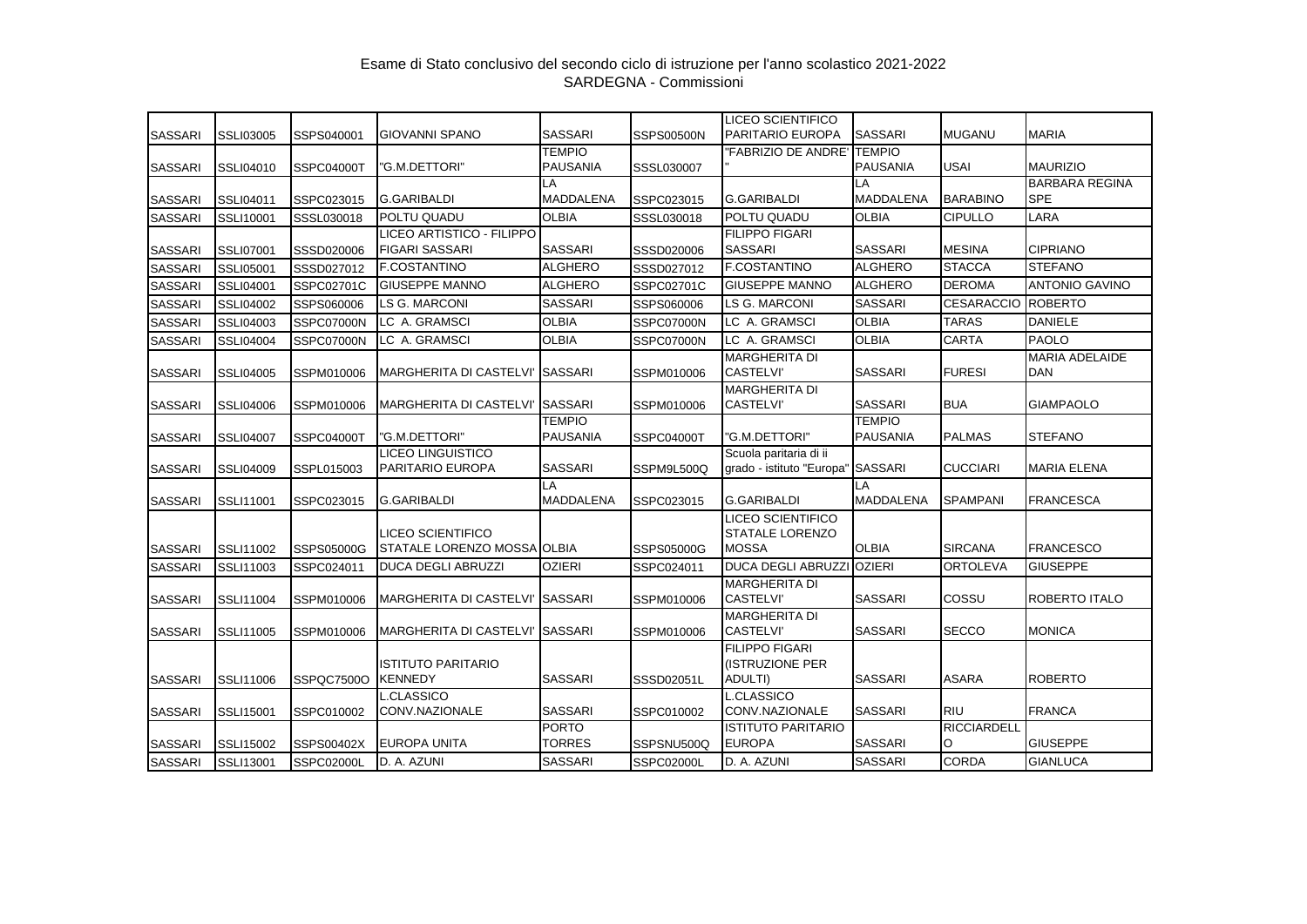|                |                  |            | <b>LICEO SCIENTIFICO</b>                           |                           |            | <b>LICEO SCIENTIFICO</b>                             |                                  |                 |                         |
|----------------|------------------|------------|----------------------------------------------------|---------------------------|------------|------------------------------------------------------|----------------------------------|-----------------|-------------------------|
| <b>SASSARI</b> | <b>SSLI02002</b> | SSPS02701G | "ENRICO FERMI"                                     | <b>ALGHERO</b>            | SSPS02701G | "ENRICO FERMI"                                       | <b>ALGHERO</b>                   | <b>PUGGIONI</b> | <b>MARIA NICOLETTA</b>  |
| <b>SASSARI</b> | SSLI02003        | SSPS02701G | LICEO SCIENTIFICO<br>'ENRICO FERMI"                | <b>ALGHERO</b>            | SSPS02701G | <b>LICEO SCIENTIFICO</b><br>"ENRICO FERMI"           | <b>ALGHERO</b>                   | <b>PIRAS</b>    | <b>ANTONIETTA</b>       |
| <b>SASSARI</b> | <b>SSLI02004</b> | SSPS05000G | LICEO SCIENTIFICO<br>STATALE LORENZO MOSSA OLBIA   |                           | SSPS05000G | LICEO SCIENTIFICO<br>STATALE LORENZO<br><b>MOSSA</b> | <b>OLBIA</b>                     | <b>MANCA</b>    | <b>STEFANO</b>          |
| <b>SASSARI</b> | <b>SSLI02005</b> | SSPS024025 | <b>ANTONIO SEGNI OZIERI</b>                        | <b>OZIERI</b>             | SSPS024025 | <b>OZIERI</b>                                        | <b>OZIERI</b>                    | <b>SANNA</b>    | <b>LUCIANO</b>          |
| <b>SASSARI</b> | <b>SSLI02006</b> | SSPS024014 | <b>BONO</b>                                        | <b>BONO</b>               | SSPS024014 | <b>BONO</b>                                          | <b>BONO</b>                      | <b>SERRA</b>    | <b>ANTONELLO</b>        |
|                |                  |            |                                                    | POZZOMAGGI                |            |                                                      | <b>POZZOMAGGI</b>                |                 |                         |
| <b>SASSARI</b> | <b>SSLI02007</b> | SSPS024036 | <b>POZZOMAGGIORE</b>                               | <b>ORE</b>                | SSPS024036 | <b>POZZOMAGGIORE</b>                                 | <b>ORE</b>                       | <b>TOLU</b>     | <b>PAOLA</b>            |
| <b>SASSARI</b> | <b>SSLI02008</b> | SSPS017011 | LORENZO MOSSA                                      | ARZACHENA                 | SSPS017011 | LORENZO MOSSA                                        | ARZACHENA                        | <b>CULTRONA</b> | <b>ANDREA</b>           |
| <b>SASSARI</b> | <b>SSLI02009</b> | SSPS00402X | EUROPA UNITA                                       | <b>PORTO</b><br>TORRES    | SSPS00402X | EUROPA UNITA                                         | <b>PORTO</b><br><b>TORRES</b>    | CASTALDI        | <b>RAIMONDO</b>         |
| <b>SASSARI</b> | SSLI02010        | SSPS00401V | <b>LICEO SCIENTIFICO</b>                           | CASTELSARD<br>O           | SSPS00401V | <b>LICEO SCIENTIFICO</b>                             | <b>CASTELSARD</b><br>O           | LIVESU          | <b>FRANCESCO</b>        |
| <b>SASSARI</b> | SSLI02011        | SSPS040001 | <b>GIOVANNI SPANO</b>                              | <b>SASSARI</b>            | SSPS040001 | <b>GIOVANNI SPANO</b>                                | <b>SASSARI</b>                   | <b>RIZZO</b>    | <b>MIC</b>              |
| <b>SASSARI</b> | <b>SSLI02012</b> | SSPS040001 | <b>GIOVANNI SPANO</b>                              | <b>SASSARI</b>            | SSPS040001 | <b>GIOVANNI SPANO</b>                                | <b>SASSARI</b>                   | <b>PINNA</b>    | <b>PIERPAOLO</b>        |
| <b>SASSARI</b> | SSLI02013        | SSPS040001 | <b>GIOVANNI SPANO</b>                              | <b>SASSARI</b>            | SSPS040001 | <b>GIOVANNI SPANO</b>                                | <b>SASSARI</b>                   | <b>MORITTU</b>  | <b>SALVATORE</b>        |
| <b>SASSARI</b> | SSLI02014        | SSPS040001 | <b>GIOVANNI SPANO</b>                              | <b>SASSARI</b>            | SSPS040001 | <b>GIOVANNI SPANO</b>                                | <b>SASSARI</b>                   | CARBONE         | <b>ANTONIETTA</b>       |
| <b>SASSARI</b> | <b>SSLI02015</b> | SSPS060006 | LS G. MARCONI                                      | <b>SASSARI</b>            | SSPS060006 | LS G. MARCONI                                        | <b>SASSARI</b>                   | <b>NIOLU</b>    | <b>EFISIO</b>           |
| <b>SASSARI</b> | SSLI02016        | SSPC04000T | 'G.M.DETTORI"                                      | <b>TEMPIO</b><br>PAUSANIA | SSPC04000T | "G.M.DETTORI"                                        | <b>TEMPIO</b><br><b>PAUSANIA</b> | <b>PARODI</b>   | <b>ANGELO</b>           |
| <b>SASSARI</b> | <b>SSLI02017</b> | SSPS060006 | LS G. MARCONI                                      | <b>SASSARI</b>            | SSPS02500V | LICEO SCIENTIFICO<br><b>PITAGORA</b>                 | <b>SASSARI</b>                   | <b>SABA</b>     | <b>GIOVANNI</b>         |
| <b>SASSARI</b> | <b>SSLI02018</b> | SSPC023015 | <b>G.GARIBALDI</b>                                 | LA<br><b>MADDALENA</b>    | SSTH023506 | MILLELIRE - CORSO<br><b>SERALE</b>                   | LA<br><b>MADDALENA</b>           | <b>NIEDDU</b>   | <b>ANDREA</b>           |
| <b>SASSARI</b> | SSITPT001        | SSTA00301C | N. PELLEGRINI                                      | <b>SASSARI</b>            | SSTA00301C | N. PELLEGRINI                                        | <b>SASSARI</b>                   | <b>SCANU</b>    | <b>FRANCESCO</b>        |
| <b>SASSARI</b> | SSITMM001        | SSRI02201N | N. FERRACCIU                                       | CALANGIANUS SSTD02251N    |            | <b>TEMPIO PAUSANIA</b>                               | <b>TEMPIO</b><br><b>PAUSANIA</b> | CAPUANO         | <b>FABIOLA</b>          |
| <b>SASSARI</b> | SSITMM002        | SSTF010007 | G. M. ANGIOY SASSARI                               | <b>SASSARI</b>            | SSTF010007 | SASSARI                                              | <b>SASSARI</b>                   | DI MARTINO      | <b>LUCA</b>             |
| <b>SASSARI</b> | SSITLG001        | SSTH00401C | "M.PAGLIETTI"                                      | <b>PORTO</b><br>TORRES    | SSTH00450R | I.T.NAUTICO<br>"M.PAGLIETTI"<br><b>CORSO SERALE</b>  | <b>PORTO</b><br><b>TORRES</b>    | <b>ADDIS</b>    | <b>GIOVANNI ANTONIO</b> |
| <b>SASSARI</b> | SSITIA001        | SSTA01601E | <b>OZIERI - ISTITUTO</b><br><b>TECNICO AGRARIO</b> | OZIERI                    | SSTA01601E | OZIERI - ISTITUTO<br>TECNICO AGRARIO                 | <b>OZIERI</b>                    | <b>PINNA</b>    | <b>ALESSANDRA</b>       |
| <b>SASSARI</b> | SSITIA002        | SSTD010001 | <b>ATTILIO DEFFENU</b>                             | <b>OLBIA</b>              | SSTD010001 | <b>ATTILIO DEFFENU</b>                               | <b>OLBIA</b>                     | LUBINU          | <b>PIETRO</b>           |
| <b>SASSARI</b> | SSITIA003        | SSTF01050L | G. M. ANGIOY (CORSO<br>SERALE)                     | <b>SASSARI</b>            | SSTF01050L | G. M. ANGIOY<br>(CORSO SERALE)                       | <b>SASSARI</b>                   | <b>ARVAI</b>    | <b>GIAN PIETRO</b>      |
| <b>SASSARI</b> | SSITIA004        | SSTF010007 | G. M. ANGIOY SASSARI                               | <b>SASSARI</b>            | SSTF010007 | SASSARI                                              | <b>SASSARI</b>                   | CARZEDDA        | <b>ANTONIO SAVERIO</b>  |
| <b>SASSARI</b> | SSITIA005        | SSTF010007 | G. M. ANGIOY SASSARI                               | <b>SASSARI</b>            | SSTF010007 | SASSARI                                              | <b>SASSARI</b>                   | <b>NUVOLI</b>   | <b>ALFONSO</b>          |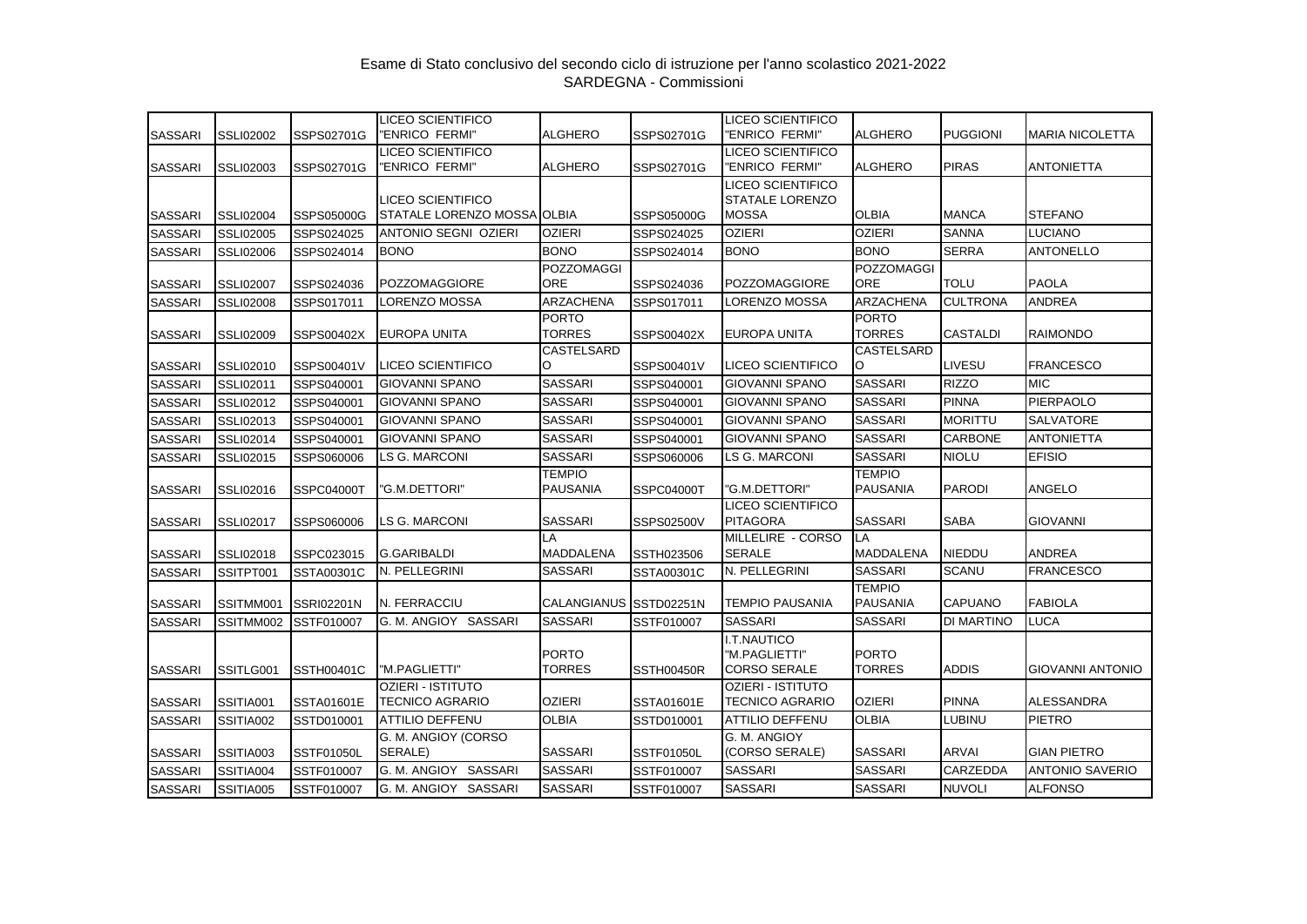| <b>SASSARI</b> | SSITTL001        | SSTF02201E        | I.T.I. "N. FERRACCIU" -<br><b>TEMPIO</b>                                                                                 | <b>TEMPIO</b><br><b>PAUSANIA</b> | SSTF02201E        | I.T.I. "N. FERRACCIU" -<br><b>TEMPIO</b>                    | <b>TEMPIO</b><br><b>PAUSANIA</b> | <b>RIU</b>       | RAFFAELE GIOVANNI     |
|----------------|------------------|-------------------|--------------------------------------------------------------------------------------------------------------------------|----------------------------------|-------------------|-------------------------------------------------------------|----------------------------------|------------------|-----------------------|
| <b>SASSARI</b> | <b>SSLI01001</b> | SSPC02701C        | <b>GIUSEPPE MANNO</b>                                                                                                    | <b>ALGHERO</b>                   | SSPC02701C        | <b>GIUSEPPE MANNO</b>                                       | <b>ALGHERO</b>                   | <b>FADDA</b>     | <b>MARIA LETIZIA</b>  |
| <b>SASSARI</b> | <b>SSLI01002</b> | SSPC024011        | <b>DUCA DEGLI ABRUZZI</b>                                                                                                | <b>OZIERI</b>                    | SSPC024011        | <b>DUCA DEGLI ABRUZZI</b>                                   | <b>OZIERI</b>                    | <b>MURGIA</b>    | <b>SIMONA MARIA</b>   |
| SASSARI        | <b>SSLI01003</b> | SSPC02000L        | D. A. AZUNI                                                                                                              | <b>SASSARI</b>                   | SSPC02000L        | D. A. AZUNI                                                 | <b>SASSARI</b>                   | <b>MANTOVANI</b> | <b>ELISA</b>          |
| <b>SASSARI</b> | <b>SSLI01004</b> | SSPC02000L        | D. A. AZUNI                                                                                                              | <b>SASSARI</b>                   | SSPC02000L        | D. A. AZUNI                                                 | <b>SASSARI</b>                   | <b>PINO</b>      | <b>RI</b>             |
| <b>SASSARI</b> | SSLI01005        | SSPC02000L        | D. A. AZUNI                                                                                                              | <b>SASSARI</b>                   | SSPC02000L        | D. A. AZUNI                                                 | <b>SASSARI</b>                   | <b>SATTA</b>     | <b>STEFANO</b>        |
|                |                  |                   | <b>L.CLASSICO</b>                                                                                                        |                                  |                   | <b>L.CLASSICO</b>                                           |                                  |                  |                       |
| <b>SASSARI</b> | SSLI01006        | SSPC010002        | CONV.NAZIONALE                                                                                                           | <b>SASSARI</b>                   | SSPC010002        | CONV.NAZIONALE                                              | <b>SASSARI</b>                   | <b>FRANCA</b>    | <b>MARIA IVANA</b>    |
| <b>SASSARI</b> | <b>SSLI01007</b> | SSPC07000N        | LC A. GRAMSCI                                                                                                            | <b>OLBIA</b>                     | SSPC07000N        | LC A. GRAMSCI                                               | <b>OLBIA</b>                     | <b>MUGGIANU</b>  | <b>MARIANO</b>        |
| <b>SASSARI</b> | <b>SSLI01008</b> | SSPC04000T        | 'G.M.DETTORI"                                                                                                            | <b>TEMPIO</b><br><b>PAUSANIA</b> | SSPC04000T        | 'G.M.DETTORI"                                               | <b>TEMPIO</b><br><b>PAUSANIA</b> | <b>PERETTO</b>   | <b>MARIO</b>          |
| <b>SASSARI</b> | SSITBS001        | SSTE01000C        | <b>SALVATOR RUIU</b>                                                                                                     | <b>SASSARI</b>                   | <b>SSTE01000C</b> | <b>SALVATOR RUIU</b>                                        | <b>SASSARI</b>                   | <b>PITTALIS</b>  | <b>MARIA GIOVANNA</b> |
| <b>SASSARI</b> | SSITBS002        | SSTD010001        | <b>ATTILIO DEFFENU</b>                                                                                                   | <b>OLBIA</b>                     | <b>SSTA01650V</b> | <b>ISTITUTO TECNICO</b><br>AGRARIO - CORSO<br><b>SERALE</b> | <b>OZIERI</b>                    | <b>MELA</b>      | <b>GIOVANNI</b>       |
| <b>SASSARI</b> | SSITBA001        | SSTE01000C        | <b>SALVATOR RUIU</b>                                                                                                     | <b>SASSARI</b>                   | SSTE01000C        | <b>SALVATOR RUIU</b>                                        | <b>SASSARI</b>                   | <b>OCCHIONI</b>  | <b>SEBASTIANA</b>     |
| <b>SASSARI</b> | SSITAF001        | SSTD01901C        | <b>ANGELO ROTH</b>                                                                                                       | <b>ALGHERO</b>                   | SSTD01901C        | <b>ANGELO ROTH</b>                                          | <b>ALGHERO</b>                   | <b>STRINNA</b>   | <b>GIANFRANCO</b>     |
| <b>SASSARI</b> | SSITAF002        | SSTD01701R        | I.T.C.G."G.FALCONE E<br>P.BORSELLINO" PALAU                                                                              | <b>PALAU</b>                     | SSTD01701R        | P.BORSELLINO"<br><b>PALAU</b>                               | <b>PALAU</b>                     | <b>VARSI</b>     | <b>MARIO</b>          |
| <b>SASSARI</b> | SSITAF003        | SSTD029013        | "DESSI' - LA MARMORA"                                                                                                    | <b>SASSARI</b>                   | SSTD029013        | <b>MARMORA"</b>                                             | <b>SASSARI</b>                   | <b>SECHI</b>     | <b>MARIO</b>          |
| <b>SASSARI</b> | SSITAF004        | SSTD022018        | I.T.C.G. - DON GAVINO PES<br><b>TEMPIO</b>                                                                               | <b>TEMPIO</b><br><b>PAUSANIA</b> | SSTD022018        | I.T.C.G. - DON<br>GAVINO PES TEMPIO PAUSANIA                | <b>TEMPIO</b>                    | <b>PANNELLA</b>  | <b>ANTONELLO</b>      |
| <b>SASSARI</b> | SSITAF006        | SSTD02500P        | <b>ISTITUTO SCOLASTICO</b><br>SUPERIORE PARITARIO<br>"KENNEDY"                                                           | <b>SASSARI</b>                   | SSTF00500Q        | <b>ISTITUTO PARITARIO</b><br><b>EUROPA</b>                  | <b>SASSARI</b>                   | LAUS             | <b>SALVATORE</b>      |
| <b>SASSARI</b> | SSITAF007        | SSTD00500D        | <b>ISTITUTO TECNICO</b><br><b>COMMERCIALE</b><br><b>AMMINISTRAZIONE</b><br><b>FINANZA E MARKETING</b><br><b>PITAGORA</b> | <b>SASSARI</b>                   | SSTD02951C        | "DESSI - LA<br><b>MARMORA</b> "<br>(CORSO SERALE)           | <b>SASSARI</b>                   | ORRU'            | CARLO                 |
| <b>SASSARI</b> | SSITCI001        | <b>SSTH02301T</b> | <b>D.MILLELIRE</b>                                                                                                       | LA<br><b>MADDALENA</b>           | <b>SSTH02301T</b> | <b>D.MILLELIRE</b>                                          | LA<br><b>MADDALENA</b>           | <b>CAPITTA</b>   | <b>PIETRO</b>         |
| <b>SASSARI</b> | SSITCA001        | SSTL02901D        | <b>ITG G.M. DEVILLA</b>                                                                                                  | <b>SASSARI</b>                   | SSTL02901D        | <b>ITG G.M. DEVILLA</b>                                     | <b>SASSARI</b>                   | <b>DEMELIO</b>   | SERGIO CARLO          |
| <b>SASSARI</b> | SSITCA002        | SSTL02901D        | ITG G.M. DEVILLA                                                                                                         | <b>SASSARI</b>                   | SSTL02951V        | <b>G.M.DEVILLA</b><br>(CORSO SERALE)                        | <b>SASSARI</b>                   | <b>DELRIO</b>    | GIUSEPPINA            |
| <b>SASSARI</b> | SSITCA003        | SSTD02251N        | <b>TEMPIO PAUSANIA</b>                                                                                                   | <b>TEMPIO</b><br>PAUSANIA        | <b>SSTF02250V</b> | <b>CORSO SERALE -</b><br>TEMPIO                             | <b>TEMPIO</b><br><b>PAUSANIA</b> | <b>CARBONI</b>   | <b>FRANCESCO</b>      |
| <b>SASSARI</b> | SSITCA004        | SSTD010001        | <b>ATTILIO DEFFENU</b>                                                                                                   | <b>OLBIA</b>                     | SSTD01050A        | A. DEFFENU                                                  | <b>OLBIA</b>                     | <b>LEPORI</b>    | <b>OTTAVIO</b>        |
| <b>SASSARI</b> | SSITET001        | SSTF01901P        | <b>VIA DEGLI ORTI</b>                                                                                                    | <b>ALGHERO</b>                   | SSTF01901P        | <b>VIA DEGLI ORTI</b>                                       | <b>ALGHERO</b>                   | <b>MELONI</b>    | <b>MICHELA MARIA</b>  |
| <b>SASSARI</b> | SSITET002        | SSTF010007        | G. M. ANGIOY SASSARI                                                                                                     | <b>SASSARI</b>                   | SSTF010007        | <b>SASSARI</b>                                              | <b>SASSARI</b>                   | <b>NERI</b>      | LAURA                 |
|                |                  |                   |                                                                                                                          |                                  |                   |                                                             |                                  |                  |                       |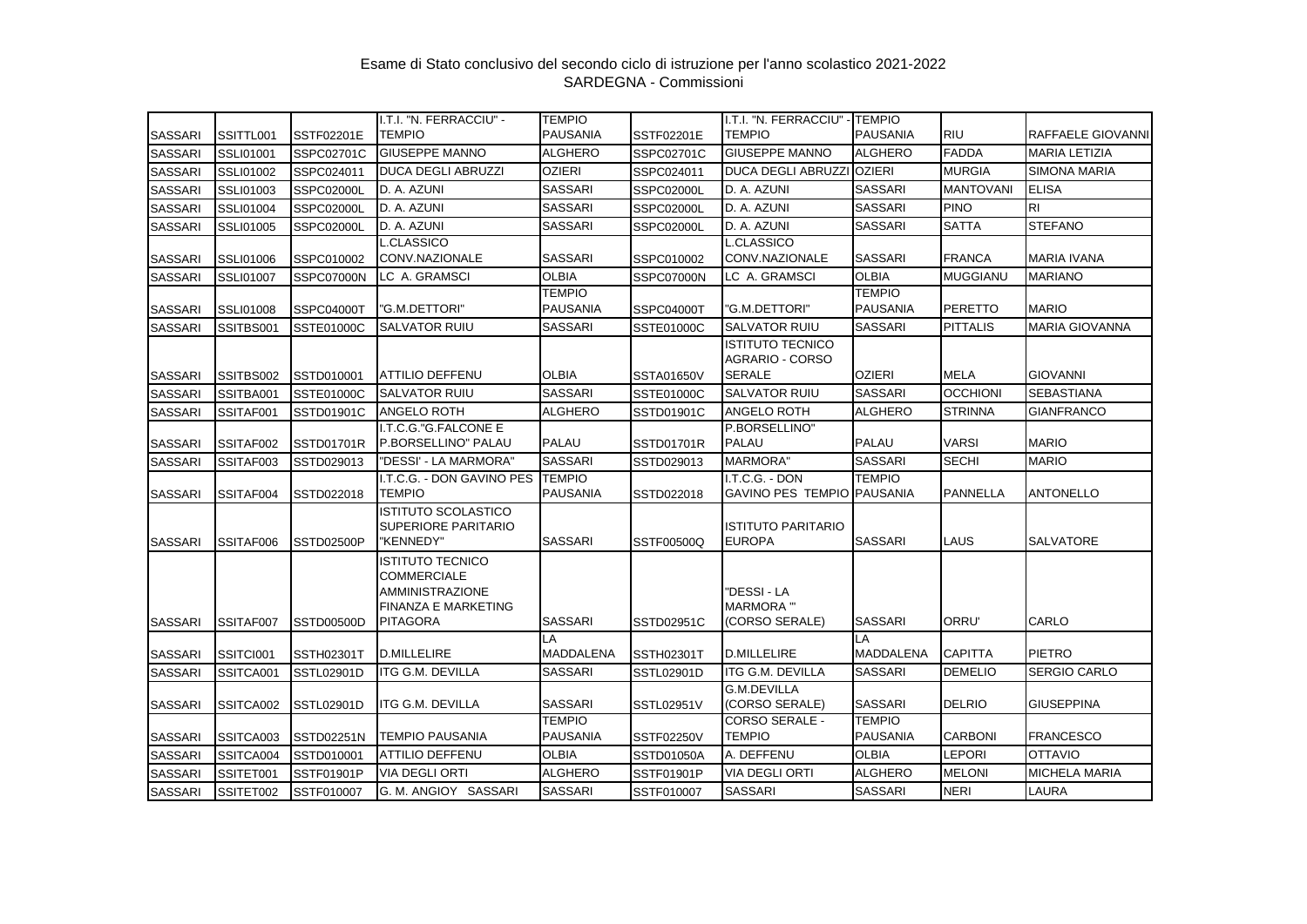|                |                  |                   |                                               | <b>PORTO</b>                  |                   |                                                      | <b>PORTO</b>                  |                  | <b>VINCENZO</b>        |
|----------------|------------------|-------------------|-----------------------------------------------|-------------------------------|-------------------|------------------------------------------------------|-------------------------------|------------------|------------------------|
| <b>SASSARI</b> | SSITCN001        | <b>SSTH00401C</b> | "M.PAGLIETTI"                                 | <b>TORRES</b>                 | <b>SSTH00401C</b> | "M.PAGLIETTI"                                        | <b>TORRES</b>                 | <b>SCANU</b>     | <b>GRAZIANO</b>        |
| <b>SASSARI</b> | SSITCR001        | SSTD010001        | <b>ATTILIO DEFFENU</b>                        | <b>OLBIA</b>                  | SSTD010001        | <b>ATTILIO DEFFENU</b>                               | <b>OLBIA</b>                  | <b>SOLINAS</b>   | <b>MAURO</b>           |
| <b>SASSARI</b> | SSITCM001        | SSTF010007        | G. M. ANGIOY SASSARI                          | <b>SASSARI</b>                | SSTF010007        | <b>SASSARI</b>                                       | <b>SASSARI</b>                | <b>RISPOLI</b>   | N                      |
|                |                  |                   | <b>OZIERI - ISTITUTO</b>                      |                               |                   | <b>OZIERI - ISTITUTO</b>                             |                               |                  |                        |
| <b>SASSARI</b> | SSITGA001        | SSTA01601E        | <b>TECNICO AGRARIO</b>                        | <b>OZIERI</b>                 | SSTA01601E        | TECNICO AGRARIO                                      | <b>OZIERI</b>                 | <b>SANNA</b>     | <b>ANTONELLO</b>       |
| <b>SASSARI</b> | SSITGA002        | SSTA00301C        | N. PELLEGRINI                                 | <b>SASSARI</b>                | SSTA00301C        | N. PELLEGRINI                                        | <b>SASSARI</b>                | <b>ANTOLINI</b>  | <b>LUIGI</b>           |
| <b>SASSARI</b> | SSIPMM002        | SSRI003018        | I.P.I.A. - VIA G.DELEDDA<br><b>SASSARI</b>    | <b>SASSARI</b>                | SSRI003018        | $I.P.I.A. - VIA$<br>G.DELEDDA SASSARI SASSARI        |                               | <b>DEPLANO</b>   | <b>GABRIELLA</b>       |
| <b>SASSARI</b> | SSIPEN001        | SSRH01802G        | I.P.S.A.R. - PIAZZA SULIS -<br><b>ALGHERO</b> | <b>ALGHERO</b>                | SSRH01802G        | I.P.S.A.R. - PIAZZA<br><b>SULIS - ALGHERO</b>        | <b>ALGHERO</b>                | <b>RUGGIU</b>    | <b>ROBERTO</b>         |
| <b>SASSARI</b> | SSIPEN002        | SSRH02000D        | <b>IPSAR-IPSEOA SASSARI</b>                   | <b>SASSARI</b>                | <b>SSRH02000D</b> | <b>SASSARI</b>                                       | <b>SASSARI</b>                | <b>BAIOCCHI</b>  | <b>MARIA PAOLA</b>     |
| <b>SASSARI</b> | SSIPEN003        | <b>SSRH02000D</b> | <b>IPSAR-IPSEOA SASSARI</b>                   | <b>SASSARI</b>                | <b>SSRH02000D</b> | <b>SASSARI</b>                                       | <b>SASSARI</b>                | <b>SAVARESE</b>  | <b>LUIGI</b>           |
| <b>SASSARI</b> | SSIPEN004        | SSRH07000E        | I.P.S.A.R - COSTA<br>SMERALDA DI ARZACHENA    | ARZACHENA                     | SSTD01701R        | I.T.C.G."G.FALCONE E<br>P.BORSELLINO"<br>PALAU       | <b>PALAU</b>                  | <b>GARRUCCIU</b> | LORENZO                |
| <b>SASSARI</b> | SSIPTS001        | SSRI003018        | I.P.I.A. - VIA G.DELEDDA<br><b>SASSARI</b>    | <b>SASSARI</b>                | SSRI003018        | $I.P.I.A. - VIA$<br>G.DELEDDA SASSARI SASSARI        |                               | DE DONNO         | <b>ANNA</b>            |
| <b>SASSARI</b> | SSIPMM001        | SSRI011017        | I.P.I.A. - OLBIA                              | <b>OLBIA</b>                  | SSRI011017        | I.P.I.A. - OLBIA                                     | <b>OLBIA</b>                  | <b>STELLA</b>    | <b>SONIA</b>           |
| <b>SASSARI</b> | SSIT04001        | SSTD01901C        | <b>ANGELO ROTH</b>                            | <b>ALGHERO</b>                | SSTD01901C        | <b>ANGELO ROTH</b>                                   | <b>ALGHERO</b>                | <b>CAMBONI</b>   | RITA IVANA             |
| <b>SASSARI</b> | SSIT04002        | SSTD09000T        | AMM/VO PER IL TURISMO<br>D. PANEDDA           | <b>OLBIA</b>                  | SSTD09000T        | TURISMO D.<br>PANEDDA                                | <b>OLBIA</b>                  | <b>TANCA</b>     | <b>MILENA</b>          |
| <b>SASSARI</b> | SSIT04003        | SSTD09000T        | AMM/VO PER IL TURISMO<br>D. PANEDDA           | <b>OLBIA</b>                  | SSTD09000T        | turismo d.<br><b>PANEDDA</b>                         | <b>OLBIA</b>                  | <b>PLANTA</b>    | <b>EMILIA</b>          |
| <b>SASSARI</b> | SSIT04004        | SSTD016044        | <b>G. MUSINU</b>                              | <b>THIESI</b>                 | SSTD016022        | I.T.C. - BUDDUSO'                                    | <b>BUDDUSO'</b>               | <b>CAPUTA</b>    | <b>GRAZIANO</b>        |
| <b>SASSARI</b> | SSIT04005        | SSTD09000T        | AMM/VO PER IL TURISMO<br>D. PANEDDA           | <b>OLBIA</b>                  | SSTD090507        | "PANEDDA" (CORSO<br>SERALE)                          | <b>OLBIA</b>                  | <b>MULTAZZU</b>  | SALVATORE              |
| <b>SASSARI</b> | SSEA03001        | SSPS00402X        | <b>EUROPA UNITA</b>                           | <b>PORTO</b><br><b>TORRES</b> | SSPS00402X        | <b>EUROPA UNITA</b>                                  | <b>PORTO</b><br><b>TORRES</b> | <b>RUZZU</b>     | <b>ANTONIO</b>         |
| <b>SASSARI</b> | SSEA03002        | SSPC07000N        | LC A. GRAMSCI                                 | <b>OLBIA</b>                  | SSPC07000N        | LC A. GRAMSCI                                        | <b>OLBIA</b>                  | <b>ACONE</b>     | <b>PAOLO</b>           |
| <b>SASSARI</b> | <b>SSEA25001</b> | SSTD010001        | <b>ATTILIO DEFFENU</b>                        | <b>OLBIA</b>                  | SSTD010001        | <b>ATTILIO DEFFENU</b>                               | <b>OLBIA</b>                  | <b>MANCA</b>     | <b>RENATA</b>          |
| <b>SASSARI</b> | SSIP02001        | SSTE01000C        | <b>SALVATOR RUIU</b>                          | <b>SASSARI</b>                | SSTE01000C        | <b>SALVATOR RUIU</b>                                 | <b>SASSARI</b>                | <b>MASIA</b>     | <b>ERMANNA MARIA</b>   |
| <b>SASSARI</b> | SSIP02002        | <b>SSTE01050T</b> | <b>SALVATOR RUIU</b>                          | <b>SASSARI</b>                | <b>SSTE01050T</b> | <b>SALVATOR RUIU</b>                                 | <b>SASSARI</b>                | <b>FALCHI</b>    | <b>MARIA GRAZIA</b>    |
| <b>SASSARI</b> | SSIP02003        | SSTE01050T        | <b>SALVATOR RUIU</b>                          | <b>SASSARI</b>                | SSTE01050T        | SALVATOR RUIU                                        | <b>SASSARI</b>                | <b>PINTADU</b>   | <b>ANNA RITA</b>       |
| <b>SASSARI</b> | SSIP02004        | SSRI018012        | VIA LUIGI NONO (EX VIA<br>DON MINZONI 135)    | <b>ALGHERO</b>                | <b>SSTD01950R</b> | AMM.NE FINANZA E<br>MARKETING-CORSO<br><b>SERALE</b> | <b>ALGHERO</b>                | VARGIU           | LEONARDO               |
| <b>SASSARI</b> | SSIP01001        | SSRA01601P        | I.P.A.A "F.COCCO ORTU"-<br><b>BONO</b>        | <b>BONO</b>                   | SSRA01601P        | I.P.A.A "F.COCCO<br>ORTU"- BONO                      | <b>BONO</b>                   | <b>RIU</b>       | <b>SALVATORE MARIO</b> |
| <b>SASSARI</b> | SSIP01002        |                   | SSRA01602Q I.P.A.A. - BONORVA                 | <b>BONORVA</b>                | SSRA016514        | ORTU" - C.SERALE -<br><b>BONO</b>                    | <b>BONO</b>                   | <b>SANNA</b>     | <b>RITA</b>            |